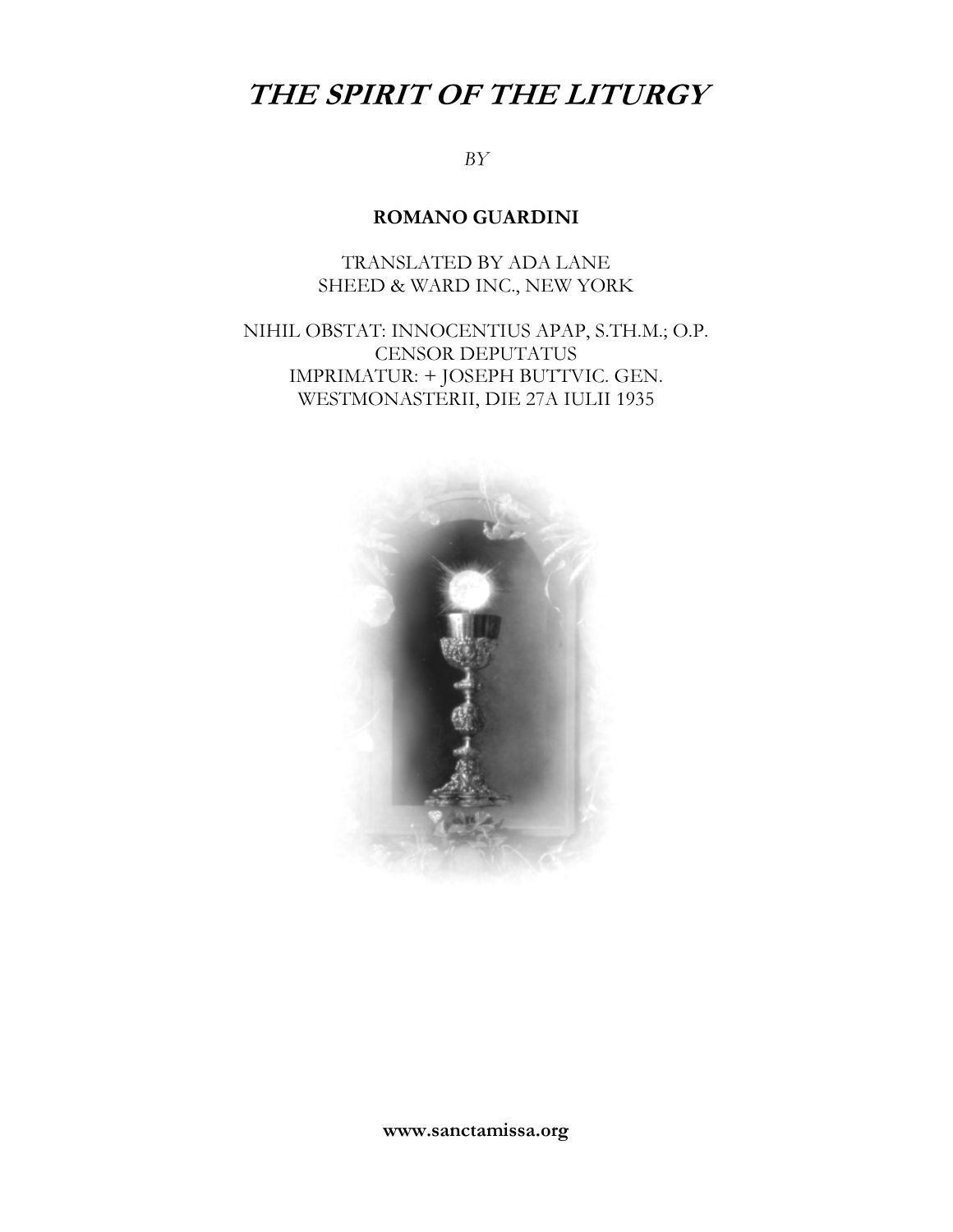**CONTENTS** 1. THE PRAYER OF THE LITURGY 2. THE FELLOWSHIP OF THE LITURGY 3. THE STYLE OF THE LITURGY 4. THE SYMBOLISM OF THE LITURGY 5. THE PLAYFULNESS OF THE LITURGY 6. THE SERIOUSNESS OF THE LITURGY 7. THE PRIMACY OF THE LOGOS OVER THE ETHOS

## 1. THE PRAYER OF THE LITURGY

AN old theological proverb says, "Nothing done by nature and grace is done in vain." Nature and grace obey their own laws, which are based upon certain established hypotheses. Both the natural and the supernatural life of the soul, when lived in accordance with these principles, remain healthy, develop, and are enriched. In isolated cases the rules may be waived without any danger, when such a course is required or excused by reason of a spiritual disturbance, imperative necessity, extraordinary occasion, important end in view, or the like. In the end, however, this cannot be done with impunity. Just as the life of the body droops and is stunted when the conditions of its growth are not observed, so it is with spiritual and religious life--it sickens, losing its vigor, strength and unity.

This is even more true where the regular spiritual life of a corporate body is concerned. Exceptions play a far greater part, after all, in the life of the individual than in that of the group. AS soon as a group is in question, concern is immediately aroused with regard to the regulation of those practices and prayers which will constitute the permanent form of its devotion in common; and then the crucial question arises whether the fundamental laws which govern normal interior life--in the natural as in the supernatural order--are in this case to have currency or not. For it is no longer a question of the correct attitude to be adopted, from the spiritual point of view, towards the adjustment of some temporary requirement or need, but of the form to be taken by the permanent legislation which will henceforth exercise an enduring influence upon the soul. This is not intended to regulate entirely independent cases, each on its own merits, but to take into account the average requirements and demands of everyday life. It is not to serve as a model for the spiritual life of the individual, but for that of a corporate body, composed of the most distinct and varied elements. From this it follows that any defect in its organization will inevitably become both apparent and obtrusive. It is true that at first every mistake will be completely overshadowed by the particular circumstances--the emergency or disturbance--which justified the adoption of that particular line of conduct. But in proportion as the extraordinary symptoms subside, and the normal existence of the soul is resumed, the more forcibly every interior mistake is bound to come to light, sowing destruction on all sides in its course.

The fundamental conditions essential to the full expansion of spiritual life as it is lived in common are most clearly discernible in the devotional life of any great community which has spread its development over a long period of time. Its scheme of life has by then matured and developed its full value. In a corporate body--composed of people of highly varied circumstances, drawn from distinct social strata, perhaps even from different races, in the course of different historical and cultural periods--the ephemeral, adventitious, and locally characteristic elements are, to a certain extent, eliminated, and that which is universally accepted as binding and essential comes to the fore. In other words, the canon of spiritual administration becomes, in the course of time, objective and impartial.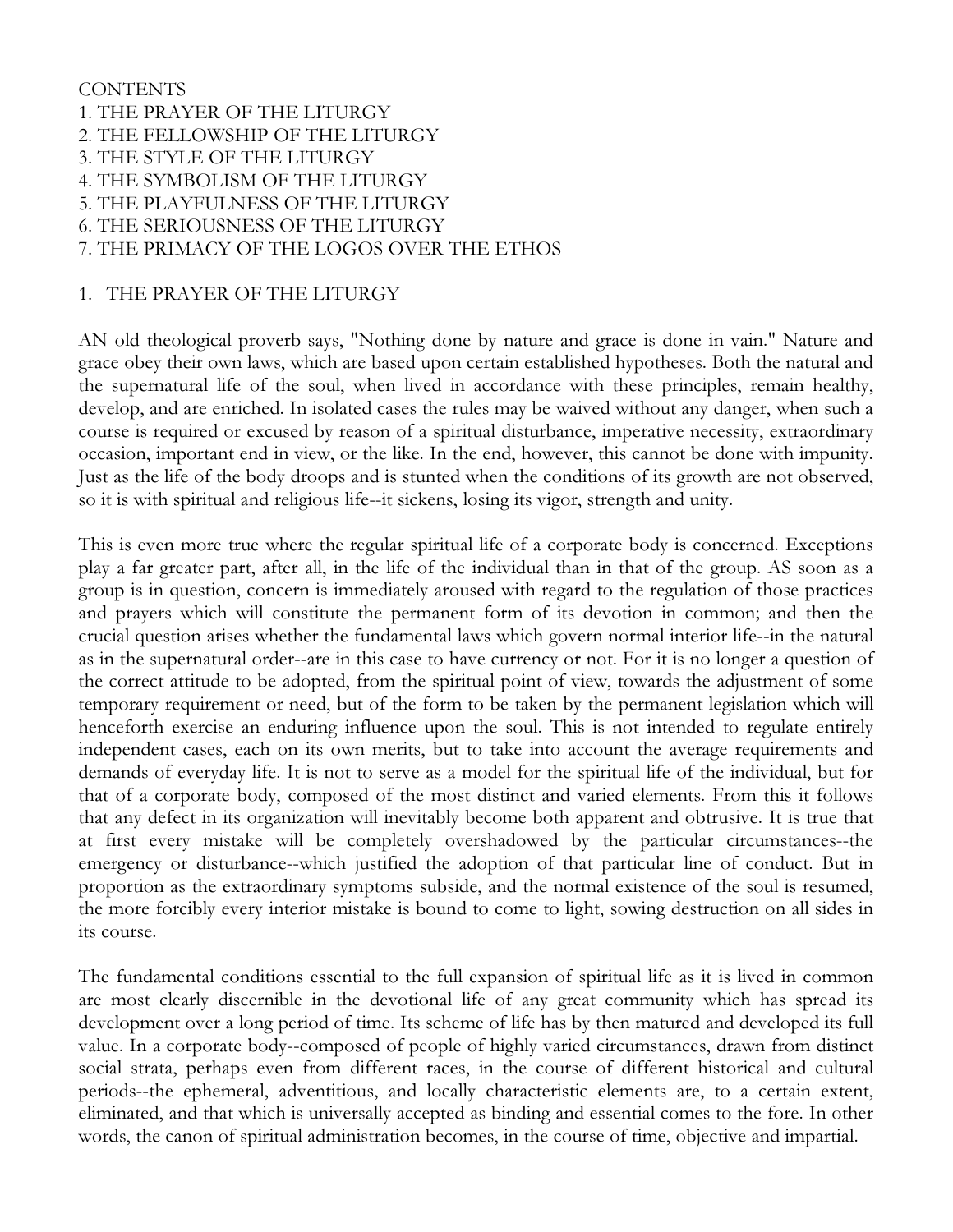The Catholic liturgy is the supreme example of an objectively established rule of spiritual life. It has been able to develop "kata tou holou," that is to say, in every direction, and in accordance with all places, times, and types of human culture. Therefore it will be the best teacher of the "via ordinaria"- the regulation of religious life in common, with, at the same time, a view to actual needs and requirements. The significance of the liturgy must, however, be more exactly defined. Our first task will be to establish the quality of its relation to the non-liturgical forms of spiritual life.

The primary and exclusive aim of the liturgy is not the expression of the individual's reverence and worship for God. It is not even concerned with the awakening, formation, and sanctification of the individual soul as such. Nor does the onus of liturgical action and prayer rest with the individual. It does not even rest with the collective groups, composed of numerous individuals, who periodically achieve a limited and intermittent unity in their capacity as the congregation of a church. The liturgical entity consists rather of the united body of the faithful as such--the Church--a body which infinitely outnumbers the mere congregation. The liturgy is the Church's public and lawful act of worship, and it is performed and conducted by the officials whom the Church herself has designated for the post--her priests. In the liturgy God is to be honored by the body of the faithful, and the latter is in its turn to derive sanctification from this act of worship. It is important that this objective nature of the liturgy should be fully understood. Here the Catholic conception of worship in common sharply differs from the Protestant, which is predominatingly individualistic. The fact that the individual Catholic, by his absorption into the higher unity, finds liberty and discipline, originates in the twofold nature of man, who is both social and solitary.

Now, side by side with the strictly ritual and entirely objective forms of devotion, others exist, in which the personal element is more strongly marked. To this type belong those which are known as "popular devotions," such as afternoon prayers accompanied by hymns, devotions suited to varying periods, localities, or requirements and so on. They bear the stamp of their time and surroundings, and are the direct expression of the characteristic quality or temper of an individual congregation.

Although in comparison with the prayer of the individual, which is expressive of purely personal needs and aspirations, popular devotions are both communal and objective, they are to a far greater degree characteristic of their origin than is the liturgy, the entirely objective and impersonal method of prayer practiced by the Church as a whole. This is the reason for the greater stress laid by popular devotion upon the individual need of edification. Hence the rules and forms of liturgical practice cannot be taken, without more ado, as the authoritative and decisive standard for non-liturgical prayer. The claim that the liturgy should be taken as the exclusive pattern of devotional practice in common can never be upheld. To do so would be to confess complete ignorance of the spiritual requirements of the greater part of the faithful. The forms of popular piety should rather continue to exist side by side with those of the liturgy, and should constitute themselves according to the varying requirements of historical, social, and local conditions. There could be no greater mistake than that of discarding the valuable elements in the spiritual life of the people for the sake of the liturgy, or than the desire of assimilating them to it. But in spite of the fact that the liturgy and popular devotion have each their own special premises and aims, still it is to liturgical worship that pre-eminence of right belongs. The liturgy is and will be the "lex orandi." Non-liturgical prayer must take the liturgy for its model, and must renew itself in the liturgy, if it is to retain its vitality. It cannot precisely be said that as dogma is to private religious opinion, so is the liturgy to popular devotion; but the connection between the latter does to a certain degree correspond with that special relation, characteristic of the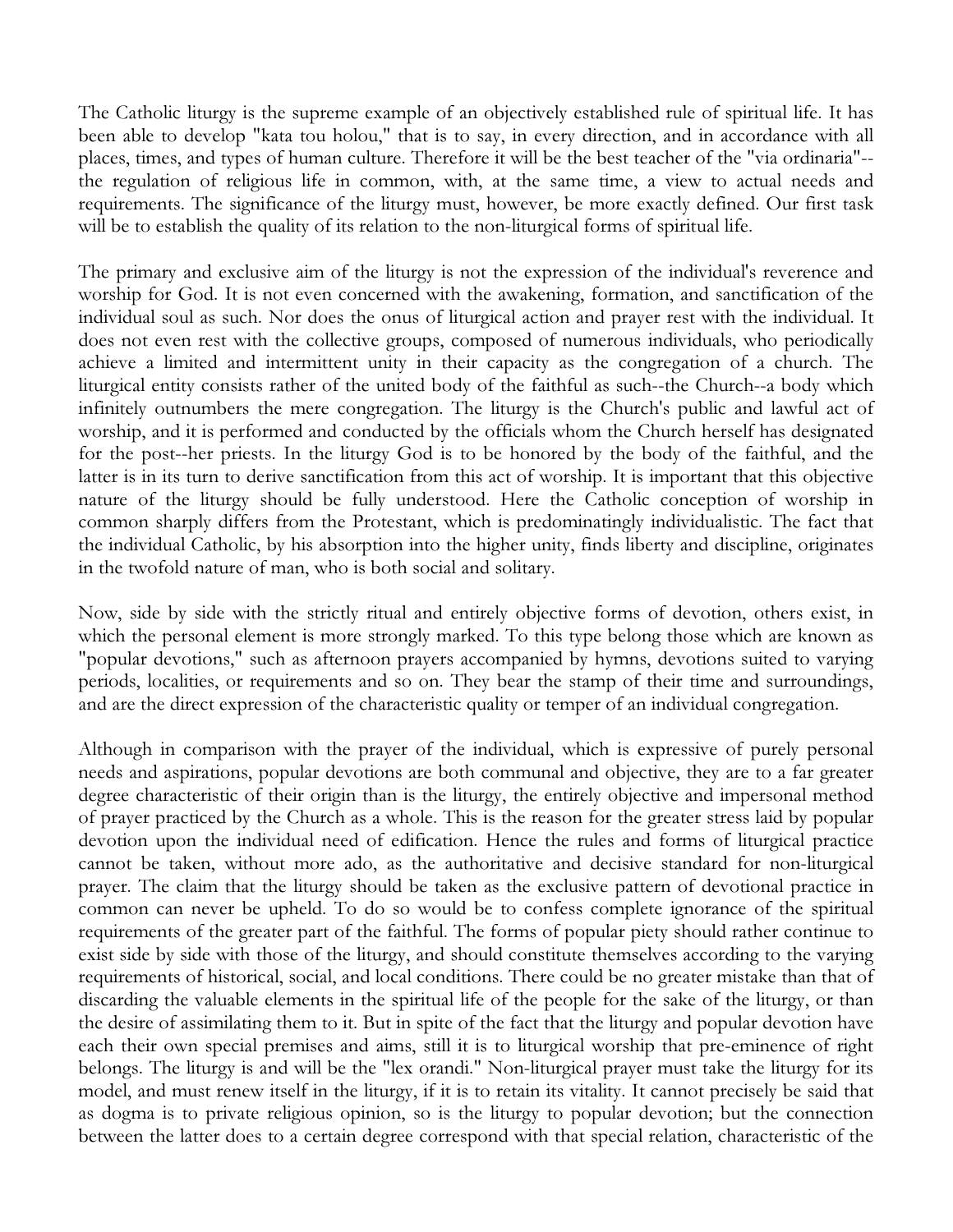former, which exists between the government and the governed. All other forms of devotional practice can always measure their shortcomings by the standard of the liturgy, and with its help find the surest way back to the "via ordinaria" when they have strayed from it. The changing demands of time, place, and special circumstance can express themselves in popular devotion; facing the latter stands the liturgy, from which clearly issue the fundamental laws--eternally and universally unchanging--which govern all genuine and healthy piety.

In the following pages an attempt will be made to select from the liturgy and to analyze several of these laws. But it is an attempt pure and simple, which professes to be neither exhaustive nor conclusive.

The first and most important lesson which the liturgy has to teach is that the prayer of a corporate body must be sustained by thought. The prayers of the liturgy are entirely governed by and interwoven with dogma. Those who are unfamiliar with liturgical prayer often regard them as theological formula, artistic and didactic, until on closer acquaintance they suddenly perceive and admit that the clear-cut, lucidly constructed phrases are full of interior enlightenment. To give an outstanding example, the wonderful Collects of the Masses of Sunday may be quoted. Wherever the stream of prayer wells abundantly upwards, it is always guided into safe channels by means of plain and lucid thought. Interspersed among the pages of the Missal and the Breviary are readings from Holy Scripture and from the works of the Fathers, which continually stimulate thought. Often these readings are introduced and concluded by short prayers of a characteristically contemplative and reflective nature--the antiphons--during which that which has been heard or read has time to cease echoing and to sink into the mind. The liturgy, the "lex orandi," is, according to the old proverb, the law of faith--the "lex credendi"--as well. It is the treasure-house of the thought of Revelation.

This is not, of course, an attempt to deny that the heart and the emotions play an important part in the life of prayer. Prayer is, without a doubt, "a raising of the heart to God." But the heart must be guided, supported, and purified by the mind. In individual cases or on definite and explicit occasions it may be possible to persist in, and to derive benefit from, emotion pure and simple, either spontaneous or occasioned by a fortunate chance. But a regular and recurrent form of devotion lights upon the most varied moods, because no one day resembles another. If the content of these devotional forms is of a predominatingly emotional character, it will bear the stamp of its fortuitous origin, since the feeling engendered by solitary spiritual occurrences flows for the most part into special and particular channels. Such a prayer therefore will always be unsuitable if it does not harmonize, to a certain degree at least, with the disposition of the person who is to offer it. Unless this condition is complied with, either it is useless or it may even mar the sentiment experienced. The same thing occurs when a form of prayer intended for a particular purpose is considered to be adapted to the most varied occasions.

Only thought is universally current and consistent, and, as long as it is really thought, remains suited, to a certain degree, to every intelligence. If prayer in common, therefore, is to prove beneficial to the majority, it must be primarily directed by thought, and not by feeling. It is only when prayer is sustained by and steeped in clear and fruitful religious thought, that it can be of service to a corporate body, composed of distinct elements, all actuated by varying emotions.

We have seen that thought alone can keep spiritual life sound and healthy. In the same way, prayer is beneficial only when it rests on the bedrock of truth. This is not meant in the purely negative sense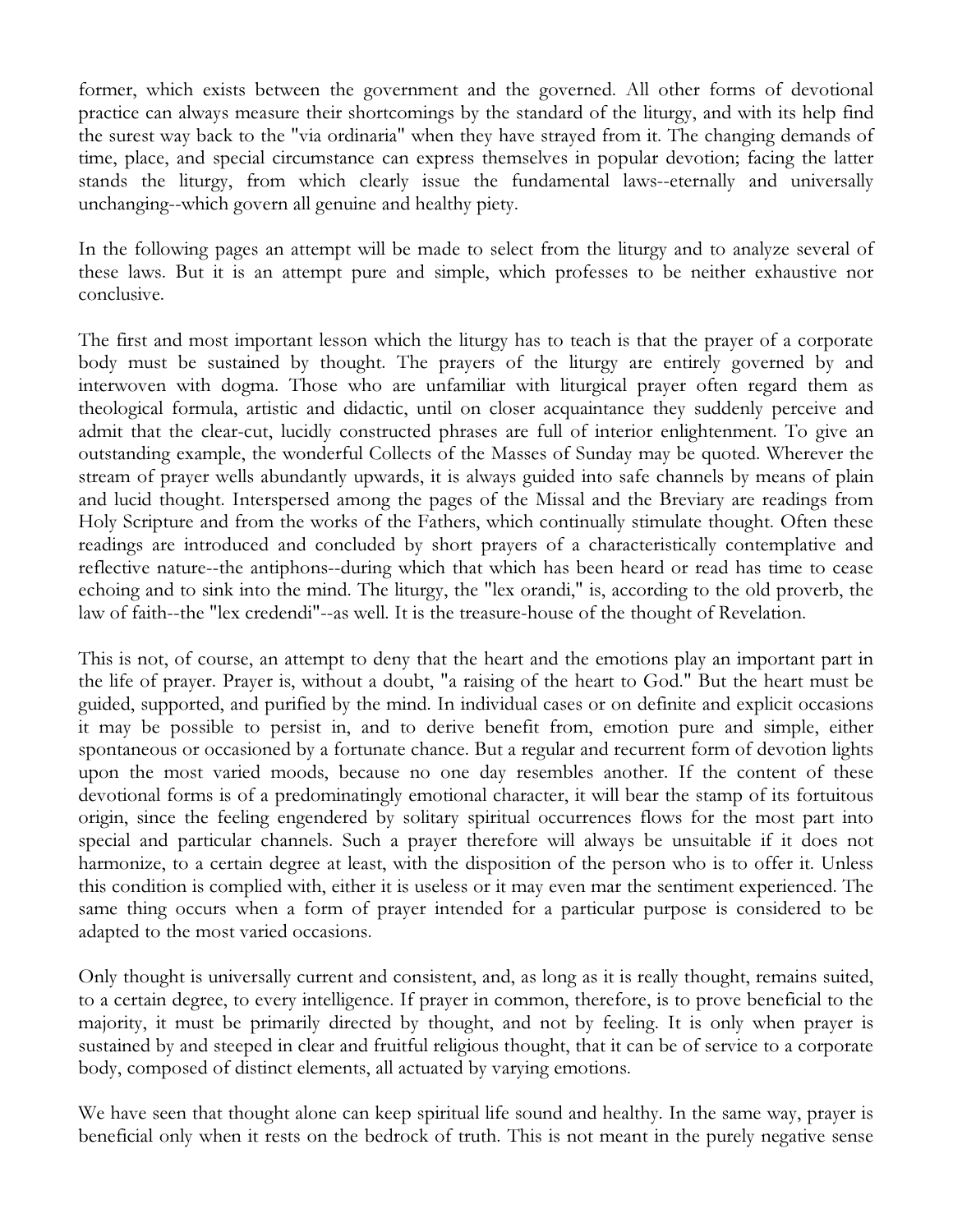that it must be free from error; in addition to this, it must spring from the fullness of truth. It is only truth--or dogma, to give it its other name--which can make prayer efficacious, and impregnate it with that austere, protective strength without which it degenerates into weakness. If this is true of private prayer, it is doubly so of popular devotion, which in many directions verges on sentimentality.2 Dogmatic thought brings release from the thralldom of individual caprice, and from the uncertainty and sluggishness which follow in the wake of emotion. It makes prayer intelligible, and causes it to rank as a potent factor in life. If, however, religious thought is to do justice to its mission, it must introduce into prayer truth in all its fullness.

Various individual truths of Revelation hold a special attraction for the temperaments and conditions to which they correspond. It is easy to see that certain people have a pronounced predilection for certain mysteries of faith. This is shown in the case of converts, for instance, by the religious ideas which first arrested their attention at their entry into the Church, or which decided them on the step they were taking, and in other cases by the truths which at the approach of doubt form the mainstay and buttress of the whole house of faith. In the same way doubt does not charge at random, but attacks for the most part those mysteries of faith which appeal least to the temperament of the people concerned.

If a prayer therefore stresses any one mystery of faith in an exclusive or an excessive manner, in the end it will adequately satisfy none but those who are of a corresponding temperament, and even the latter will eventually become conscious of their need of truth in its entirety. For instance, if a prayer deals exclusively with God's mercy, it will not ultimately satisfy even a delicate and tender piety, because this truth calls for its complement-the fact of God's justice and majesty. In any form of prayer, therefore, which is intended for the ultimate use of a corporate body, the whole fullness of religious truth must be included.

Here, too, the liturgy is our teacher. It condenses into prayer the entire body of religious truth. Indeed, it is nothing else but truth expressed in terms of prayer. For it is the great fundamental truths4 which above all fill the liturgy--God in His mighty reality, perfection, and greatness, One, and Three in One; His creation, providence, and omnipresence; sin, justification, and the desire of salvation; the Redeemer and His kingdom; the four last things. It is only such an overwhelming abundance of truth which can never pall, but continue to be, day after day, all things to all men, ever fresh and inexhaustible.

In the end, therefore, prayer in common will be fruitful only in so far as it does not concentrate markedly, or at any rate exclusively, on particular portions of revealed truth, but embraces, as far as possible, the whole of Divine teaching. This is especially important where the people are concerned, because they easily tend to develop a partiality for particular mysteries of faith which for some reason have become dear to them.5 On the other hand, it is obvious that prayer must not be overladen and as a result form a mere hotchpotch of ill-assorted thoughts and ideas--a thing which sometimes does occur. Yet without the element of spaciousness, spiritual life droops and becomes narrow and petty. "The truth shall make you free"--free not only from the thralldom of error, but free as a preparation for the vastness of God's kingdom.

While the necessity of thought is emphasized, it must not be allowed to degenerate into the mere frigid domination of reason. Devotional forms on the contrary should be permeated by warmth of feeling.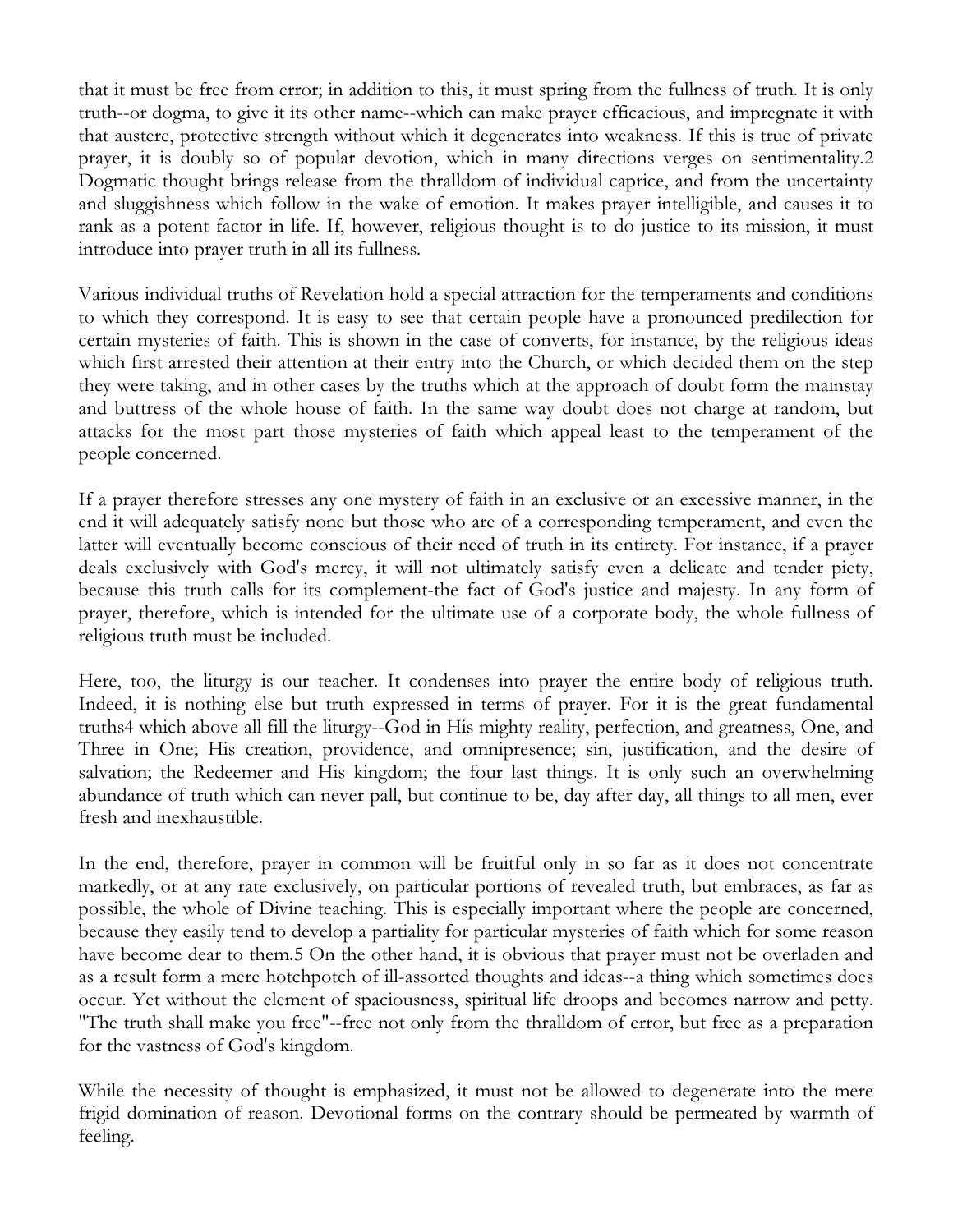On this point as well the liturgy has many recommendations to make. The ideas which fill it are vital: that is to say, they spring from the impulses of the heart which has been molded by grace, and must again in their turn affect other eager and ardent hearts. The Church's worship is full of deep feeling, of emotion that is intense, and sometimes even vehement. Take the Psalms, for instance--how deeply moving they often are! Listen to the expression of longing in the "Quemadmodum," of remorse in the "Miserere," of exultation in the Psalms of praise, and of indignant righteousness in those denouncing the wicked. Or consider the remarkable spiritual tension which lies between the mourning of Good Friday and the joy of Easter morning.

Liturgical emotion is, however, exceedingly instructive. It has its moments of supreme climax, in which all bounds are broken, as, for instance, in the limitless rejoicing of the "Exultet" on Holy Saturday. But as a rule it is controlled and subdued. The heart speaks powerfully, but thought at once takes the lead; the forms of prayer are elaborately constructed, the constituent parts carefully counterbalanced; and as a rule they deliberately keep emotion under strict control. In this way, in spite of the deep feeling to be found in, say, the Psalms (to instance them once more), a sense of restraint pervades liturgical form.

The liturgy as a whole is not favorable to exuberance of feeling. Emotion glows in its depths, but it smolders merely, like the fiery heart of the volcano, whose summit stands out clear and serene against the quiet sky. The liturgy is emotion, but it is emotion under the strictest control. We are made particularly aware of this at Holy Mass, and it applies equally to the prayers of the Ordinary and of the Canon, and to those of the Proper of the Time. Among them are to be found masterpieces of spiritual restraint.

The restraint characteristic of the liturgy is at times very pronounced--so much so as to make this form of prayer appear at first as a frigid intellectual production, until we gradually grow familiar with it and realize what vitality pulsates in the clear, measured forms.

And how necessary this discipline is! At certain moments and on certain occasions it is permissible for emotion to have a vent. But a prayer which is intended for the everyday use of a large body of people must be restrained. If, therefore, it has uncontrolled and unbalanced emotion for a foundation, it is doubly dangerous. It will operate in one of two ways. Either the people who use it will take it seriously, and probably will then feel obliged to force themselves into acquiescence with an emotion that they have never, generally speaking, experienced, or which, at any rate, they are not experiencing at that particular moment, thus perverting and degrading their religious feeling. Or else indifference, if they are of a phlegmatic temperament, will come to their aid; they then take the phrases at less than their face value, and consequently the word is depreciated.

Written prayer is certainly intended as a means of instruction and of promoting an increased sensibility. But its remoteness from the average emotional attitude must not be allowed to become too great. If prayer is ultimately to be fruitful and beneficial to a corporate body, it must be intense and profound, but at the same time normally tranquil in tone. The wonderful verses of the hymn- hardly translatable, so full are they of penetrating insight--may be quoted in this connection: Laeti bibamus sobriam Ebrietatem Spiritus . . .6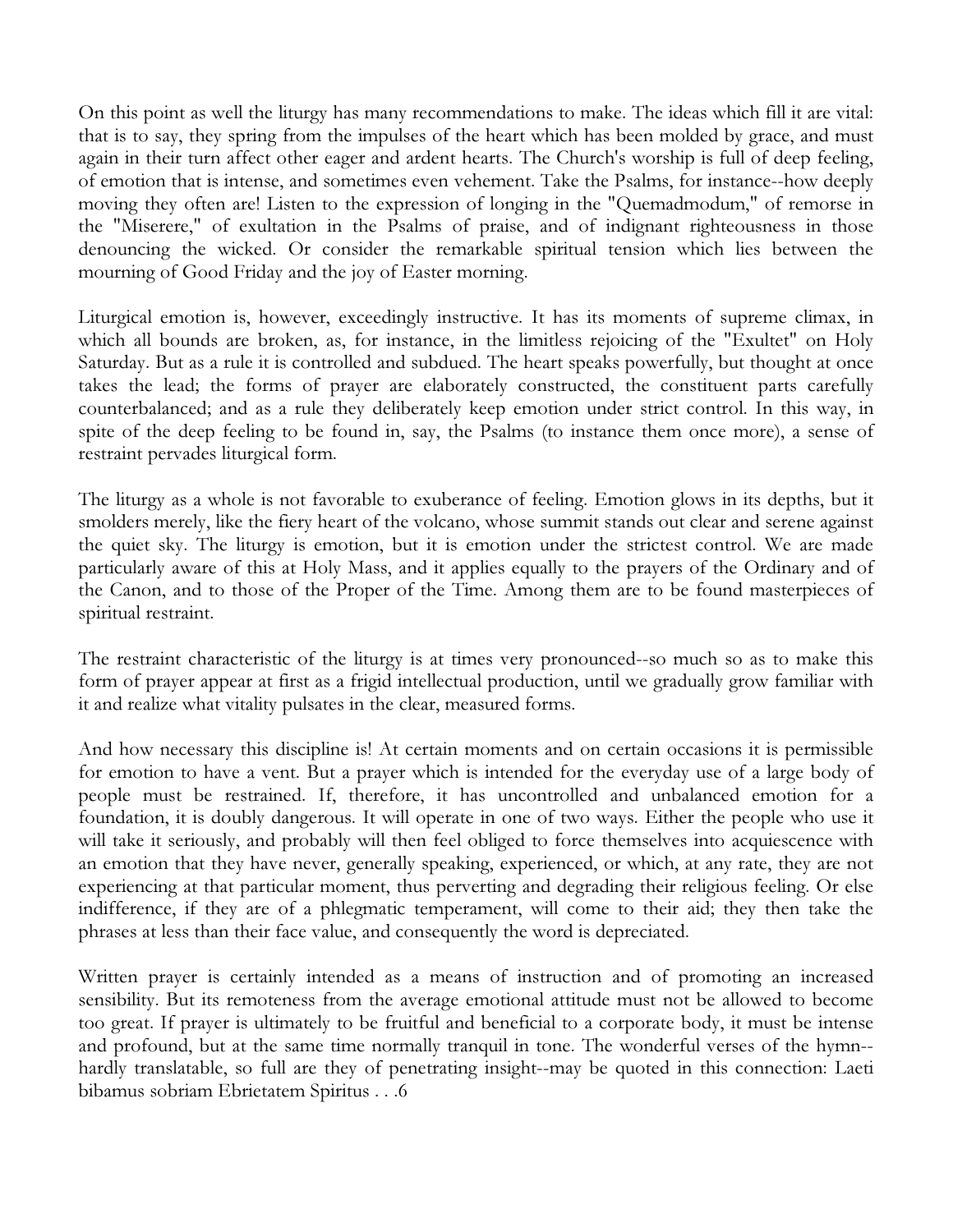Certainly we must not try to measure off the lawful share of emotion with a foot-rule; but where a plain and straightforward expression suffices we must not aggrandize nor embellish it; and a simple method of speech is always to be preferred to an overloaded one.

Again, the liturgy has many suggestions to make on the quality of the emotion required for the particular form of prayer under discussion, which is ultimately to prove universally beneficial. It must not be too choice in expression, nor spring from special sections of dogma, but clearly express the great fundamental feelings, both natural and spiritual, as do the Psalms, for instance, where we find the utterance of adoration, longing for God, gratitude, supplication, awe, remorse, love, readiness for sacrifice, courage in suffering, faith, confidence, and so on. The emotion must not be too acutely penetrating, too tender, or too delicate, but strong, clear, simple and natural.

Then the liturgy is wonderfully reserved. It scarcely expresses, even, certain aspects of spiritual surrender and submission, or else it veils them in such rich imagery that the soul still feels that it is hidden and secure. The prayer of the Church does not probe and lay bare the heart's secrets; it is as restrained in thought as in imagery; it does, it is true, awaken very profound and very tender emotions and impulses, but it leaves them hidden. There are certain feelings of surrender, certain aspects of interior candor which cannot be publicly proclaimed, at any rate in their entirety, without danger to spiritual modesty. The liturgy has perfected a masterly instrument which has made it possible for us to express our inner life in all its fullness and depth, without divulging our secrets--"secretum meum mihi." We can pour out our hearts, and still feel that nothing has been dragged to light that should remain hidden.7

This is equally true of the system of moral conduct which is to be found in prayer. Liturgical action and liturgical prayer are the logical consequences of certain moral premises--the desire for justification, contrition, readiness for sacrifice, and so on--and often issue afresh into moral actions. But there again it is possible to observe a fine distinction. The liturgy does not lightly exact moral actions of a very far-reaching nature, especially those which denote an interior decision. It requires them where the matter is of real importance, e.g., the abjuration at baptism, or the vows at the final reception into an order. When, however, it is a question of making regular daily prayer fruitful in everyday intentions and decisions, the liturgy is very cautious. For instance, it does not rashly utter such things as vows, or full and permanent repudiations of sin, entire and lasting surrender, allembracing consecration of one's entire being, utter contempt for and renouncement of the world, promises of exclusive love, and the like. Such ideas are present at times, fairly frequently even, but generally under the form of a humble entreaty that the suppliant may be vouchsafed similar sentiments, or that he is encouraged to ponder upon their goodness and nobility, or is exhorted on the same subject. But the liturgy avoids the frequent use of those prayers in which these moral actions are specifically expressed.

How right this is! In moments of exaltation and in the hour of decision such a manner of speech may be justified, and even necessary. But when it is a question of the daily spiritual life of a corporate body, such formulas, when frequently repeated, offer those who are using them an unfortunate selection from which to make their choice. Perhaps they take the formulas literally and endeavor to kindle the moral sentiments expressed in them, discovering later that it is often difficult, and sometimes impossible, to do so truthfully and effectually. They are consequently in danger of developing artificial sentiments, of forcing intentions that still remain beyond their compass, and of daily performing moral actions, which of their very nature cannot be frequently accomplished. Or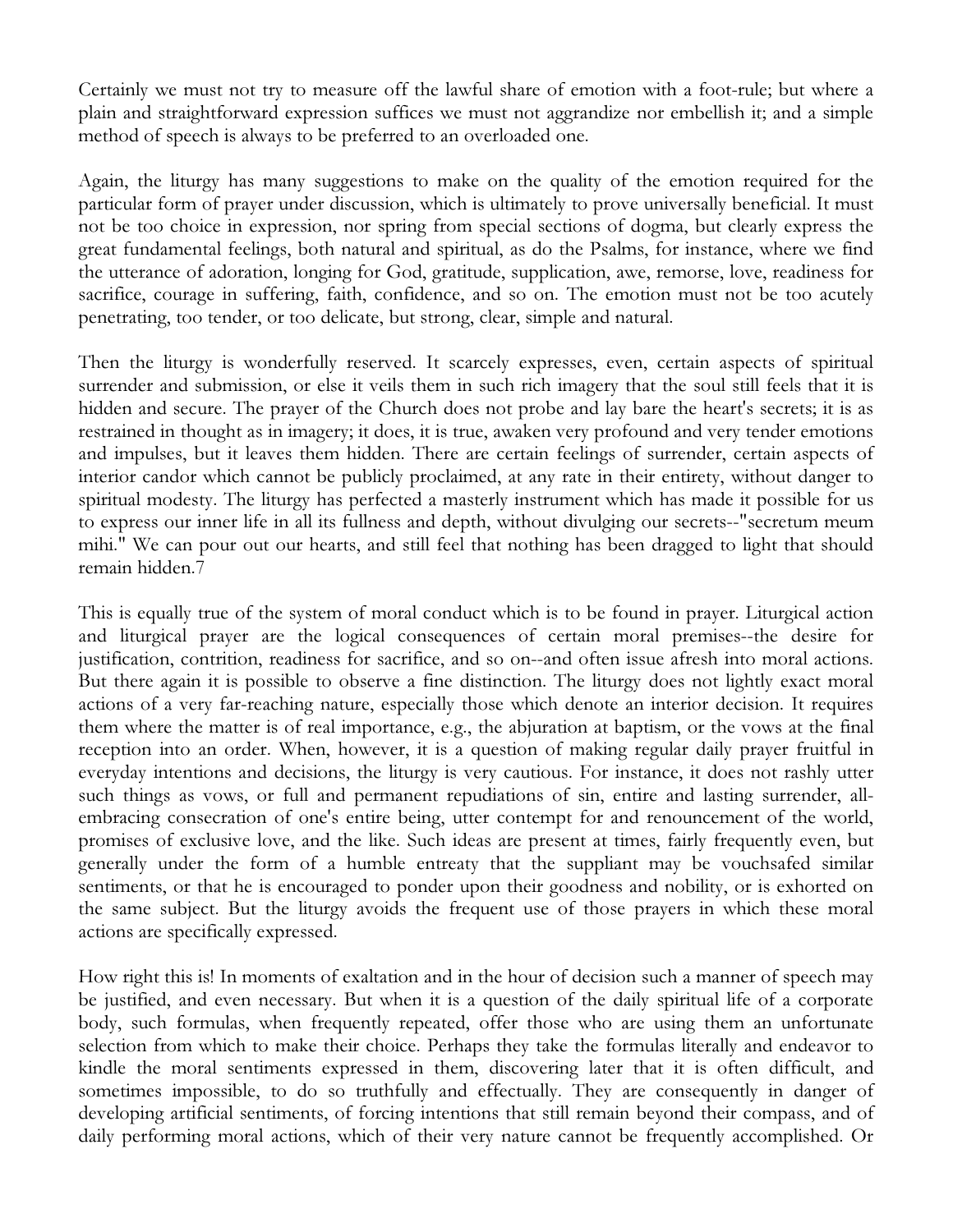else they take the words merely as a passing recommendation of a line of conduct which it would be well to adopt, and in this way depreciate the intrinsic moral value of the formula, although it may be used frequently, and in all good faith. In this connection are applicable the words of Christ, "Let your speech be yea, yea,--nay, nay."8

The liturgy has solved the problem of providing a constant incentive to the highest moral aims, and at the same time of remaining true and lofty, while satisfying everyday needs.

Another question which arises is that concerning the form to be taken by prayer in common. We may put it like this: What method of prayer is capable of transforming the souls of a great multitude of people, and of making this transformation permanent?

The model of all devotional practice in common is to be found in the Divine Office, which day after day gathers together great bodies of people at stated times for a particular purpose. If anywhere, then it is in the Office that those conditions will be found which are favorable to the framing of rules for the forms of prayer in common.9

It is of paramount importance that the whole gathering should take an active share in the proceedings. If those composing the gathering merely listen, while one of the number acts as spokesman, the interior movement soon stagnates. All present, therefore, are obliged to take part. It is not even sufficient for the gathering to do so by repeating the words of their leader. This type of prayer does, of course, find a place in the liturgy, e.g., in the litany. It is perfectly legitimate, and people desirous of abandoning it totally fail to recognize the requirements of the human soul. In the litany the congregation answers the varying invocations of the leader with an identical act, e.g., with a request. In this way the act each time acquires a fresh content and fresh fervor, and an intensification of ardor is the result. It is a method better suited than any other to express a strong, urgent desire, or a surrender to God's Will, presenting as it does the petition of all sides effectively and simultaneously.

But the liturgy does not employ this method of prayer frequently; we may even say, when we consider divine worship as a whole, that it employs it but seldom. And rightly so, for it is a method which runs the risk of numbing and paralyzing spiritual movement.10 The liturgy adapts the dramatic form by choice to the fundamental requirements of prayer in common. It divides those present into two choirs, and causes prayer to progress by means of dialogue. In this way all present join the proceedings, and are obliged to follow with a certain amount of attention at least, knowing as they do that the continuation of their combined action depends upon each one personally.

Here the liturgy lays down one of the fundamental principles of prayer, which cannot be neglected with impunity.11 However justified the purely responsive forms of prayer may be, the primary form of prayer in common is the actively progressive--that much we learn from the "lex orandi." And the question, intensely important to-day, as to the right method to employ in again winning people to the life of the Church is most closely connected with the question under discussion. For it is modern people precisely who insist upon vital and progressive movement, and an active share in things. The fluid mass of this overwhelming spiritual material, however, needs cutting down and fashioning. It requires a leader to regulate the beginning, omissions, and end, and, in addition, to organize the external procedure. The leader also has to model it interiorly; thus, for instance, he has to introduce the recurrent thought-theme, himself undertaking the harder portions, in order that they may be adequately and conscientiously dealt with; he must express the emotion of all present by means of climaxes, and introduce certain restful pauses by the inclusion of didactic or meditative portions.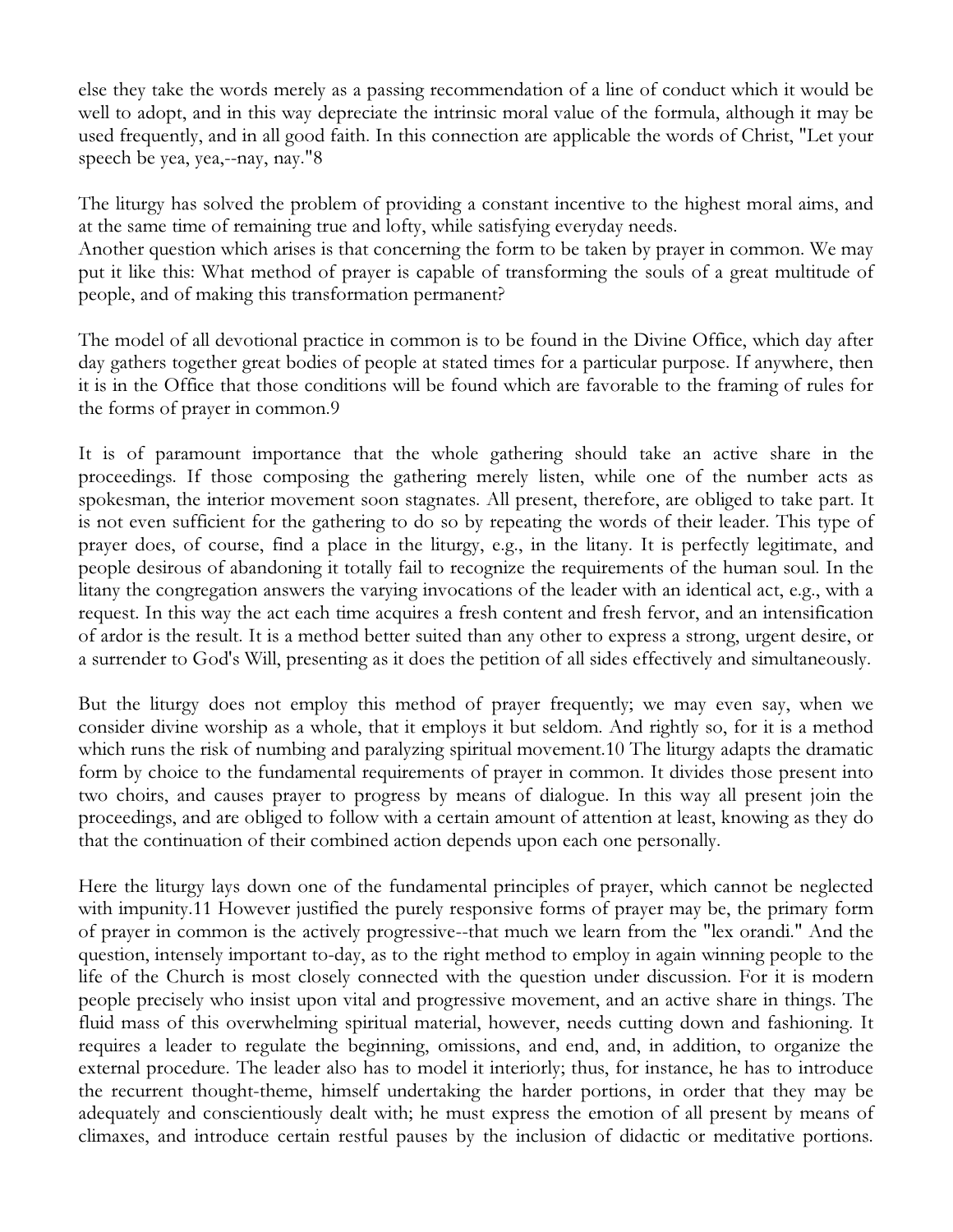Such is the task of the choir-leader, which has undergone a carefully graduated course of development in the liturgy.

Attention has already been called to the deep and fruitful emotion which is contained in the liturgy. It also embraces the two fundamental forces of human existence: Nature and civilization. In the liturgy the voice of Nature makes itself heard clearly and decisively. We only need to read the Psalms to see man as he really is. There the soul is shown as courageous and despondent, happy and sorrowful, full of noble intentions, but of sin and struggles as well, zealous for everything that is good and then again apathetic and dejected. Or let us take the readings from the Old Testament. How frankly human nature is revealed in them! There is no attempt at extenuation or excuse. The same thing applies to the Church's words of ordination, and to the prayers used in administering the sacraments. A truly refreshing spontaneity characterizes them; they call things by their names. Man is full of weakness and error, and the liturgy acknowledges this. Human nature is inexplicable, a tangled web of splendor and misery, of greatness and baseness, and as such it appears in the prayer of the Church. Here we find no carefully adapted portrait from which the harsh and unpleasing traits have been excluded, but man as he is.

Not less rich is the liturgy's cultural heritage. We become conscious of the fact that many centuries have co-operated in its formation and have bequeathed to it of their best. They have fashioned its language; expanded its ideas and conceptions in every direction; developed its beauty of construction down to the smallest detail--the short verses and the finely-forged links of the prayers, the artistic form of the Divine Office and of the Mass, and the wonderful whole that is the ecclesiastical year. Action, narrative, and choral forms combine to produce the cumulative effect. The style of the individual forms continually varies--simple and clear in the Hours, rich in mystery on the festivals of Mary, resplendent on the more modern feasts, delightful and full of charm in the offices of the early virgin-martyrs. To this we should add the entire group of ritual gestures and action, the liturgical vessels and vestments, and the works of sculptors and artists and musicians.

In all this is to be learnt a really important lesson on liturgical practice. Religion needs civilization. By civilization we mean the essence of the most valuable products of man's creative, constructive, and organizing powers-works of art, science, social orders, and the like. In the liturgy it is civilization's task to give durable form and expression to the treasure of truths, aims, and supernatural activity, which God has delivered to man by Revelation, to distill its quintessence, and to relate this to life in all its multiplicity. Civilization is incapable of creating a religion, but it can supply the latter with a "modus operandi," so that it can freely engage in its beneficent activity. That is the real meaning of the old proverb, "Philosophia ancilla theologiae"--philosophy is the handmaid of theology. It applies to all the products of civilization, and the Church has always acted in accordance with it. Thus she knew very well what she was doing, for instance, when she absolutely obliged the Order of Saint Francis--brimming over with high aspirations, and spiritual energy and initiative--to adopt a certain standard of living, property, learning, and so on. Only a prejudiced mind, with no conception of the fundamental conditions essential to normal spiritual life, would see in this any deterioration of the first high aims. By her action in the matter the Church, on the contrary, prepared the ground for the Order, so that in the end it could remain healthy and productive. Individuals, or short waves of enthusiasm, can to a wide degree dispense with learning and culture. This is proved by the beginnings of the desert Orders in Egypt, and of the mendicant friars, and by holy people in all ages. But, generally speaking, a fairly high degree of genuine learning and culture is necessary in the long run, in order to keep spiritual life healthy. By means of these two things spiritual life retains its energy,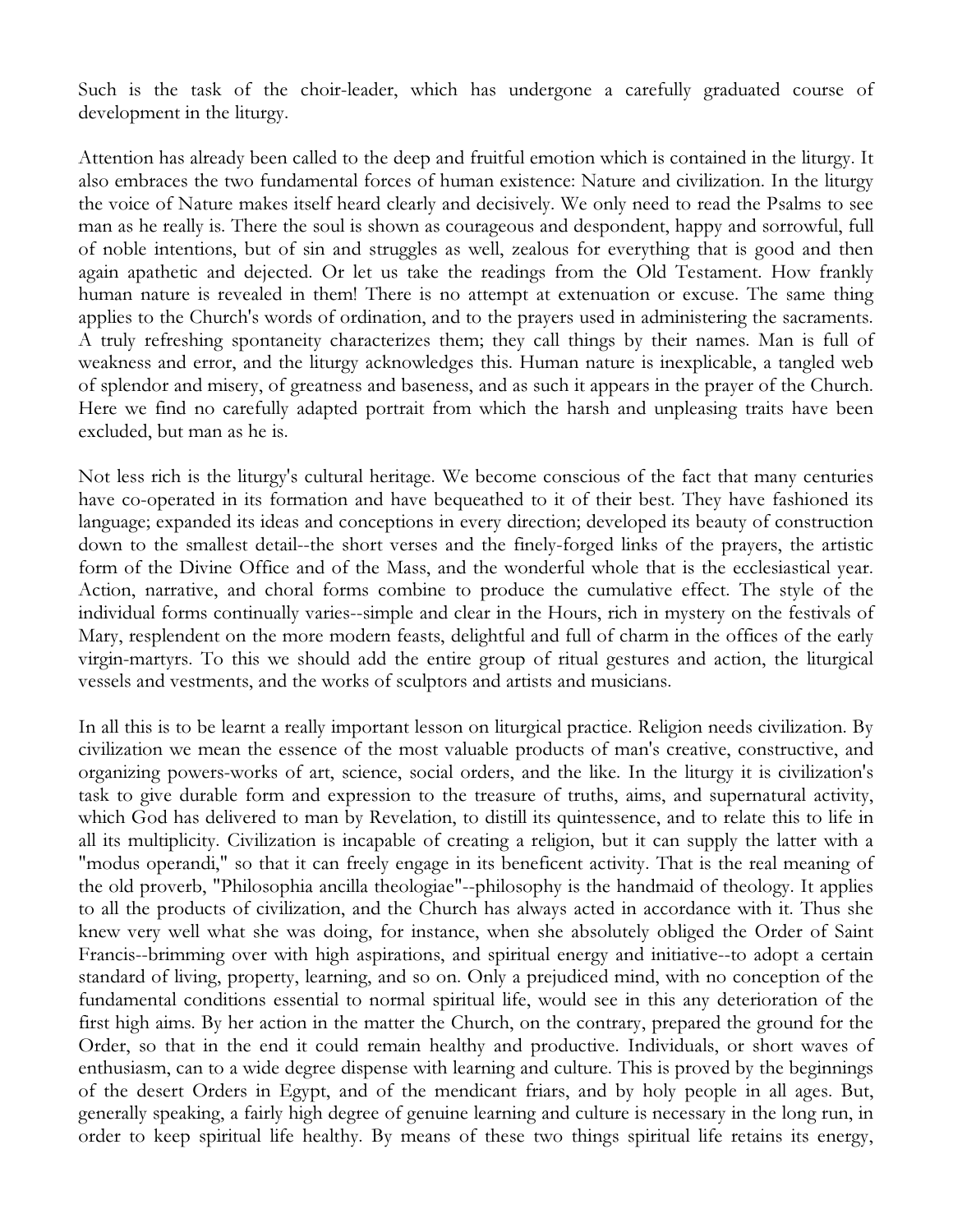clearness, and catholicity. Culture preserves spiritual life from the unhealthy, eccentric, and one-sided elements with which it tends to get involved only too easily. Culture enables religion to express itself, and helps it to distinguish what is essential from what is non-essential, the means from the end, and the path from the goal. The Church has always condemned every attempt at attacking science, art, property, and so on. The same Church which so resolutely stresses the "one thing necessary," and which upholds with the greatest impressiveness the teaching of the Evangelical Counsels--that we must be ready to sacrifice everything for the sake of eternal salvation--nevertheless desires, as a rule, that spiritual life should be impregnated with the wholesome salt of genuine and lofty culture.

But spiritual life is in precisely as great a need of the subsoil of healthy nature--"grace takes nature for granted." The Church has clearly shown her views on the subject by the gigantic struggles waged against Gnosticism and Manichaeism, against the Catharists and the Albigenses, against Jansenism and every kind of fanaticism. This was done by the same Church which, in the face of Pelagius and Celestius, of Jovinian and Helvidius, and of the immoderate exaltation of nature, powerfully affirmed the existence of grace and of the supernatural order, and asserted that the Christian must overcome nature. The lack of fruitful and lofty culture causes spiritual life to grow numbed and narrow; the lack of the subsoil of healthy nature makes it develop on mawkish, perverted, and unfruitful lines. If the cultural element of prayer declines, the ideas become impoverished, the language coarse, the imagery clumsy and monotonous; in the same way, when the life-blood of nature no longer flows vigorously in its veins, the ideas become empty and tedious, the emotion paltry and artificial, and the imagery lifeless and insipid. Both--the lack of natural vigor and the lack of lofty culture--together constitute what we call barbarism, i.e., the exact contradiction of that "scientia vocis" which is revealed in liturgical prayer and is reverenced by the liturgy itself as the sublime prerogative of the holy Creative Principle.13

Prayer must be simple, wholesome, and powerful. It must be closely related to actuality and not afraid to call things by their names. In prayer we must find our entire life over again. On the other hand, it must be rich in ideas and powerful images, and speak a developed but restrained language; its construction must be clear and obvious to the simple man, stimulating and refreshing to the man of culture. It must be intimately blended with an erudition which is in nowise obtrusive, but which is rooted in breadth of spiritual outlook and in inward restraint of thought, volition, and emotion. And that is precisely the way in which the prayer of the liturgy has been formed.

#### ENDNOTES

1. It is not by chance that "the religious Pope" so resolutely took in hand the revision of the liturgy. The internal revival of the Catholic community will not make progress until the liturgy again occupies its rightful position in Catholic life. And the Eucharistic movement can only effectually distribute its blessings when it is in close touch with the liturgy. It was the Pope who issued the Communion Decrees who also said, "You must not pray at Mass, you must say Mass!" Only when the Blessed Sacrament is understood from the point of view of the liturgy can It take that active share in the religious regeneration of the world which Pius X expected of It. (In the same way the full active and moral power of the Blessed Sacrament is only free to operate unchecked when Its connection with the problems and tasks of public and family life, and with those of Christian charity and of vocational occupations, is fully comprehended.)

2. A proof of this is to be found in the often sugary productions of sacred art--holy pictures, statues, etc.--which appeal to the people. The people are susceptible to powerful art when it is national; the Middle Ages are a witness to this, and certain aspects of modern art. But the danger of lapsing into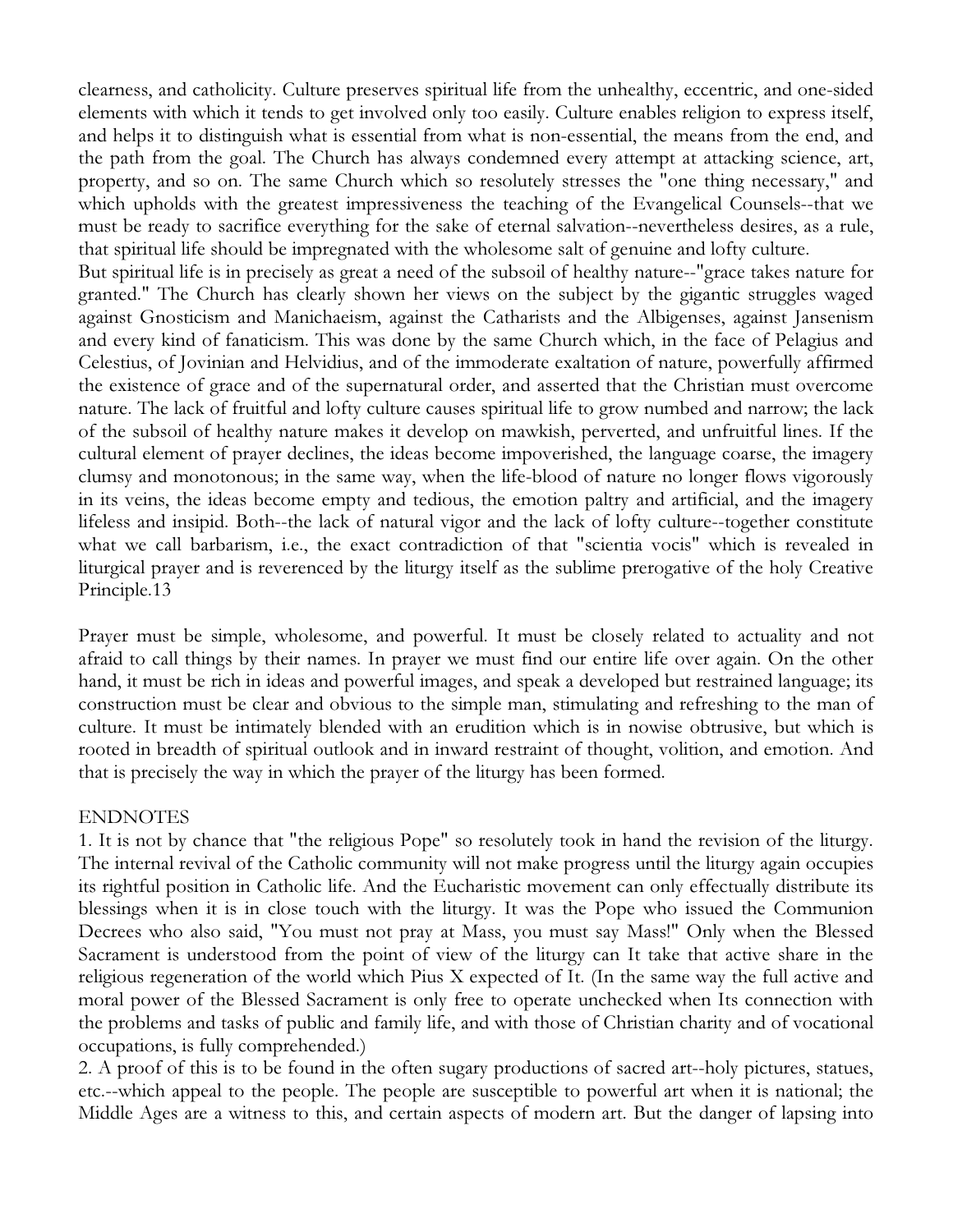mere insipidity is very great. The same thing applies to popular songs, and holds good in other directions as well.

3. This does not mean that these truths are merely a mental indication of the existing spiritual condition of the person concerned. It is rather a proof of the saying, "grace takes nature for granted." Revelation finds in a man's natural turn of mind the necessary spiritual premises by which the truths, which are of themselves mysteries, can be more easily grasped and adhered to.

4. It is a further proof of Pius X's perspicacity that he made universally accessible precisely those portions of the liturgy--Sundays, the weekly office, and especially the daily Masses of Lent--which stress the great fundamental mysteries of faith.

5. By this we do not mean that specific times (e.g., the stress of war) and conditions (e.g., the special needs of an agricultural or seafaring population) do not bring home certain truths more vividly than others. We are dealing here with the universal principle, which is, however, adaptable and must make allowances for special cases.

6. From the Benedictine Breviary, Lauds (e.g., the prayer at daybreak) of Tuesday. [Literally, "Let us joyfully taste of the sober drunkenness of the Spirit."]

7. The liturgy here accomplishes on the spiritual plane what has been done on the temporal by the dignified forms of social intercourse, the outcome of the tradition created and handed down by sensitive people. This makes communal life possible for the individual, and yet insures him against unauthorized interference with his inner self; he can be cordial without sacrificing his spiritual independence, he is in communication with his neighbor without on that account being swallowed up and lost among the crowd. In the same way the liturgy preserves freedom of spiritual movement for the soul by means of a wonderful union of spontaneity and the finest erudition. It extols "urbanitas" as the best antidote to barbarism, which triumphs when spontaneity and culture alike are no more. 8. Matt. v. 37.

9. We do not overlook the fact that the Office in its turn presupposes its special relations and conditions, from which useful hints may be gained for private devotion, such as the necessity for a great deal of leisure, which enables the soul to meditate more deeply; and a special erudition, which opens the mind to the world of ideas and to artistry of form, and so on.

10. The foregoing remarks on the liturgy have already made it abundantly clear that the justification of methods of prayer such as, e.g., the Rosary, must not be gainsaid. They have a necessary and peculiar effect in the spiritual life. They clearly express the difference which exists between liturgical and popular prayer. The liturgy has for its fundamental principle, "Ne bis idom" [there must be no repetition]. It aims at a continuous progress of ideas, mood and intention. Popular devotion, on the contrary, has a strongly contemplative character, and loves to linger around a few simple images, ideas and moods without any swift changes of thought. For the people the forms of devotion are often merely a means of being with God. On this account they love repetition. The ever-renewed requests of the Our Father, Hail Mary, etc. are for them at the same time receptacles into which they can pour their hearts.

11. In earlier ages the Church practiced by preference the so called "responsive" form of chanting the Psalms. The Precentor chanted one verse after the other, and the people answered with the identical verse, or the partially repeated verse. But at the same time another method was in use, according to which the people divided into two choirs, and each alternately chanted a verse of the Psalm. It says much for the sureness of liturgical instinct that the second method entirely Supplanted the first. (Cf. Thalhofer-Eisenhofer, "Handbuch der kathalischen Liturgik," Freiburg, 1902, I, 261 et seq.)

13. The above remarks must not be misunderstood. Certainly the grace of God is self-sufficient; neither nature nor the work of man is necessary in order that a soul may be sanctified. God "can awaken of these stones children to Abraham." But as a rule He wishes that everything which belongs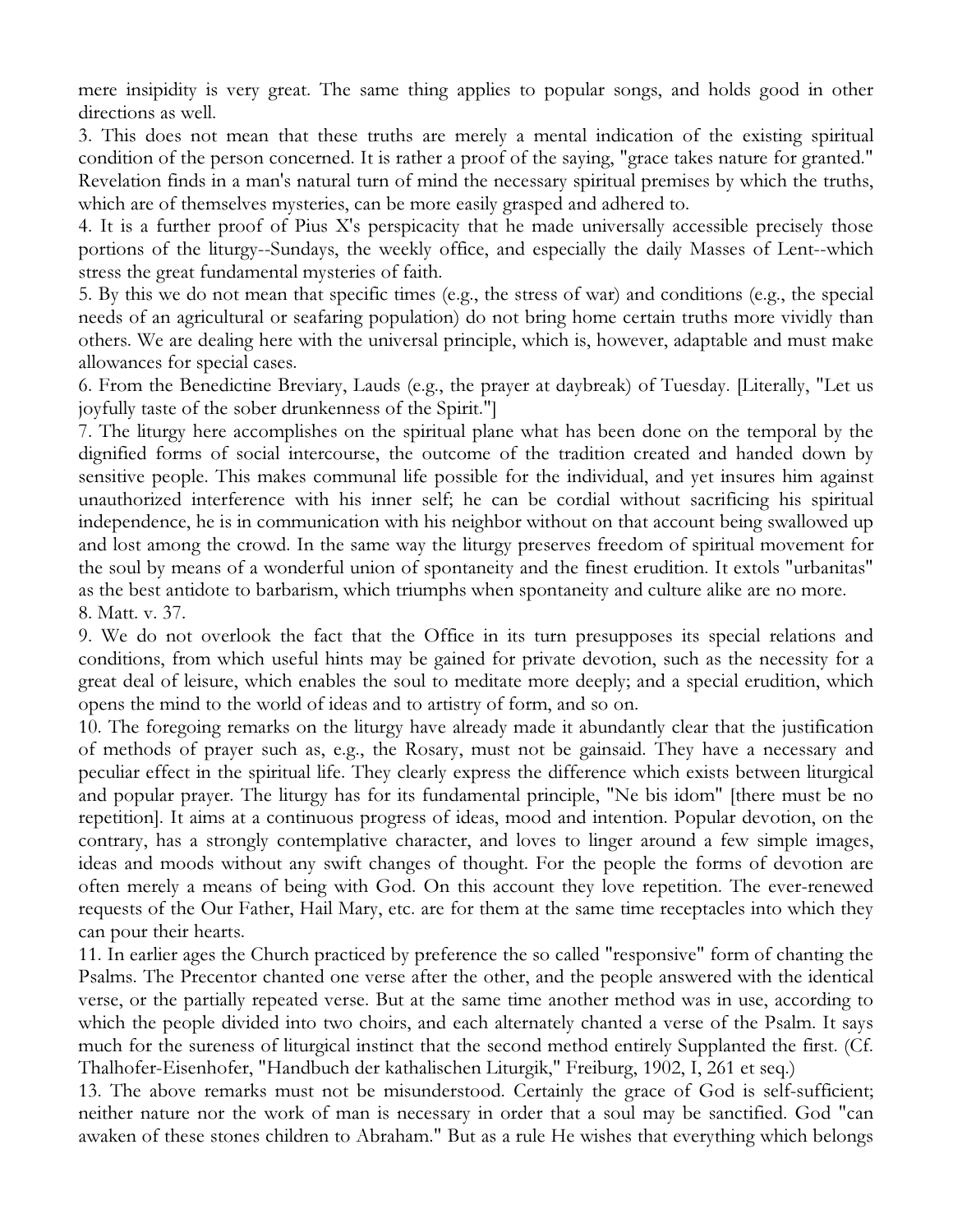to man in the way of good, lofty, natural and cultural possessions shall be placed at the disposal of religion and so serve the Kingdom of God. He has interconnected the natural and the supernatural order, and has given natural things a place in the scheme of His supernatural designs. It is the duty of his representative on earth, ecclesiastical authority, to decide how and to what extent these natural means of attaining the supernatural goal are to be utilized.

# 2. THE FELLOWSHIP OF THE LITURGY

THE liturgy does not say "I," but "We," unless the particular action which is being performed specifically requires the singular number (e.g., a personal declaration, certain prayers offered by the bishop or the priest in his official capacity, and so on). The liturgy is not celebrated by the individual, but by the body of the faithful. This is not composed merely of the persons who may be present in church; it is not the assembled congregation. On the contrary, it reaches out beyond the bounds of space to embrace all the faithful on earth. Simultaneously it reaches beyond the hounds of time, to this extent, that the body which is praying upon earth knows itself to be at one with those for whom time no longer exists, who, being perfected, exist in Eternity.

Yet this definition does not exhaust the conception of the universality and the all-embracingness which characterize the fellowship of the liturgy. The entity which performs the liturgical actions is not merely the sum total of all individual Catholics. It does consist of all these united in one body, but only in so far as this unity is of itself something, apart from the millions which compose it. And that something is the Church.

Here we find an analogy with what happens in the body politic. The State is more than the sum total of citizens, authorities, laws, organizations, and so on. In this connection discussion of the timehonored question-whether this higher unity is real or imagined--is beside the point. In any case, as far as personal perception is concerned, it does exist. The members of a State are not only conscious of being parts of a greater whole, but also of being as it were members of an overlapping, fundamental, living unity.

On an essentially different plane--the supernatural--a more or less corresponding phenomenon may be witnessed in the Church. The Church is self-contained, a structure-system of intricate and invisible vital principles, of means and ends, of activity and production, of people, organizations, and laws. It does consist of the faithful, then; but it is more than the mere body of these, passively held together by a system of similar convictions and regulations. The faithful are actively united by a vital and fundamental principle common to them all. That principle is Christ Himself; His life is ours; we are incorporated in Him; we are His Body, "Corpus Christi mysticum."1 The active force which governs this living unity, grafting the individual on to it, granting him a share in its fellowship and preserving this right for him, is the Holy Ghost.2 Every individual Catholic is a cell of this living organism or a member of this Body.

The individual is made aware of the unity which comprehends him on many and various occasions, but chiefly in the liturgy. In it he sees himself face to face with God, not as an entity, but as a member of this unity. It is the unity which addresses God; the individual merely speaks in it, and it requires of him that he should know and acknowledge that he is a member of it.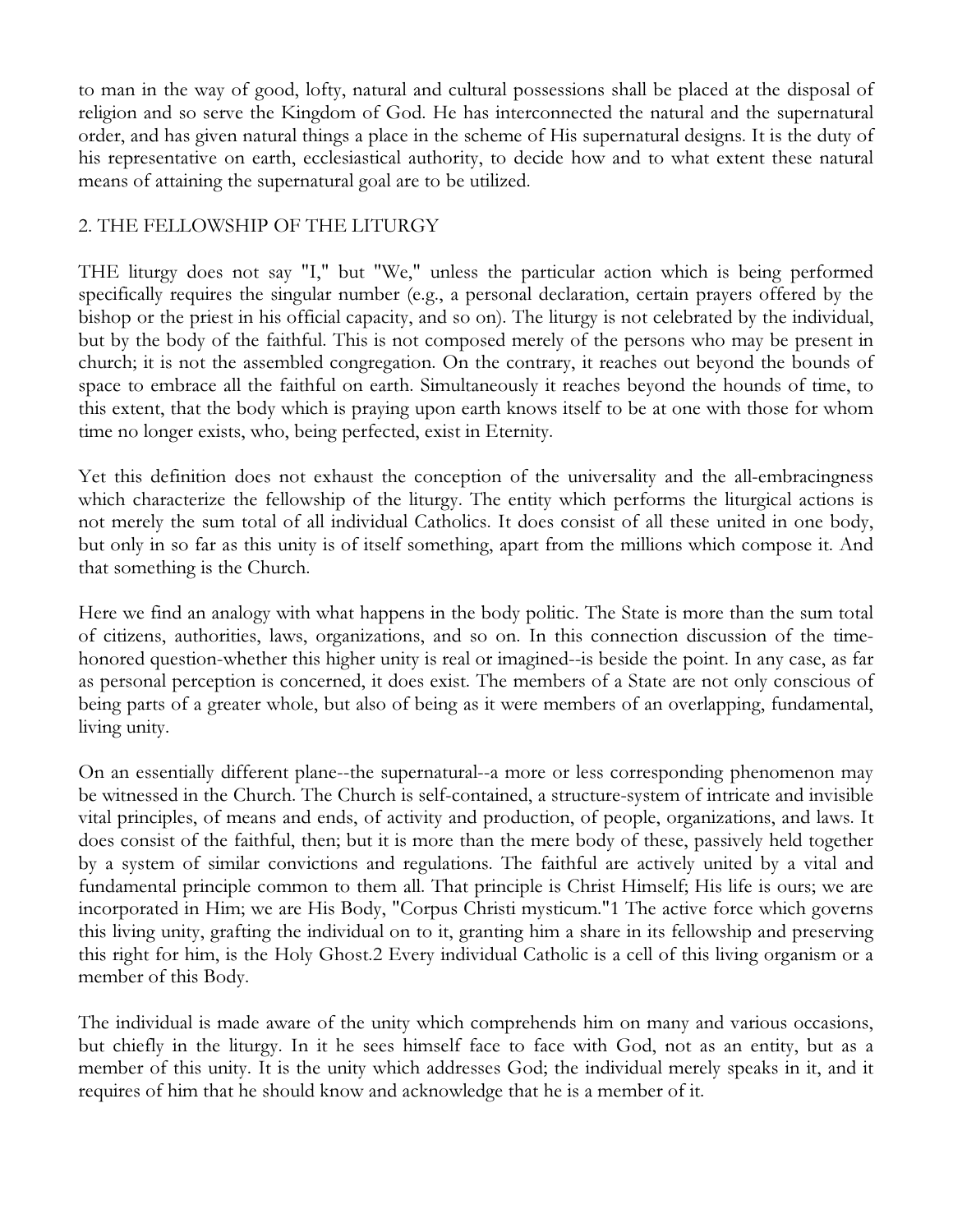It is on the plane of liturgical relations that the individual experiences the meaning of religious fellowship. The individual--provided that he actually desires to take part in the celebration of the liturgy--must realize that it is as a member of the Church that he, and the Church within him, acts and prays; he must know that in this higher unity he is at one with the rest of the faithful, and he must desire to be so.

From this, however, arises a very perceptible difficulty. It is chiefly to be traced to a more common one, concerning the relation between the individual and the community. The religious community, like every other, exacts two things from the individual. The first is a sacrifice, which consists in the renouncement by the individual of everything in him which exists merely for itself and excludes others, while and in so far as he is an active member of the community: he must lay self aside, and live with, and for, others, sacrificing to the community a proportion of his self-sufficiency and independence. In the second place he must produce something; and that something is the widened outlook resulting from his acceptance and assimilation of a more comprehensive scheme of life than his own--that of the community.

This demand will be differently met, according to the disposition of each individual. Perhaps it will be the more impersonal element of spiritual life--the ideas, the ordering of instruments and designs, the objectives, laws and rules, the tasks to be accomplished, the duties and rights, and so on--which first arrests the attention. Both the sacrifice and production indicated above will in such cases assume a more concrete character. The individual has to renounce his own ideas and his own way. He is obliged to subscribe to the ideas and to follow the lead of the liturgy. To it he must surrender his independence; pray with others, and not alone; obey, instead of freely disposing of himself; and stand in the ranks, instead of moving about at his own will and pleasure. It is, furthermore, the task of the individual to apprehend clearly the ideal world of the liturgy. He must shake off the narrow trammels of his own thought, and make his own a far more comprehensive world of ideas: he must go beyond his little personal aims and adopt the educative purpose of the great fellowship of the liturgy. It goes without saying, therefore, that he is obliged to take part in exercises which do not respond to the particular needs of which he is conscious; that he must ask for things which do not directly concern him; espouse and plead before God causes which do not affect him personally, and which merely arise out of the needs of the community at large; he must at times--and this is inevitable in so richly developed a system of symbols, prayer and action--take part in proceedings of which he does not entirely, if at all, understand the significance.

All this is particularly difficult for modern people, who find it so hard to renounce their independence. And yet people who are perfectly ready to play a subordinate part in state and commercial affairs are all the more susceptible and the more passionately reluctant to regulate their spiritual life by dictates other than those of their private and personal requirements. The requirements of the liturgy can be summed up in one word, humility. Humility by renunciation; that is to say, by the abdication of self-rule and self-sufficiency. And humility by positive action; that is to say, by the acceptance of the spiritual principles which the liturgy offers and which far transcend the little world of individual spiritual existence.

The demands of the liturgy's communal life wear a different aspect for the people who are less affected by its concrete and impersonal side. For the latter, the problem of fellowship does not so much consist in the question of how they are to assimilate the universal and, as it were, concrete element, at the same time subordinating themselves to and dovetailing into it. The difficulty rather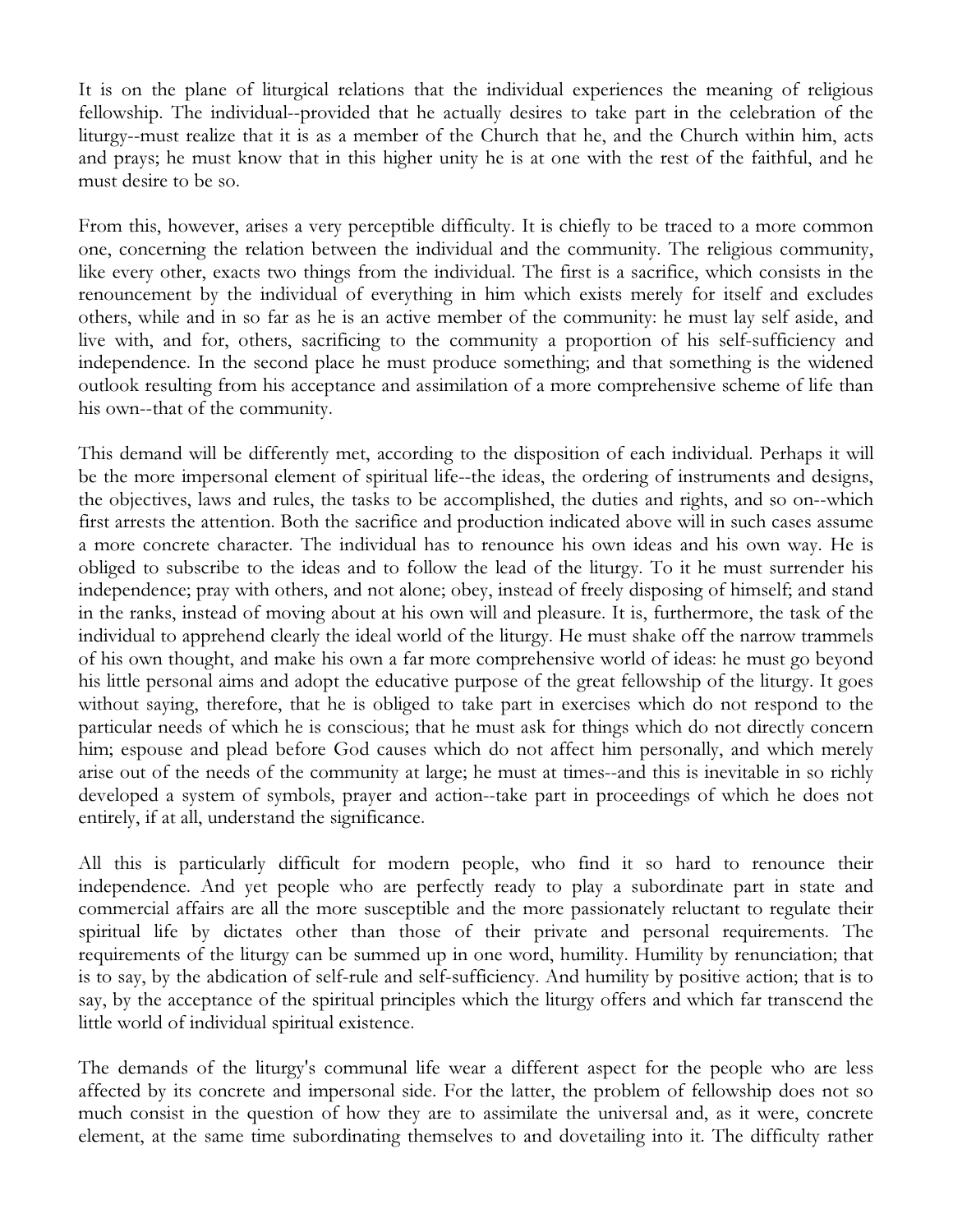lies in their being required to divide their existence with other people, to share the intimacy of their inner life, their feeling and willing, with others; and to know that they are united with these others in a higher unity. And by others we mean not one or two neighbors, or a small circle of people, congenial by reason of similar aims or special relations, but with all, even with those who are indifferent, adverse, or even hostilely-minded.

The demand here resolves itself into the breaking down of the barriers which the more sensitive soul sets around its spiritual life. The soul must issue forth from these if it is to go among others and share their existence. Just as in the first case the community was perceived as a great concrete order, in the second it is perceived as a broad tissue of personal affinities, an endless interweaving of living reciprocal relations. The sacrifice required in the first place is that of renouncing the right of selfdetermination in spiritual activity; in the second, that of renouncing spiritual isolation. There it is a question of subordinating self to a fixed and objective order, here of sharing life in common with other people. There humility is required, here charity and vigorous expansion of self.

There the given spiritual content of the liturgy must be assimilated; here life must be lived in common with the other members of Christ's Body, their petitions included with one's own, their needs voiced as one's own. There "We" is the expression of selfless objectivity; here it signifies that he who employs it is expanding his inner life in order to include that of others, and to assimilate theirs to his. In the first case, the pride which insists upon independence, and the aggressive intolerance often bred by individual existence, must be overcome, while the entire system of communal aims and ideas must be assimilated; in the second, the repulsion occasioned by the strangeness of corporate life must be mastered, and the shrinking from self-expansion, and that exclusiveness triumphed over, which leads us to desire only the company of such as we have ourselves chosen and to whom we have voluntarily opened out. Here, too, is required continual spiritual abnegation, a continuous projection of self at the desire of others, and a great and wonderful love which is ready to participate in their life and to make that life its own.

Yet the subordination of self is actually facilitated by a peculiarity inherent in liturgical life itself. It forms at once the complement of and contrast to what has already been discussed. Let us call the disposition manifesting itself in the two forms indicated above, the individualistic. Facing it stands the social disposition, which eagerly and consistently craves for fellowship, and lives in terms of "We" just as involuntarily as the former bases itself on the exclusive "I." The social disposition will, when it is spiritually active, automatically seek out congenial associates; and their joint striving towards union will be characterized by a firmness and decision alien to the liturgy. It is sufficient to recall in this connection the systems of spiritual association and fellowship peculiar to certain sects. Here at times the bounds of personality diminish to such an extent that all spiritual reserve is lost, and frequently all external reserve as well. Naturally this description only applies to extreme cases, but it still shows the tendency of the social urge in such dispositions. For this reason people like this will not find all their expectations immediately fulfilled in the liturgy. The fellowship of the liturgy will to them appear frigid and restricted. From which it follows that this fellowship, however complete and genuine it may be, still acts as a check upon unconditional self-surrender. The social urge is opposed by an equally powerful tendency which sees to it that a certain fixed boundary is maintained. The individual is, it is true, a member of the whole--but he is only a member. He is not utterly merged in it; he is added to it, but in such a way that he throughout remains an entity, existing of himself. This is notably borne out by the fact that the union of the members is not directly accomplished from man to man. It is accomplished by and in their joint aim, goal, and spiritual resting place--God--by their identical creed, sacrifice and sacraments. In the liturgy it is of very rare occurrence that speech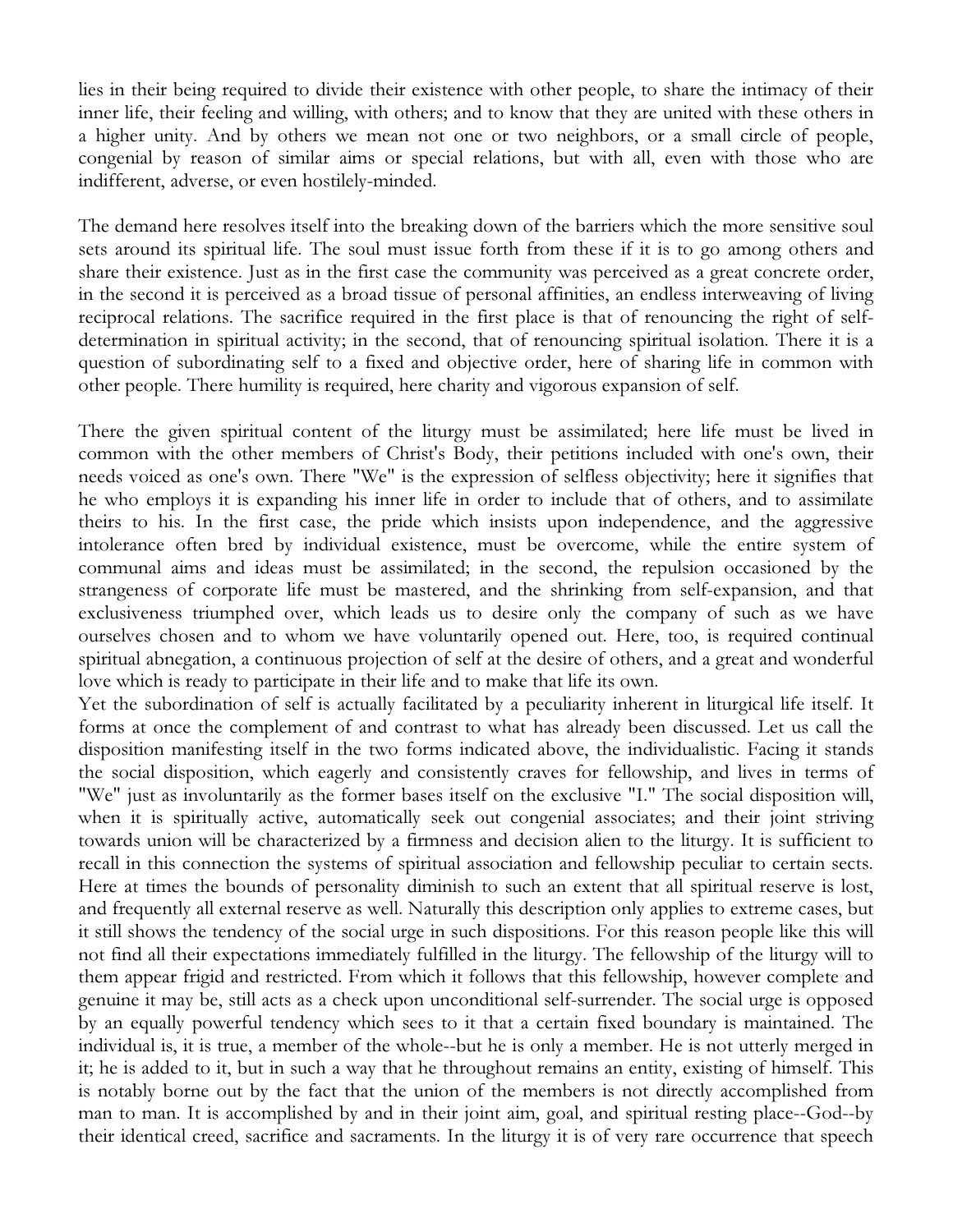and response, and action or gesture are immediately directed from one member of the fellowship to the other.3 When this does occur, it is generally worth while to observe the great restraint which characterizes such communication. It is governed by strict regulations. The individual is never drawn into contacts which are too extensively direct. He is always free to decide how far he is to get into touch, from the spiritual point of view, with others in that which is common to them all, in God. Take the kiss of peace, for instance; when it is performed according to the rubric it is a masterly manifestation of restrained and elevated social solidarity.

This is of great importance. It is hardly necessary to point out what would be the infallible consequences of attempting to transmit the consciousness of their fellowship in the liturgy directly from one individual to another. The history of the sects teems with examples bearing on this point. For this reason the liturgy sets strict bounds between individuals. Their union is moderated by a continually watchful sentiment of disparity and by reciprocal reverence. Their fellowship notwithstanding, the one individual can never force his way into the intimacy of the other, never influence the latter's prayers and actions, nor force upon the latter his own characteristics, feelings and perceptions. Their fellowship consists in community of intention, thought and language, in the direction of eyes and heart to the one aim; it consists in their identical belief, the identical sacrifice which they offer, the Divine Food which nourishes them all alike; in the one God and Lord Who unites them mystically in Himself. But individuals in their quality of distinct corporeal entities do not among themselves intrude upon each other's inner life.

It is this reserve alone which in the end makes fellowship in the liturgy possible; but for it the latter would be unendurable. By this reserve again the liturgy keeps all vulgarizing elements at a distance. It never allows the soul to feel that it is imprisoned with others, or that its independence and intimacy are threatened with invasion.

From the man of individualistic disposition, then, a sacrifice for the good of the community is required; from the man of social disposition, submission to the austere restraint which characterizes liturgical fellowship. While the former must accustom himself to frequenting the company of his fellows, and must acknowledge that he is only a man among men, the latter must learn to subscribe to the noble, restrained forms which etiquette requires in the House and at the Court of the Divine Majesty.

#### ENDNOTES

1. Cf. Rom. xii. 4 et seq.; I Cor. xii. 4 et seq.; Eph., chaps. i.-iv.; Col. i. 15 et seq., and elsewhere.

2. Cf I Cor. xii. 4 et seq.; M. J. Scheeben, "Die Mysterien des Christentums," pp. 314-508 (Freiburg, 1911).

3. This does not apply, of course, to the communication between the hierarchical persons and the faithful. This relation is continual and direct.

# 3. THE STYLE OF THE LITURGY

STYLE is chiefly spoken of in a universal sense. By style we understand those particular characteristics which distinguish every valid and genuine production or organism as such, whether it is a work of art, a personality, a form of society, or anything whatever; it denotes that any given vital principle has found its true and final expression. But this self-expression must be of such a nature that it simultaneously imparts to the individual element a universal significance, reaching far beyond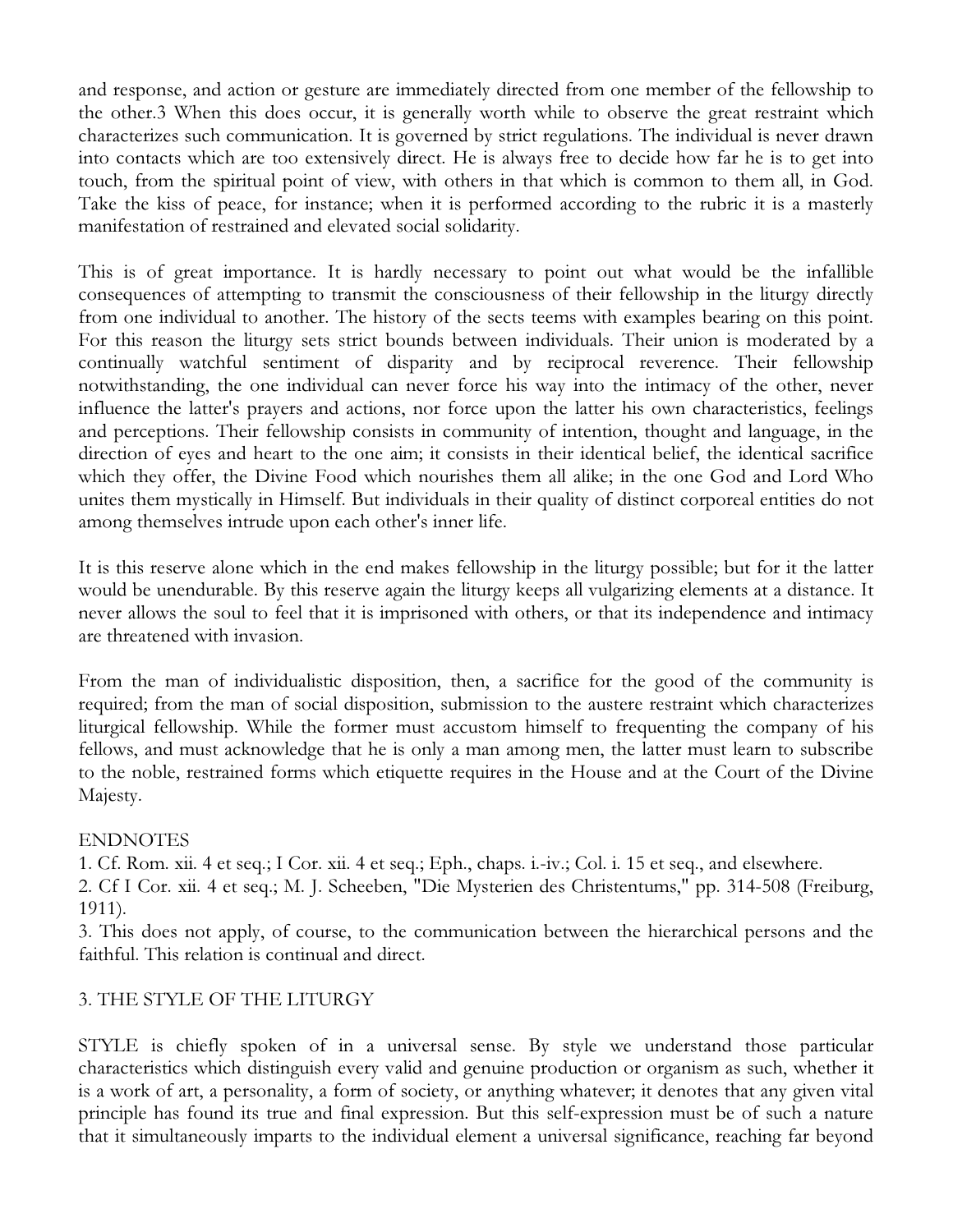its own particular sphere. For the essence of individuality embraces within itself a second element; it is true that it is particular and unreproducible, but it is at the same time universal, standing in relationship to the other individuals of its kind, and manifesting in its permanent existence traits which are also borne by others. The greater the originality and forcefulness of an individual thing, the greater its capacity of comprehensively revealing the universal essence of its kind,1 the greater is its significance. Now if a personality a work of art, or a form of society has, by virtue of its existence and activity, expressed in a convincing manner that which it really is, and if at the same time by its quality of specialness it does not merely represent an arbitrary mood, but its relation to a corporate life, then and to that extent it may be said to have style In this sense the liturgy undoubtedly has created a style. It is unnecessary to waste further words on the subject.

The conception can, however, be given a narrower sense. Why is it that in front of a Greek temple we are more intensely conscious of style than we are in front of a Gothic cathedral? The inner effect of both these structures is identically powerful and convincing. Each is the perfect expression of a particular type or form of space-perception. Each reveals the individuality of a people, but at the same time affords a profound insight into the human soul and the significance of the world in general. Yet before the temple of Paestum we are more strongly conscious of style than we are before the cathedrals of Cologne and of Rheims. What is the reason? Why is it that for the uncultured observer Giotto has the more style in comparison with Grunewald, who is without any doubt equally powerful; and the figure of an Egyptian king more than Donatello's wonderful statue of St. John?

In this connection the word style has a specialized meaning. It conveys that in the works of art to which reference has been made the individual yields place to the universal. The fortuitous element- determined by place and time, with its significance restricted to certain specific people--is superseded by that which is essentially, or at least more essentially, intended for many times, places and people. The particular is to a great degree absorbed by the universal and ideal. In such works an involved mental or spiritual condition, for instance, which could only have expressed itself in an abstruse utterance or in an unreproducible action, is simplified and reduced to its elements.2 By this process it is made universally comprehensible. The incalculable ebullition is given a permanent basis. It then becomes easily penetrable and capable of demonstrating in itself the interweaving of cause and effect.3 The solitary historical event serves to throw into relief the vital significance, universal and unaffected by time, which reposes within it. The figure which appears but once is made to personify characteristics common to the whole of society. The hasty, impetuous movement is restrained and measured. Whereas it was formerly confined to specific relationships or circumstances, it can now to a certain degree be accepted by everyone.4 Things, materials and instruments are divested of their fortuitous character, their elements revealed, their purpose defined, and their power of expressing certain moods or ideas is heightened.5 In a word, while one type of art and of life is endeavoring to express that which is special and particular, this other, on the contrary, is striving to hold up to our view that which is universally significant. The latter type of art fashions simple reality, which is always specialized, in such a manner that the ideal and universal comes to the fore; that is to say, its style is developed and its form is fixed. And so whenever life, with its entanglements and its multiplicity, has been simplified in this way, whenever its inner lawfulness is emphasized and it is raised from the particular to the universal, we are always conscious of style in the narrower sense of the word. Admittedly it is difficult to say where style ends and arrangement begins. If the arrangement is too accentuated, if the modeling is carried out according to rules and ideas, and not according to its vital connection with reality, if the production is the result, not of exact observation, but of deliberate planning, then it will be universal only, and therefore lifeless and void.6 True style, even in its strictest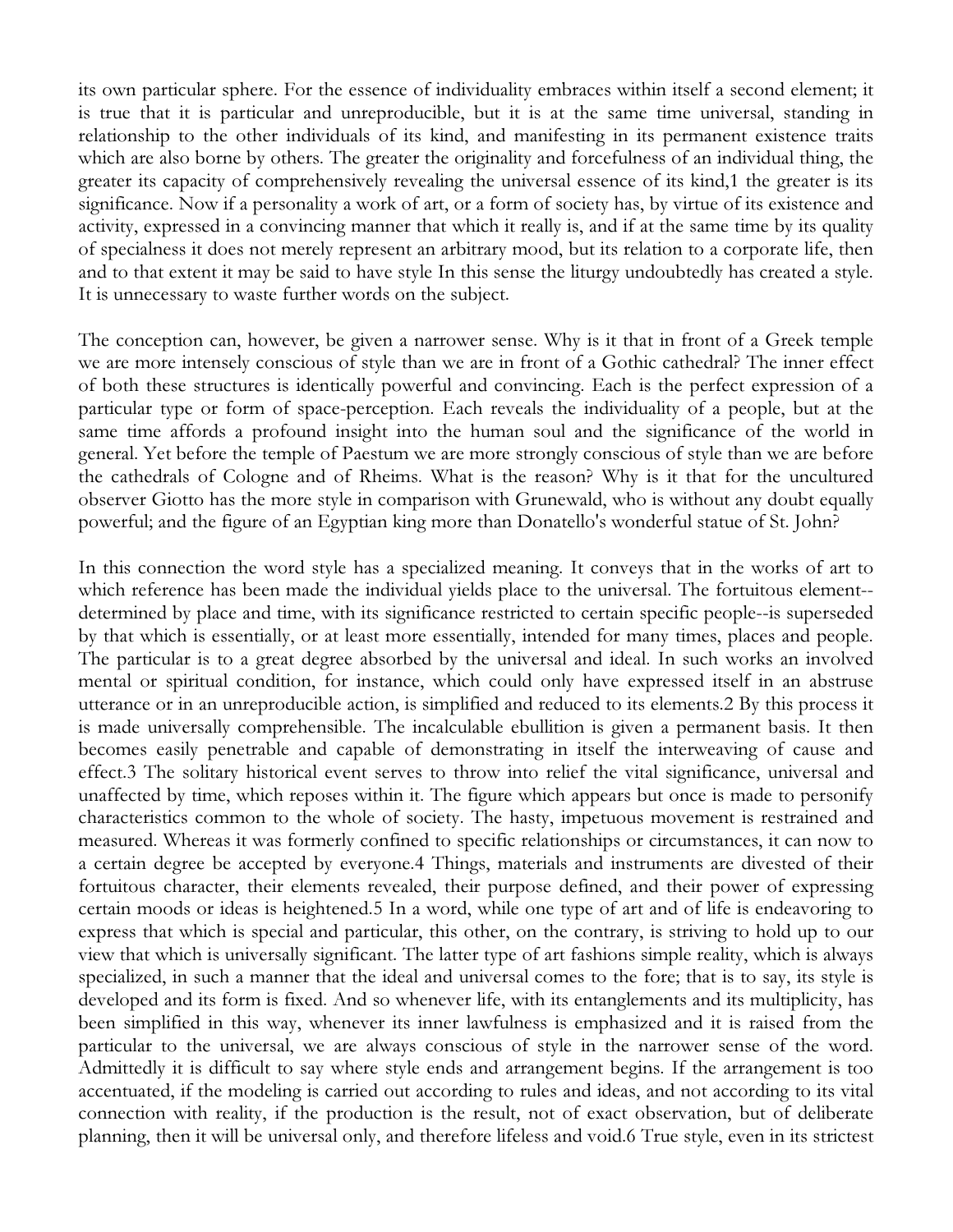form, still retains the developed faculty of convincing expression. Only that which is living has style; pure thought, and the productions of pure thought, have none.

Now the liturgy--at any rate, as far as the greater part of its range is concerned--has style in the stricter sense of the word. It is not the direct expression of any particular type of spiritual disposition, either in its language and ideas, or in its movements, actions and the materials which it employs. If we compare, for instance, the Sunday Collects with the prayers of an Anselm of Canterbury, or of a Newman; the gestures of the officiating priest with the involuntary movements of the man who fancies himself unobserved while at prayer; the Church's directions on the adornment of the sanctuary, on vestments and altar-vessels, with popular methods of decoration, and of dress on religious occasions; and Gregorian chant with the popular hymn--we shall always find, within the sphere of the liturgy, that the medium of spiritual expression, whether it consists of words, gestures, colors or materials, is to a certain degree divested of its singleness of purpose, intensified, tranquilized, and given universal currency.

Many causes have contributed to this result. For one thing, the passing centuries have continually polished, elaborated and adapted the form of liturgical expression Then the strongly generalizing effect of religious thought must be taken into account. Finally, there is the influence of the Greco-Latin spirit, with its highly significant tendency towards style in the strict sense of the word.

Now if we consider the fact that these quietly constructive forces were at work on the vital form of expression, not of an individual, but of an organic unity, composed of the greatness, exclusiveness and strength of the collective consciousness that is the Catholic Church; if we consider further that the vital formula thus fashioned steadily concentrates its whole attention upon the hereafter, that it aspires from this world to the next, and as a natural result is characterized by eternal, sublime and superhuman traits, then we shall find assembled here all the preliminary conditions essential to the development of a style of great vigor and intensity. If it were capable of doing so anywhere, here above all should develop a living style, spiritual, lofty and exalted. And that is precisely what has happened. If we reflect upon the liturgy as a whole, and upon its important points, not upon the abbreviated form in which it is usually presented, but as it should be, we shall have the good fortune to experience the miracle of a truly mighty style. We shall see and feel that an inner world of immeasurable breadth and depth has created for itself so rich and so ample an expression and one at the same time so lucid and so universal in form that its like has never been seen, either before or since.

And it is style in the stricter sense of the word as well--clear in language, measured in movement, severe in its modeling of space, materials, colors and sounds; its ideas, languages, ceremonies and imagery fashioned out of the simple elements of spiritual life; rich, varied and lucid; its force further intensified by the fact that the liturgy employs a classic language, remote from everyday life.

When all these considerations are borne in mind it is easy to understand that the liturgy possesses a tremendously compelling form of expression, which is a school of religious training and development to the Catholic who rightly understands it, and which is bound to appear to the impartial observer as a cultural formation of the most lofty and elevated kind.

It cannot, however, be denied that great difficulties lie in the question of the adaptability of the liturgy to every individual, and more especially to the modern man. The latter wants to find in prayer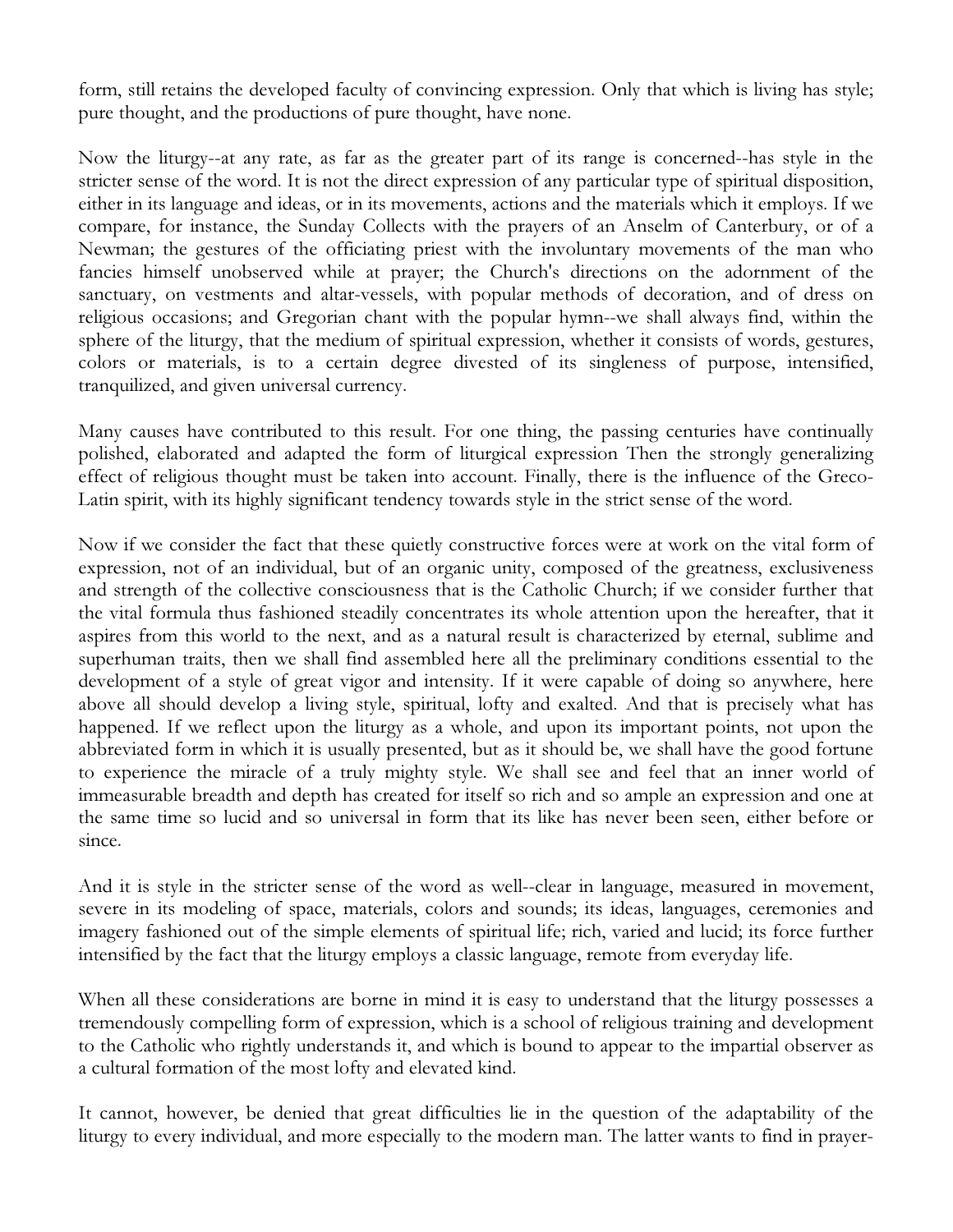-particularly if he is of an independent turn of mind--the direct expression of his spiritual condition. Yet in the liturgy he is expected to accept, as the mouthpiece of his inner life, a system of ideas, prayer and action, which is too highly generalized, and, as it were, unsuited to him. It strikes him as being formal and almost meaningless. He is especially sensible of this when he compares the liturgy with the natural outpourings of spontaneous prayer. Liturgical formulas, unlike the language of a person who is spiritually congenial, are not to be grasped straightway without any further mental exertion on the listener's part; liturgical actions have not the same direct appeal as, say, the involuntary movement of understanding on the part of someone who is sympathetic by reason of circumstances and disposition; the emotional impulses of the liturgy do not so readily find an echo as does the spontaneous utterance of the soul. These clear-cut formulas are liable to grate more particularly upon the modern man, so intensely sensitive in everything which affects his scheme of life, who looks for a touch of nature everywhere and listens so attentively for the personal note. He easily tends to consider the idiom of the liturgy as artificial, and its ritual as purely formal. Consequently he will often take refuge in forms of prayer and devotional practices whose spiritual value is far inferior to that of the liturgy, but which seem to have one advantage over the latter--that of contemporary, or, at any rate, of congenial origin.

Those who honestly want to come to grips with this problem in all its bearings should for their own guidance note the way in which the figure of Christ is represented, first in the liturgy, and then in the Gospels. In the latter everything is alive; the reader breathes the air of earth; he sees Jesus of Nazareth walking about the streets and among the people, hears His incomparable and persuasive words, and is aware of the heart-to-heart intercourse between Jesus and His followers. The charm of vivid actuality pervades the historical portrait of Christ. He is so entirely one of us, a real person-- Jesus, "the Carpenter's Son"--Who lived in Nazareth in a certain street, wore certain clothes, and spoke in a certain manner. That is just what the modern man longs for; and he is made happy by the fact that in this actual historical figure is incarnate the living and eternal Godhead, One with the body, so that He is in the fullest sense of the word "true God and true Man."

But how differently does the figure of Jesus appear in the liturgy! There He is the Sovereign Mediator between God and man, the eternal High-Priest, the divine Teacher, the Judge of the living and of the dead; in His Body, hidden in the Eucharist, He mystically unites all the faithful in the great society that is the Church; He is the God-Man, the Word that was made Flesh. The human element, or- involuntarily the theological expression rises to the lips--the Human Nature certainly remains intact, for the battle against Eutyches was not fought in vain; He is truly and wholly human, with a body and soul which have actually lived. But they are now utterly transformed by the Godhead, rapt into the light of eternity, and remote from time and space. He is the Lord, "sitting at the right hand of the Father," the mystic Christ living on in His Church.

It will be objected that in the Gospels of the Mass we can still follow the historical life of Jesus in its entirety. That is absolutely true. But if we endeavor to listen more attentively, we shall still find that a particular light is thrown on these narratives by their context. They are a part of the Mass, of the "mysterium magnum," pervaded by the mystery of sacrifice, an integral part of the structure of the particular Sunday office, current season, or ecclesiastical year, swept along by that powerful straining upwards to the Hereafter which runs through the entire liturgy. In this way the contents of the Gospels, which we hear chanted, and in a foreign language, are in their turn woven into the pattern. Of ourselves we come to consider, not the particular traits which they contain, but their eternal, super-historical meaning.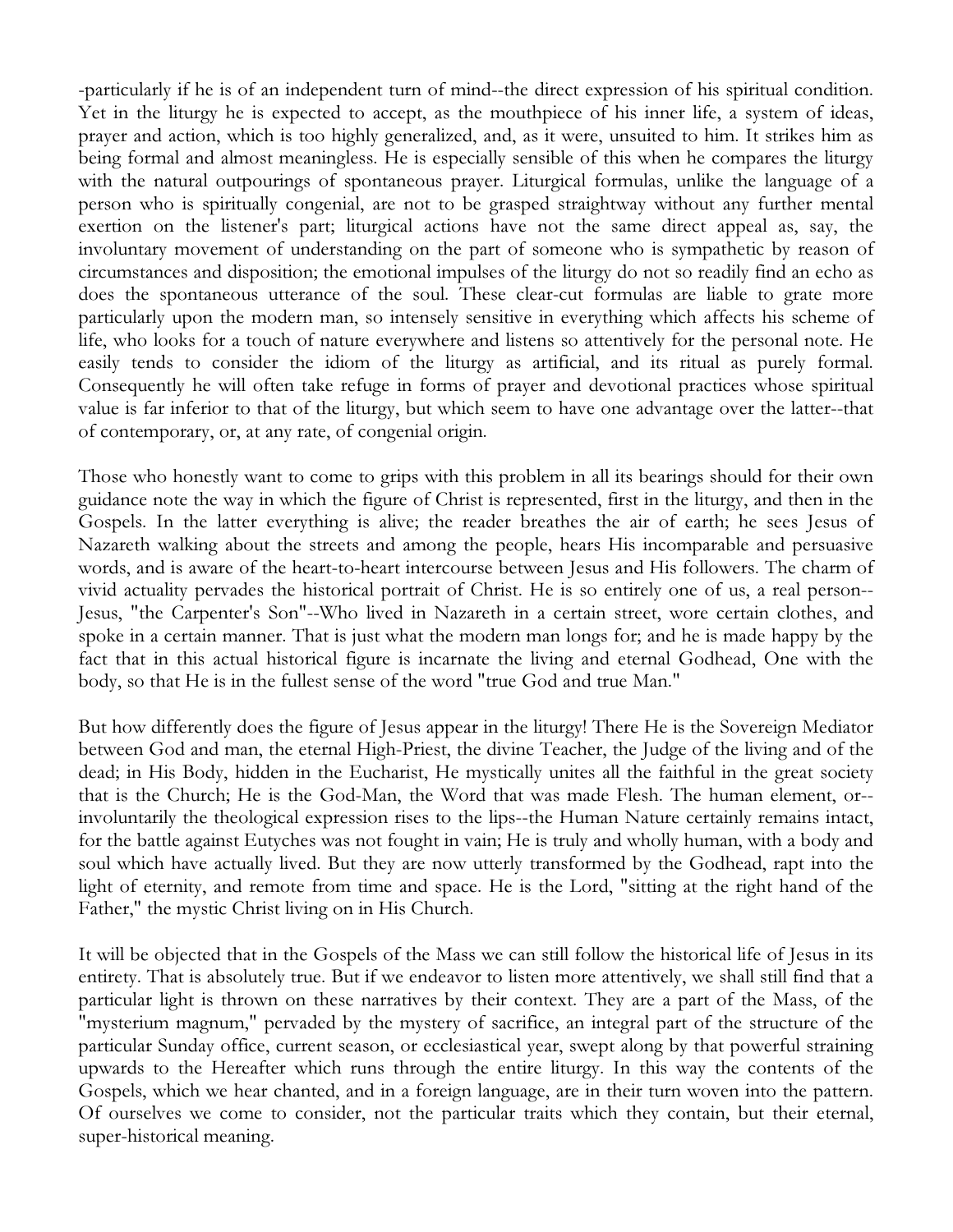Yet by this the liturgy has not--as Protestantism has sometimes accused it of doing--disfigured the Christ of the Gospels. It has not set forth a frigid intellectual conception instead of the living Jesus.

The Gospels themselves, according to the aims and purpose of the respective Evangelists, stress first one, then another aspect of the personality and activity of Christ Facing the portrait contained in the first three Gospels, in the Epistles of St. Paul Christ appears as God, mystically living on in His Church and in the souls of those who believe in Him. The Gospel of St. John shows the Word made Flesh, and finally, in the Apocalypse God is made manifest in His eternal splendor. But this does not mean that the historical facts of Christ's human existence are in any way kept back; on the contrary, they are always taken for granted and often purposely emphasised.7 The liturgy therefore has done nothing that Holy Scripture itself does not do. Without discarding one stroke or trait of the historical figure of Christ, it has, for its own appointed purpose, more strongly stressed the eternal and supertemporal elements of that figure, and for this reason--the liturgy is no mere commemoration of what once existed, but is living and real; it is the enduring life of Jesus Christ in us, and that of the believer in Christ eternally God and Man.

It is precisely because of this, however, that the difficulty still persists. It is good to make it absolutely clear, since the modern man experiences it more especially. More than one--according to his instinctive impulse--would be content to forego the profoundest knowledge of theology, if as against that it were permitted to him to watch Jesus walking about the streets or to hear the tone in which He addresses a disciple. More than one would be willing to sacrifice the most beautiful liturgical prayer, if in exchange he might meet Christ face to face and speak to Him from the bottom of his heart.

Where is the angle to be found from which this difficulty is to be tackled and overcome? It is in the view that it is hardly permissible to play off the spiritual life of the individual, with its purely personal bearing, against the spiritual life of the liturgy, with its generalizing bias. They are not mutually contradictory; they should both combine in active co-operation.

When we pray on our own behalf only we approach God from an entirely personal standpoint, precisely as we feel inclined or impelled to do according to our feelings and circumstances. That is our right, and the Church would be the last to wish to deprive us of it. Here we live our own life, and are as it were face to face with God.8 His Face is turned towards us, as to no one else; He belongs to each one of us. It is this power of being a personal God, ever fresh to each of us, equally patient and attentive to each one's wants, which constitutes the inexhaustible wealth of God. The language which we speak on these occasions suits us entirely, and much of it apparently is suited to us alone. We can use it with confidence because God understands it, and there is no one else who needs to do so.

We are, however, not only individuals, but members of a community as well; we are not merely transitory, but something of us belongs to eternity, and the liturgy takes these elements in us into account. In the liturgy we pray as members of the Church; by it we rise to the sphere which transcends the individual order and is therefore accessible to people of every condition, time, and place. For this order of things the style of the liturgy--vital, clear, and universally comprehensible--is the only possible one. The reason for this is that any other type of prayer, based upon one particular set of hypotheses or requirements, would undoubtedly prove a totally unsuitable form for a content of different origin. Only a system of life and thought which is truly Catholic--that is to say, actual and universal--is capable of being universally adopted, without violence to the individual. Yet there is still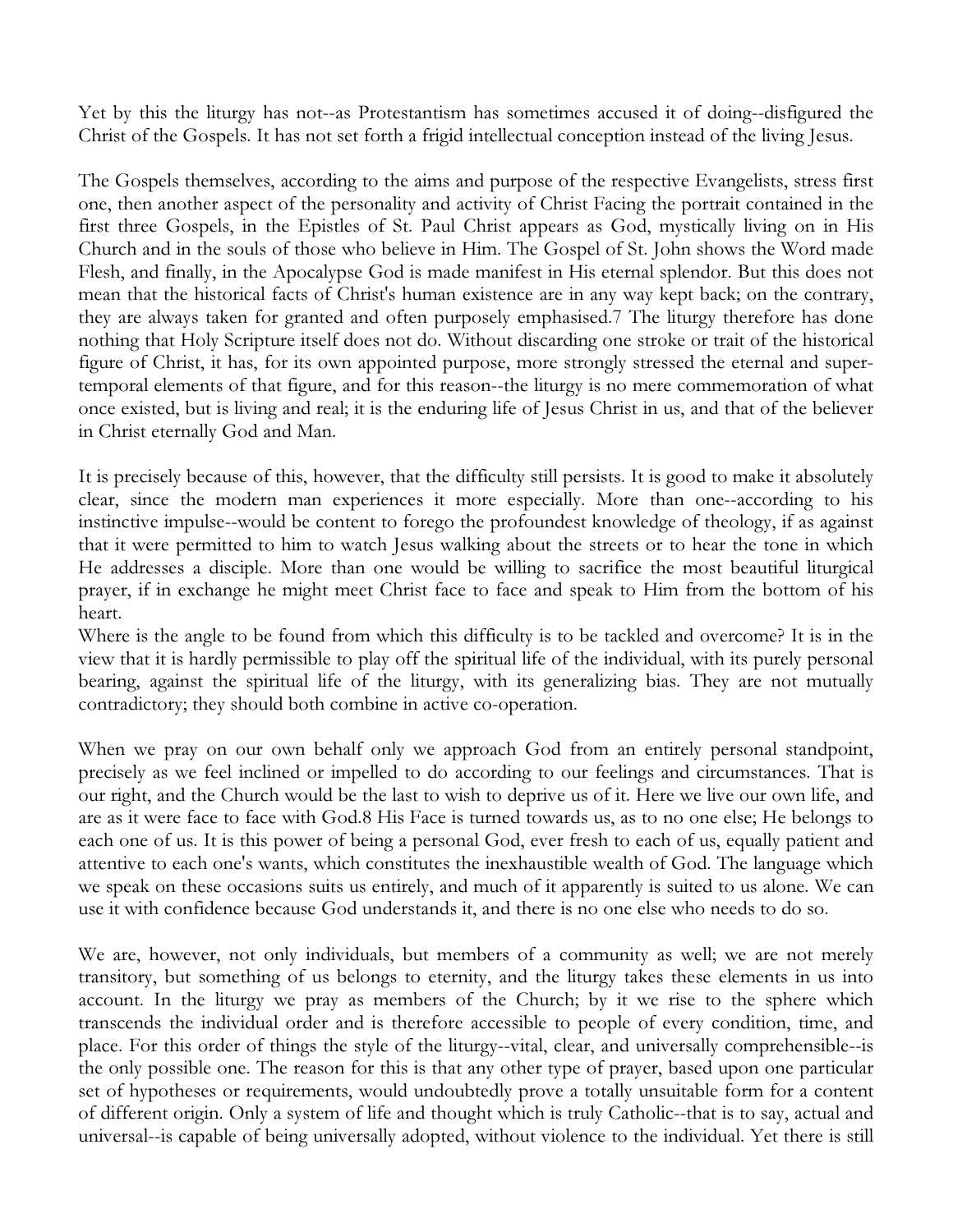an element of sacrifice involved in such adoption. Each one is bound to strive within himself, and to rise superior to self. Yet in so doing he is not swallowed up by, and lost in, the majority; on the contrary, he becomes more independent, rich, and versatile.

Both methods of prayer must co-operate. They stand together in a vital and reciprocal relationship. The one derives its light and fruitfulness from the other. In the liturgy the soul learns to move about the wider and more spacious spiritual world. It assimilates--if the comparison is permissible--that freedom and dignified restraint which in human intercourse is acquired by the man who frequents good society, and who limits his self-indulgence by the discipline of time-honored social usage; the soul expands and develops in that width of feeling and clearness of form which together constitute the liturgy, just as it does through familiarity and communion with great works of art. In a word, the soul acquires, in the liturgy, the "grand manner" of the spiritual life--and that is a thing that cannot be too highly prized. On the other hand, as the Church herself reminds us--and the example of the Orders who live by the liturgy is a proof of this--side by side with the liturgy there must continue to exist that private devotion which provides for the personal requirements of the individual, and to which the soul surrenders itself according to its particular circumstances. From the latter liturgical prayer in its turn derives warmth and local color.

If private devotion were non-existent, and if the liturgy were the final and exclusive form of spiritual exercise, that exercise might easily degenerate into a frigid formula; but if the liturgy were nonexistent--well, our daily observations amply show what would be the consequences, and how fatally they would take effect.

### ENDNOTES

1. The essence of genius, of the man of genius (e.g., of the Saint), and of the really great work or deed consists in this, that it is immeasurably original and yet is still universally applicable to human life.

2. Cf. the inner life in Ibsen's plays, for instance, with that of Sophoclean tragedy, the "Ghosts," perhaps, with "Oedipus."

3. Cf. the line of action adopted by, e.g., Hedda Gabler and Antigone.

- 4. Such is the origin of social deportment and of court usage.
- 5. Such is the origin of symbols--social, state, religious and otherwise.
- 6. It is this which differentiates various classical periods from the classical age.

7. As, for instance, in the beginning of the Gospel of St. John.

8. Even if here, as in the whole range of spiritual things, the Church is our guide. But she is so in a different manner than where the liturgy is concerned.

# 4. THE SYMBOLISM OF THE LITURGY

IN the liturgy the faithful are confronted by a new world, rich in types and symbols, which are expressed in terms of ritual, actions, vestments, implements, places, and hours, all of which are highly significant. Out of this the question arises--what is the precise significance of all this as regards the soul's intercourse with God? God is above space; what has He to do with directions as to specific localities? God is above time; what does time, beginning with the liturgical hours and ending with the ecclesiastical year, matter to Him? God is Simplicity; then how is He concerned with specific ritual, actions and instruments? Let us desist from the attempt to enter more fully into the question, and content ourselves with asking: God is a Spirit--can matter therefore have any significance in the soul's intercourse with Him? Is not the intervention of material things bound to pervert and to degrade this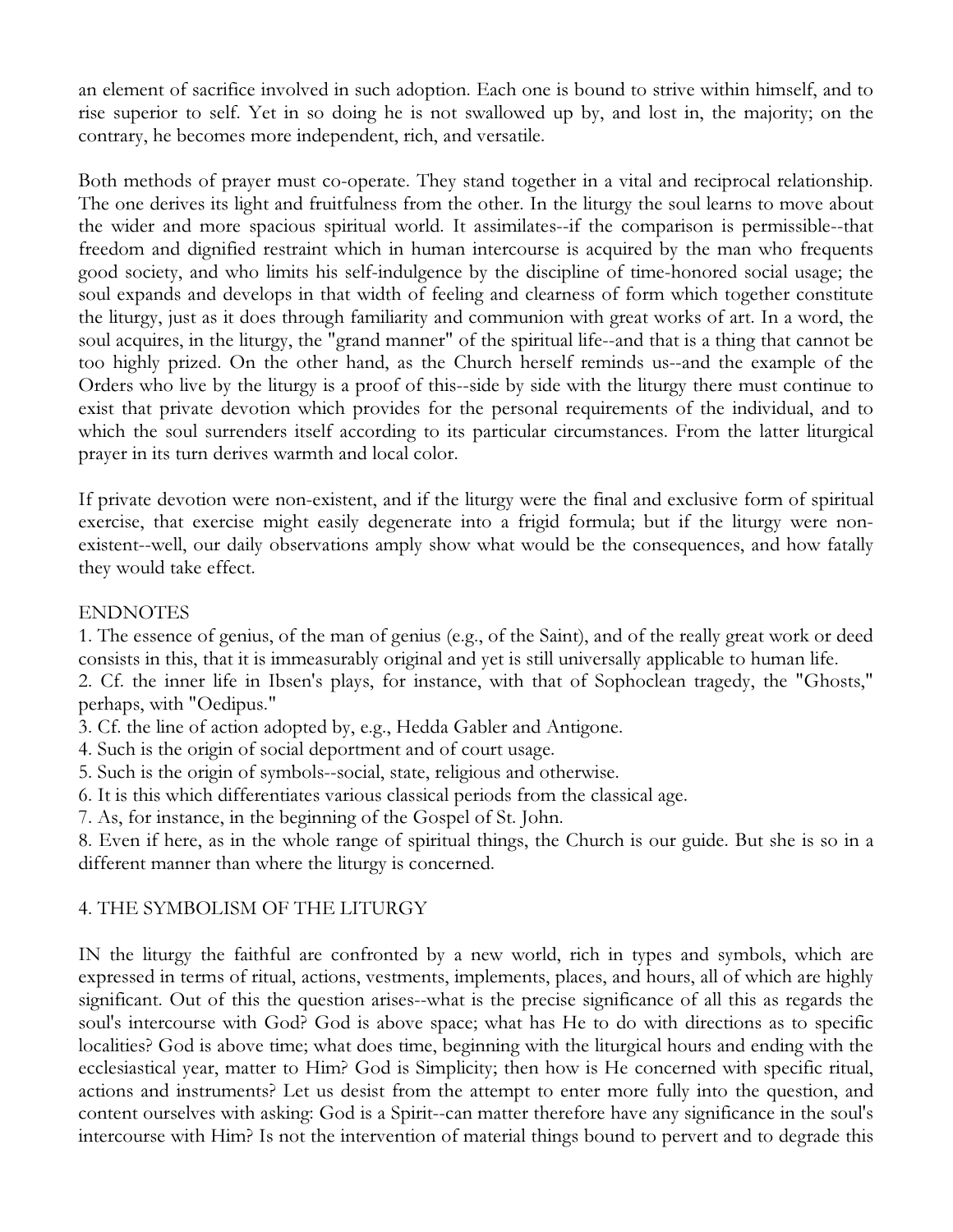intercourse? And even if we admit that man consists of soul and body, that he is not pure spirit, and therefore as a logical conclusion that a material element will always play a certain part in his spiritual life--must we not regard this as a defect against which we must strive? Should it not be the task of all true religion to come to be the "worship of God in spirit and in truth," and at least to aim at, if not to succeed in, eliminating the bodily and material element as far as possible?

This question penetrates deeply into the essence and nature of the liturgy. What meaning has matter- regarded as the medium of spiritual receptivity and utterance, of spiritual impression and expression- for us?

The question depends upon the manner in which the Ego, within its bodily-spiritual personality, experiences the relationship between body and soul.1 There exists a peculiar form of this selfexperience, in which the boundary between the "spiritual" and the "bodily" or "physical" is sharply defined. In such cases the spiritual plane appears as entirely self-contained, lying within--or perhaps it would be better to say beyond--the physical plane, and having little or nothing to do with the latter. The two planes--spiritual and physical--are felt to be two distinct orders, lying closely adjacent, between which communication certainly takes place; but communication of such a nature that it rather appears as a transposition from the one into the other, than as the direct co-operation of both. Such is the frame of mind which has probably drawn its conception of the external world from Leibniz's theory of monads, and its conception of the soul from the teaching of psycho-physical parallelism.

It is obvious that people who favor such a system of thought will only attach a more or less fortuitous significance to the relationship between the physical and the spiritual. The latter, they consider, is intimately bound up with the former, and is also in need of it, but as far as the life of the soul proper is concerned, the physical has no importance; it merely appears to encumber and to degrade spiritual activity. The soul strives to attain its goal--that is to say, truth, the moral impulse, God, and the Divine--by purely spiritual means. Even when such people know that this endeavor cannot possibly succeed, they still exert themselves to approach to the purely spiritual at least as nearly as they can. To them the physical is an alloy, an innate imperfection, of which they endeavor to rid themselves. They may perhaps credit it with a limited external significance, and look upon it as an aid to the elucidation of the spiritual, as an illustration, or as an allegory; but they are all the time conscious that they are making what is actually an inadmissible concession. Moreover, the physical does not appeal to them as a medium of vividly expressing their inner life. They scarcely even feel the need of expressing that life in a tangible manner; for them the spiritual is self-sufficing, or else it can express itself in a straightforward moral action and in a simply uttered word.

People of such a turn of mind will inevitably have great difficulties to face in the liturgy.2 Somewhat naturally, they gravitate towards a strictly spiritual form of devotion, which aims at suppressing the physical or material element and at shaping its external manifestations in as plain and homely a manner as possible; it prizes the simple word as the most spiritual medium of communication.

Facing these, and in contrast with them, are people of a different mental constitution. For them, the spiritual and the physical are inextricably jumbled together3; they incline to amalgamate the two. While the former type of disposition labors to separate the physical and the spiritual spheres, the latter endeavors to unite them. People like this are prone to look upon the soul merely as the lining of the body, and upon the body as the outside, in some sort the condensation or materialization, of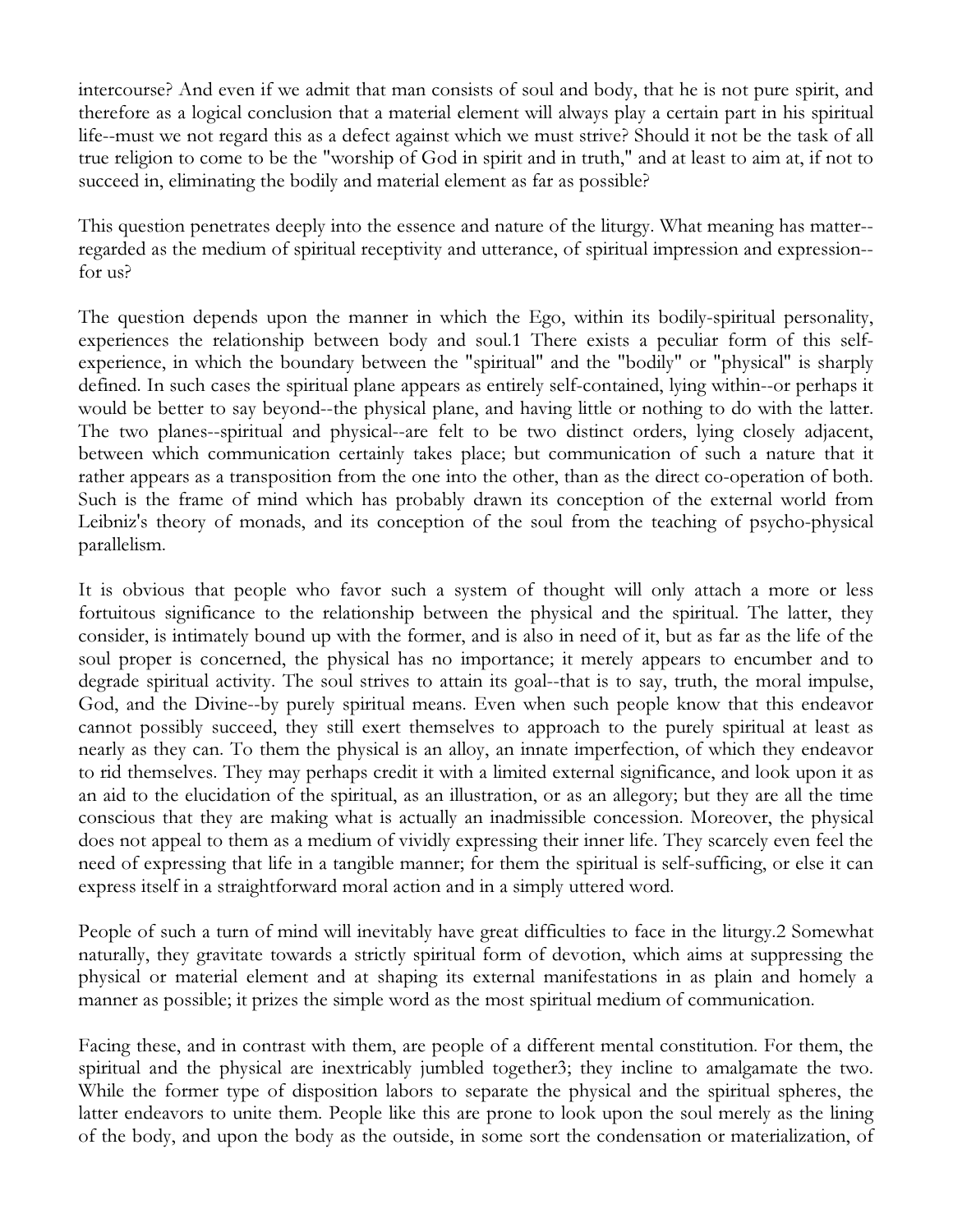the spirit within. They interpret spiritual elements in terms of physical conditions or movements, and directly perceive every material action as a spiritual experience. They extend their conviction of the essential oneness of the soul and the body beyond the province of the individual personality, and include external things within its sphere of operation. As they frequently tend to regard externals as the manifestation of spiritual elements, they are also capable of utilizing them as a means of expressing their own innerness. They see this expressed in various substances, in clothing, in social formations, and in Nature, while their inner struggles are reflected even in conditions, desires, and conflicts which are universal.4

Of the two types of spiritual character, the second at the first glance would seem to correspond the more closely to the nature of the liturgy. It is far more susceptible to the power of expression proper to liturgical action and materials, and can the more readily apply these external phenomena to the expression of its own inner life. Yet in the liturgy it has to face problems and difficulties all its own.

People who perceive the physical or material and the spiritual as inextricably mingled find it hard to confine the manifestations of the individual soul to set forms of expression, and to adhere strictly to the clearly defined significance of the formulas, actions and instruments employed in such expression. They conceive the inner life as being in a perpetual state of flux. They cannot create definite and clearly outlined forms of expression because they are incapable of separating spiritual from physical or material objects. They find it equally difficult to distinguish clearly the specific substance behind the given forms of expression; they will always give it a fresh interpretation according to varying circumstances.5

In other words, in spite of the close relationship which in this case exists between the physical and the spiritual such people lack the power of welding certain spiritual contents to certain external forms, which together will constitute either the expression of their inner selves or a receptacle for an extraneous content. That is to say, they lack one of the ingredients essential to the creation of symbols. The other type of people do not succeed any better, because they fail to realize how vital the relationship is between the spiritual and the physical. They are perfectly capable of differentiating and of delimiting the boundaries between the two, but they do this to such an extent that they lose all sense of cohesion. The second type possess a sense of cohesion, and with them the inner content issues directly into the external form. But they lack discrimination and objectiveness. Both--the sense of cohesion and the power of discrimination--are essential to the creation of a symbol.

A symbol may be said to originate when that which is interior and spiritual finds expression in that which is exterior and material. But it does not originate when6 a spiritual element is by general consent coupled with a material substance, as, for instance, the image of the scales with the idea of Justice. Rather must the spiritual element transpose itself into material terms because it is vital and essential that it should do so. Thus the body is the natural emblem of the soul, and a spontaneous physical movement will typify a spiritual event. The symbol proper is circumscribed; and it may be further distinguished by the total inability of the form selected as a medium of expression to represent anything else whatever. It must be expressed in dear and precise terms and therefore, when it has fulfilled the usual conditions, must be universally comprehensible. A genuine symbol is occasioned by the spontaneous expression of an actual and particular spiritual condition. But at the same time, like works of art, it must rise above the purely individual plane. It must not merely express isolated spiritual elements, but deal with life and the soul in the abstract.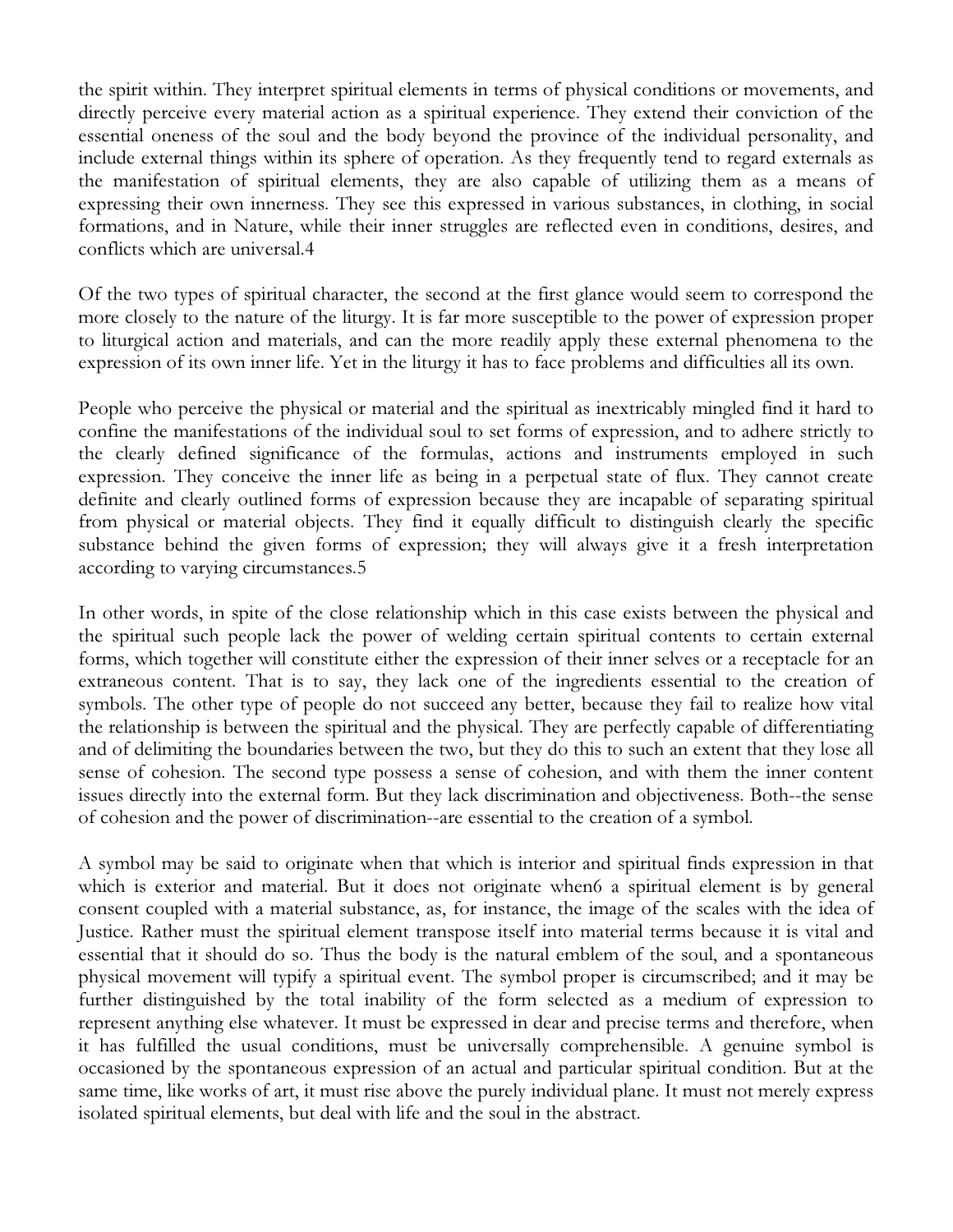Consequently when a symbol has been created, it often enjoys widespread currency and becomes universally comprehensible and significant. The auspicious collaboration of both the types of temperament outlined above is essential to the creation of a symbol, in which the spiritual and the physical elements must be united in perfect harmony. At the same time it is the task of the spiritual element to watch over and determine every stroke of the modeling, to sort and sift with a sure hand, to measure off and weigh together delicately and discreetly, in order that the given matter may be given its corresponding and appropriate form. The more clearly and completely a spiritual content is cast in its material mold, the more valuable is the symbol thus produced, and the more worthy it is of its name, because it then loses its connection with the solitary incident which occasioned it and becomes a universal possession. The greater the depth of life from which it has sprung, and the greater the degree of clarity and of conviction which has contributed to its formation, the more true this is in proportion.

The power of symbol-building was at work, for instance, when the fundamental rules governing social intercourse were laid down. From it are derived those forms by which one person signifies to another interest or reverence, in which are externally expressed the inward happenings of civil and political life, and the like. Further--and in this connection it is specially significant--it is the origin of those gestures which convey a spiritual meaning; the man who is moved by emotion will kneel bow, clasp his hands or impose them, stretch forth his arms, strike his breast, make an offering of something, and so on. These elementary gestures are capable of richer development and expansion, or else of amalgamation. They are the source of the manifold ritual actions, such as the kiss of peace or the blessing. Or it may be that certain ideas are expressed in corresponding movements, thus belief in the mystery of absolution is shown by the Sign of the Cross. Finally, a whole series of such movements may be co-ordinated. This gives rise to religious action by which a richly developed spiritual element--e.g., a sacrifice--succeeds in attaining external and symbolic expression. It is when that form of self-experience which has been described above is extended to objects which lie without the personal province, that the material concrete factor enters into the symbol. Material objects are used to reinforce the expressiveness of the body and its movements, and at the same time form an extension of the permanent bodily powers. Thus, for instance, in a sacrifice the victim is offered, not only by the hands, but in a vessel or dish. The smooth surface of the dish emphasizes the expressive motion of the hand; it forms a wide and open plane, displayed before the Godhead, and throwing into powerful relief the upward straining line of the arm. Or again, as it rises, the smoke of the incense enhances the aspiration expressed by the upturned hands and gaze of those who are at prayer. The candle, with its slender, soaring, tapering column tipped with flame? and consuming itself as it burns, typifies the idea of sacrifice, which is voluntarily offered in lofty spiritual serenity.

Both the before-mentioned types of temperament co-operate in the creation of symbols. The one, with its apprehension of the affinity between the spiritual and the physical, provides the material for the primary hypothesis essential to the creation of the symbol. The other, by its power of distinction and its objectiveness, brings to the symbol lucidity and form. They both, however, find in the liturgy the problems peculiar to their temperament. But because they have shared together in the creation of the liturgical symbol, both are capable of overcoming these difficulties as soon, that is, as they are at least in some way convinced of the binding value of the liturgy.

The former type, then, must abandon their exaggerated spirituality, admit the existence of the relationship between the spiritual and the physical, and freely avail themselves of the wealth of liturgical symbolism. They must give up their reserve and the Puritanism which prompts them to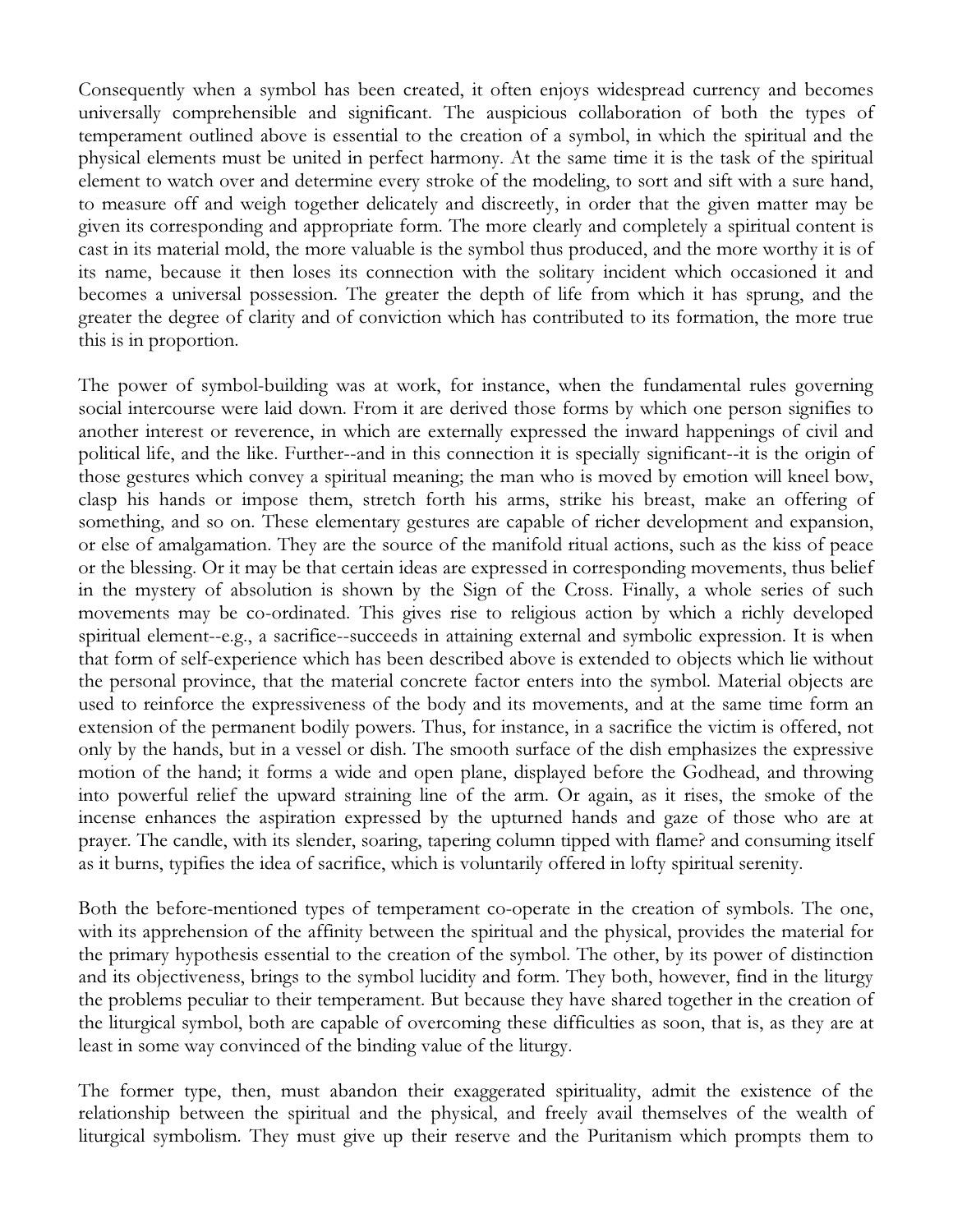oppose the expression of the spiritual in material terms, and must instead take the latter as a medium of lively expression. This will add a new warmth and depth to their emotional and spiritual experience.

The latter type must endeavor to stem their extravagance of sensation, and to bind the vague and ephemeral elements into clear-cut forms. It is of the highest importance that they should realize that the liturgy is entirely free from any subjection to matter,7 and that all the natural elements in the liturgy (cf. what has been previously said concerning its style) are entirely re-cast as ritual forms. So for people of this type the symbolizing power of the liturgy becomes a school of measure and of spiritual restraint.

The people who really live by the liturgy will come to learn that the bodily movements, the actions, and the material objects which it employs are all of the highest significance. It offers great opportunities of expression, of knowledge, and of spiritual experience; it is emancipating in its action, and capable of presenting a truth far more strongly and convincingly than can the mere word of mouth.

### ENDNOTES

1. The more precise discussion of the question belongs to the domain, is yet but little explored, of typological psychology.

2. This disposition does not, of course, actually exist in the extreme form portrayed here any more than does that which is described later. We are concerned, however, with giving an account of such conditions in the abstract and not in detail.

3. It need hardly be said that no intention exists of discussing in this connection the real relationship of soul and body. We are concerned with describing the manner in which this relationship is felt and interiorly experienced. It is not a question of metaphysics, but merely of descriptive psychology.

4. Cf., for instance, the feeling of the Romantics for Nature.

5. Hence the tendency of people like this to forsake the Church, with her clear and unequivocal formulas, and to turn to Nature, there to seek an outlet for their vague and fluctuating emotions and to win from her the stimulus that suits them.

6. As in allegory.

7. Such as is found in Nature-religions, for instance, which are directly derived from Nature herself, from the forest, the sea, etc. The liturgy, on the contrary, is entirely designed by human hands. It would be extremely interesting to investigate in a detailed manner the transformation of natural things, shapes and sounds into ritual objects through the agency of the liturgy.

# 5. THE PLAYFULNESS OF THE LITURGY

GRAVE and earnest people, who make the knowledge of truth their whole aim, see moral problems in everything, and seek for a definite purpose everywhere, tend to experience a peculiar difficulty where the liturgy is concerned.1 They incline to regard it as being to a certain extent aimless, as superfluous pageantry of a needlessly complicated and artificial character. They are affronted by the scrupulously exact instructions which the liturgy gives on correct procedure, on the right direction in which to turn, on the pitch of the voice, and so on. What is the use of it all? The essential part of Holy Mass--the action of Sacrifice and the divine Banquet--could be so easily consummated. Why, then, the need for the solemn institution of the priestly office? The necessary consecration could be so simply accomplished in so few words, and the sacraments so straight-forwardly administered--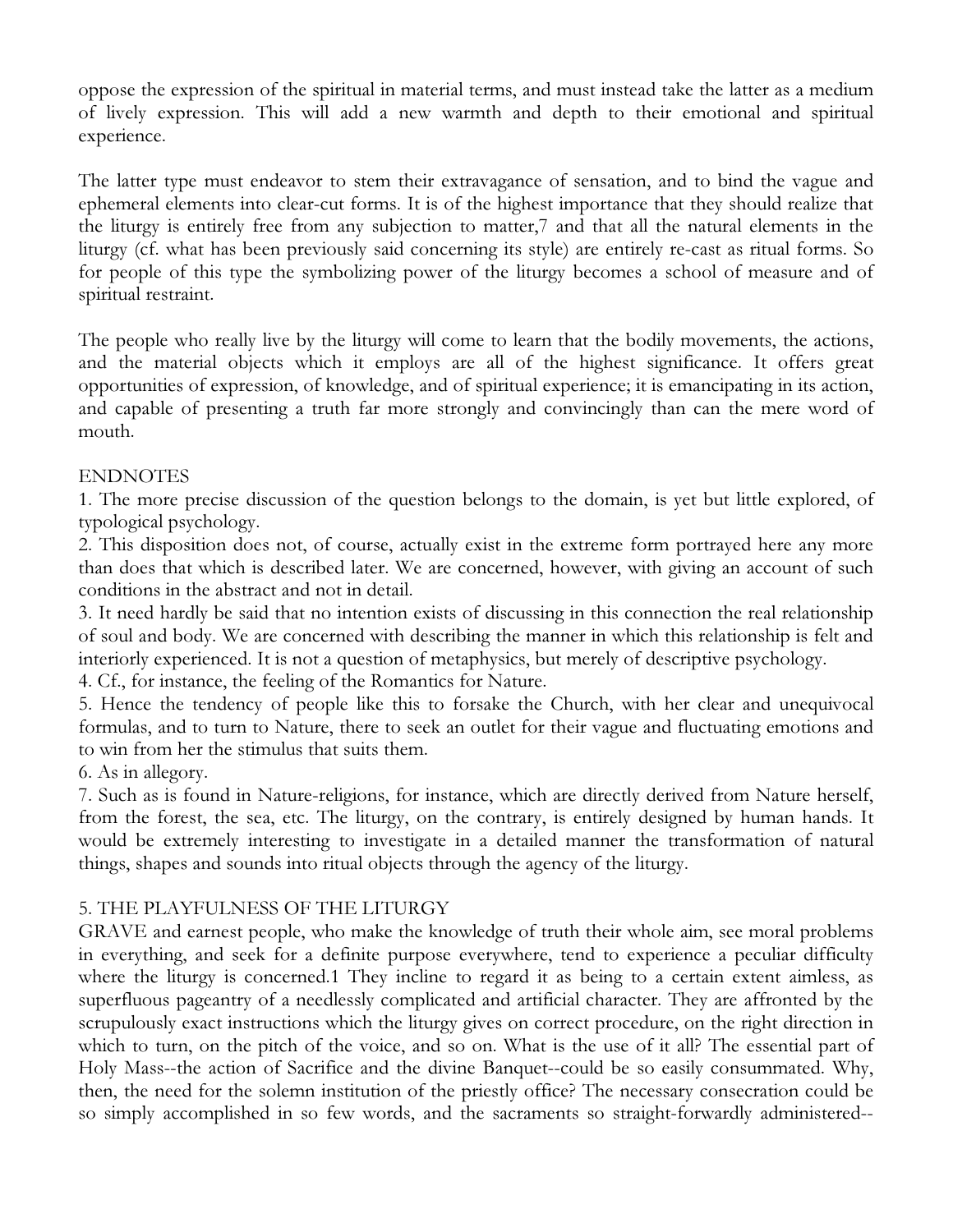what is the reason of all the prayers and ceremonies? The liturgy tends to strike people of this turn of mind as--to use the words which are really most appropriate--trifling and theatrical.

The question is a serious one. It does not occur to everyone, but in the people whom it does affect it is a sign of the mental attitude which concentrates on and pursues that which is essential. It appears to be principally connected with the question of purpose.

That which we call purpose is, in the true sense of the word, the distributive, organizing principle which subordinates actions or objects to other actions or objects, so that the one is directed towards the other, and one exists for the sake of the other. That which is subordinate, the means, is only significant in so far as it is capable of serving that which is superior, the end. The purpose does not infuse a spiritual value into its medium; it uses it as a passage to something else, a thoroughfare merely; aim and fulcrum alike reside in the former. From this point of view, every instrument has to prove in the first place whether, and in the second to what extent, it is fitted to accomplish the purpose for which it is employed. This proof will primarily be headed by the endeavor to eliminate from the instrument all the non-essential, unimportant, and superfluous elements. It is a scientific principle that an end should be attained with the minimum expenditure of energy, time, and material. A certain restless energy, an indifference to the cost involved, and accuracy in going to the point, characterize the corresponding turn of mind.

A disposition like this is, on the whole, both appropriate and necessary to life, giving it earnestness and fixity of purpose. It also takes reality into consideration, to the extent of viewing everything from the standpoint of purpose. Many pursuits and professions can be shown to have their origin almost entirely in the idea of purpose. Yet no phenomenon can be entirely, and many can be, to a minor degree only, comprehended in this category. Or, to put it more plainly, that which gives objects and events their right to existence, and justifies their individuality, is in many cases not the sole, and in others not even the primary reason for their usefulness. Are flowers and leaves useful? Of course; they are the vital organs of plants. Yet because of this, they are not tied down to any particular form, color, or smell. Then what, upon the whole, is the use of the extravagance of shapes, colors and scents, in Nature? To what purpose the multiplicity of species? Things could be so much more simple. Nature could be entirely filled with animate beings, and they could thrive and progress in a far quicker and more suitable manner. The indiscriminate application to Nature of the idea of purpose is, however, open to objection. To go to the root of the matter, what is the object of this or that plant, and of this or that animal, existing at all? Is it in order to afford nourishment to some other plant or animal? Of course not. Measured merely by the standard of apparent and external utility, there is a great deal in Nature which is only partially, and nothing which is wholly and entirely, intended for a purpose, or, better still, purposeful. Indeed, considered in this light, a great deal is purposeless. In a mechanical structure--a machine, say, or a bridge-everything has a purpose; and the same thing applies to business enterprises or to the government of a State; yet even where these phenomena are concerned, the idea of purpose is not far-reaching enough to give an adequate reply to the query, whence springs their right to existence?

If we want to do justice to the whole question, we must shift our angle of vision. The conception of purpose regards an object's center of gravity as existing outside that object, seeing it lie instead in the transition to further movement, i.e., that towards the goal which the object provides. But every object is to a certain extent, and many are entirely, self-sufficient and an end in itself--if, that is, the conception can be applied at all in this extensive sense. The conception of meaning is more adaptable. Objects which have no purpose in the strict sense of the term have a meaning. This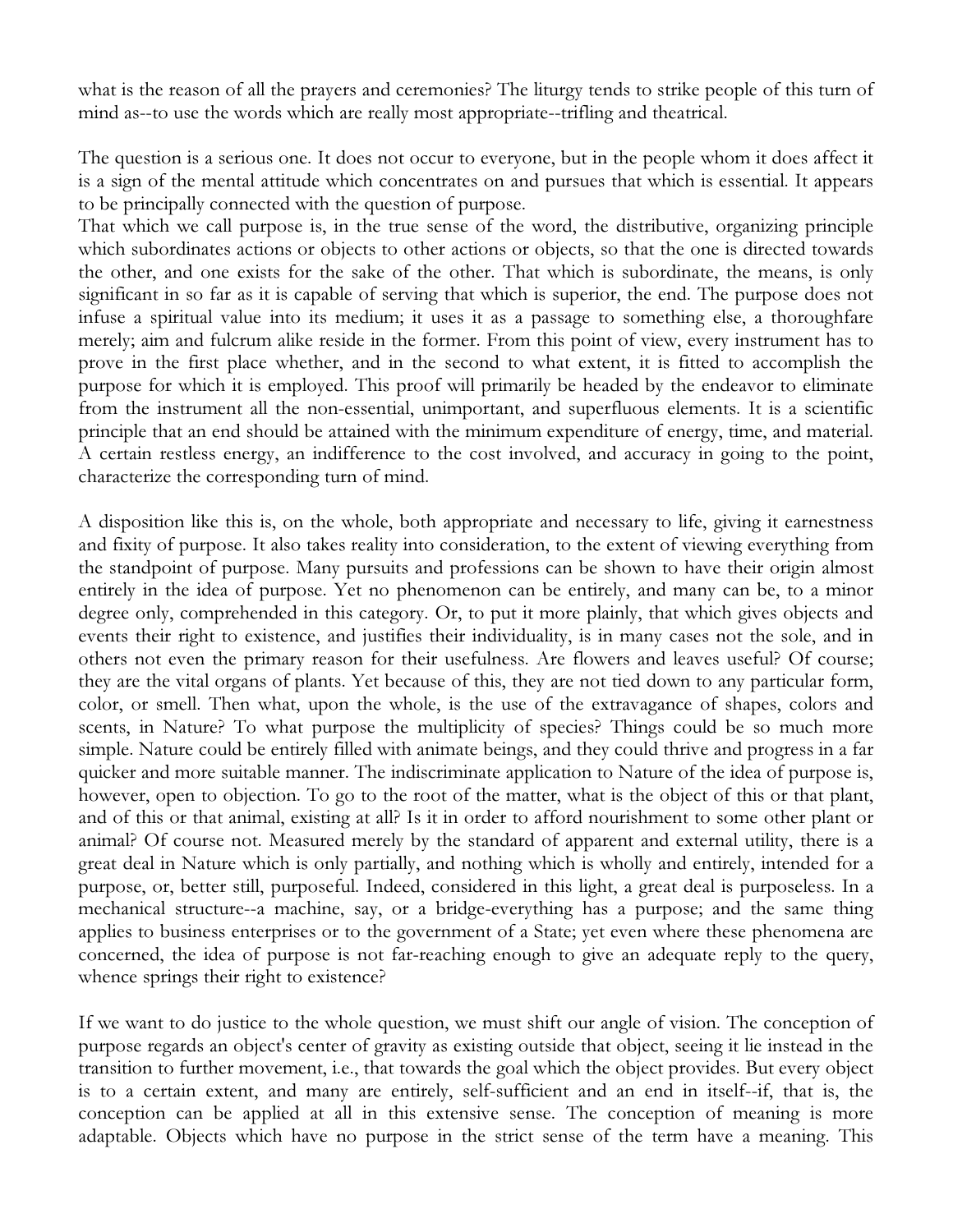meaning is not realized by their extraneous effect or by the contribution which they make to the stability or the modification of another object, but their significance consists in being what they are. Measured by the strict sense of the word, they are purposeless, but still full of meaning.

Purpose and meaning are the two aspects of the fact that an existent principle possesses the motive for, and the right to, its own essence and existence. An object regarded from the point of view of purpose is seen to dovetail into an order of things which comprehends both it and more beyond it; from the standpoint of meaning, it is seen to be based upon itself.

Now what is the meaning of that which exists? That it should exist and should be the image of God the Everlasting. And what is the meaning of that which is alive? That it should live, bring forth its essence, and bloom as a natural manifestation of the living God.

This is true of Nature. It is also true of the life of the soul. Has science an aim or an object in the real sense of the word? No. Pragmatism is trying to foist one upon it. It insists that the aim of science is to better humanity and to improve it from the moral point of view. Yet this constitutes a failure to appreciate the independent value of knowledge. Knowledge has no aim, but it has a meaning, and one that is rooted in itself--truth. The legislative activity of Parliament, for instance, has an end in view; it is intended to bring about a certain agreed result in the life of the State. Jurisprudence, on the contrary, has no object; it merely indicates where truth lies in questions of law. The same thing applies to all real science. According to its nature, it is either the knowledge of truth or the service of truth, but nothing else. Has art any aim or purpose? No, it has not. If it had, we should be obliged to conclude that art exists in order to provide a living for artists, or else, as the eighteenth century German thinkers of the "Aufklarung"--the "age of enlightenment"--considered, it is intended to offer concrete examples of intelligent views and to inculcate virtue. This is absolutely untrue. The work of art has no purpose, but it has a meaning--"ut sit"--that it should exist, and that it should clothe in clear and genuine form the essence of things and the inner life of the human artist. It is merely to be "splendor veritatis," the glory of truth.

When life lacks the austere guidance of the sense of purpose it degenerates into pseudo-aestheticism. But when it is forced into the rigid framework that is the purely purposeful conception of the world, it droops and perishes. The two conceptions are interdependent. Purpose is the goal of all effort, labor and organization, meaning is the essence of existence, of flourishing, ripening life. Purpose and meaning, effort and growth, activity and production, organization and creation--these are the two poles of existence.

The life of the Universal Church is also organized on these lines. In the first place, there is the whole tremendous system of purposes incorporated in the Canon Law, and in the constitution and government of the Church. Here we find every means directed to the one end, that of keeping in motion the great machinery of ecclesiastical government. The first-mentioned point of view will decide whether adjustment or modification best serves the collective purpose, and whether the latter is attained with the least possible expenditure of time and energy.2 The scheme of labor must be arranged and controlled by a strictly practical spirit.

The Church, however, has another side. It embraces a sphere which is in a special sense free from purpose. And that is the liturgy. The latter certainly comprehends a whole system of aims and purposes, as well as the instruments to accomplish them. It is the business of the Sacraments to act as the channels of certain graces. This mediation, however, is easily and quickly accomplished when the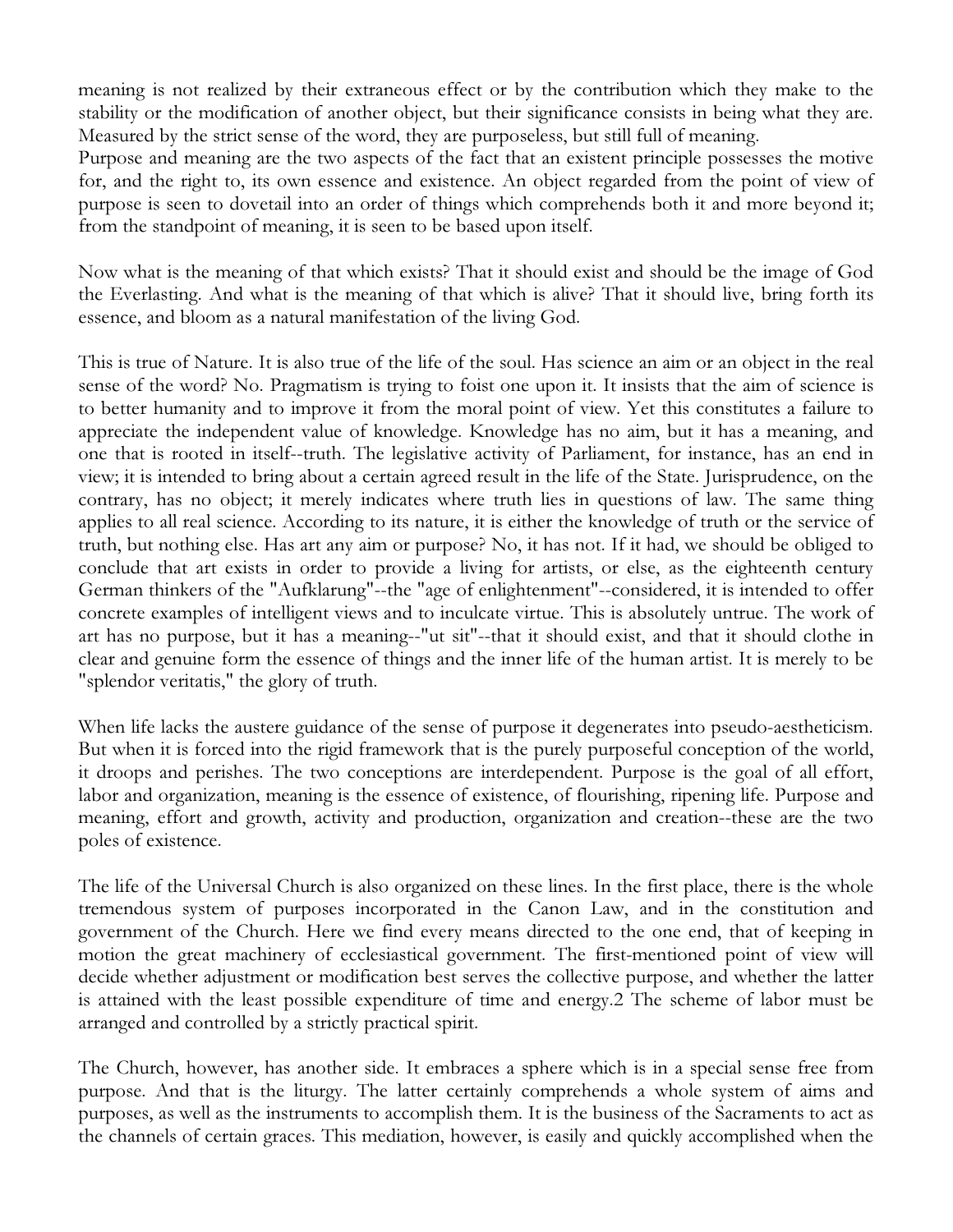necessary conditions are present. The administration of the Sacraments is an example of a liturgical action which is strictly confined to the one object. Of course, it can be said of the liturgy, as of every action and every prayer which it contains, that it is directed towards the providing of spiritual instruction. This is perfectly true. But the liturgy has no thought-out, deliberate, detailed plan of instruction. In order to sense the difference it is sufficient to compare a week of the ecclesiastical year with the Spiritual Exercises of St. Ignatius. In the latter every element is determined by deliberate choice, everything is directed towards the production of a certain spiritual and didactic result; each exercise, each prayer, even the way in which the hours of repose are passed, all aim at the one thing, the conversion of the will. It is not so with the liturgy. The fact that the latter has no place in the Spiritual Exercises is a proof of this.3 The liturgy wishes to teach, but not by means of an artificial system of aim-conscious educational influences; it simply creates an entire spiritual world in which the soul can live according to the requirements of its nature. The difference resembles that which exists between a gymnasium, in which every detail of the apparatus and every exercise aims at a calculated effect, and the open woods and fields. In the first everything is consciously directed towards discipline and development, in the second life is lived with Nature, and internal growth takes place in her. The liturgy creates a universe brimming with fruitful spiritual life, and allows the soul to wander about in it at will and to develop itself there. The abundance of prayers, ideas, and actions, and the whole arrangement of the calendar are incomprehensible when they are measured by the objective standard of strict suitability for a purpose. The liturgy has no purpose, or, at least, it cannot be considered from the standpoint of purpose. It is not a means which is adapted to attain a certain end--it is an end in itself. This fact is important, because if we overlook it, we labor to find all kinds of didactic purposes in the liturgy which may certainly be stowed away somewhere, but are not actually evident.

When the liturgy is rightly regarded, it cannot be said to have a purpose, because it does not exist for the sake of humanity, but for the sake of God. In the liturgy man is no longer concerned with himself; his gaze is directed towards God. In it man is not so much intended to edify himself as to contemplate God's majesty. The liturgy means that the soul exists in God's presence, originates in Him, lives in a world of divine realities, truths, mysteries and symbols, and really lives its true, characteristic and fruitful life.4

There are two very profound passages in Holy Scripture, which are quite decisive on the point. One is found in the description of Ezekiel's vision.5 Let us consider the flaming Cherubim, who "every one of them went straight forward, whither the impulse of the Spirit was to go . . ., and they turned not when they went . . ., ran and returned like flashes of lightning . . ., went . . . and stood . . . and were lifted up from the earth . . .. the noise of their wings was like the noise of many waters . . ., and when they stood, their wings were let down." How "aimless" they are! How discouraging for the zealous partisans of reasonable suitability for a purpose! They are only pure motion, powerful and splendid, acting according to the direction of the Spirit, desiring nothing save to express Its inner drift and Its interior glow and force. They are the living image of the liturgy.

In the second passage it is Eternal Wisdom which speaks: "I was with Him, forming all things, and was delighted every day, playing before Him at all times, playing in the world...."6

This is conclusive. It is the delight of the Eternal Father that Wisdom (the Son, the perfect Fullness of Truth) should pour out Its eternal essence before Him in all Its ineffable splendor, without any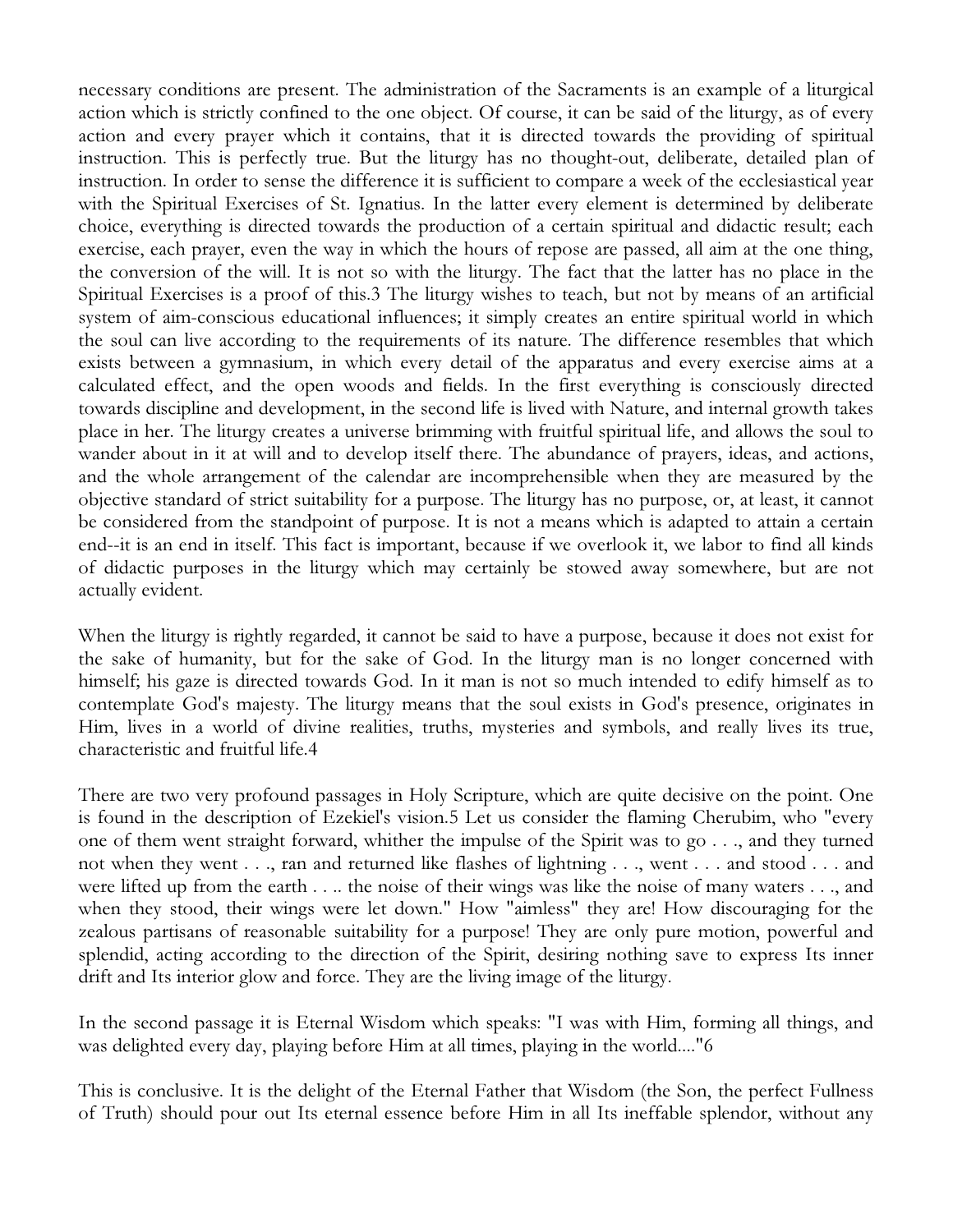"purpose"--for what purpose should It have?--but full of decisive meaning, in pure and vocal happiness; the Son "plays" before the Father.

Such is the life of the highest beings, the angels, who, without a purpose and as the Spirit stirs them, move before God, and are a mystic diversion and a living song before Him.

In the earthly sphere there are two phenomena which tend in the same direction: the play of the child and the creation of the artist.

The child, when it plays, does not aim at anything. It has no purpose. It does not want to do anything but to exercise its youthful powers, pour forth its life in an aimless series of movements, words and actions, and by this to develop and to realize itself more fully; all of which is purposeless, but full of meaning nevertheless, the significance lying in the unchecked revelation of this youthful life in thoughts and words and movements and actions, in the capture and expression of its nature, and in the fact of its existence. And because it does not aim at anything in particular, because it streams unbroken and spontaneously forth, its utterance will be harmonious, its form clear and fine; its expression will of itself become picture and dance, rhyme, melody and song. That is what play means; it is life, pouring itself forth without an aim, seizing upon riches from its own abundant store, significant through the fact of its existence. It will be beautiful, too, if it is left to itself, and if no futile advice and pedagogic attempts at enlightenment foist upon it a host of aims and purposes, thus denaturizing it.

Yet, as life progresses, conflicts ensue, and it appears to grow ugly and discordant. Man sets before himself what he wants to do and what he should do, and tries to realize this in his life. But in the course of these endeavors he learns that many obstacles stand in his way, and he perceives that it is very seldom that he can attain his ideal.

It is in a different order, in the imaginary sphere of representation, that man tries to reconcile the contradiction between that which he wishes to be and that which he is. In art he tries to harmonize the ideal and actuality, that which he ought to be and that which he is, the soul within and nature without, the body and the soul. Such are the visions of art. It has no didactic aims, then; it is not intended to inculcate certain truths and virtues. A true artist has never had such an end in view. In art, he desires to do nothing but to overcome the discord to which we have referred, and to express in the sphere of representation the higher life of which he stands in need, and to which in actuality he has only approximately attained. The artist merely wants to give life to his being and its longings, to give external form to the inner truth. And people who contemplate a work of art should not expect anything of it but that they should be able to linger before it, moving freely, becoming conscious of their own better nature, and sensing the fulfillment of their most intimate longings. But they should not reason and chop logic, or look for instruction and good advice from it.

The liturgy offers something higher. In it man, with the aid of grace, is given the opportunity of realizing his fundamental essence, of really becoming that which according to his divine destiny he should be and longs to be, a child of God. In the liturgy he is to go "unto God, Who giveth joy to his youth."7 All this is, of course, on the supernatural plane, but at the same time it corresponds to the same degree to the inner needs of man's nature. Because the life of the liturgy is higher than that to which customary reality gives both the opportunity and form of expression, it adopts suitable forms and methods from that sphere in which alone they are to be found, that is to say, from art. It speaks measuredly and melodiously; it employs formal, rhythmic gestures; it is clothed in colors and garments foreign to everyday life; it is carried out in places and at hours which have been co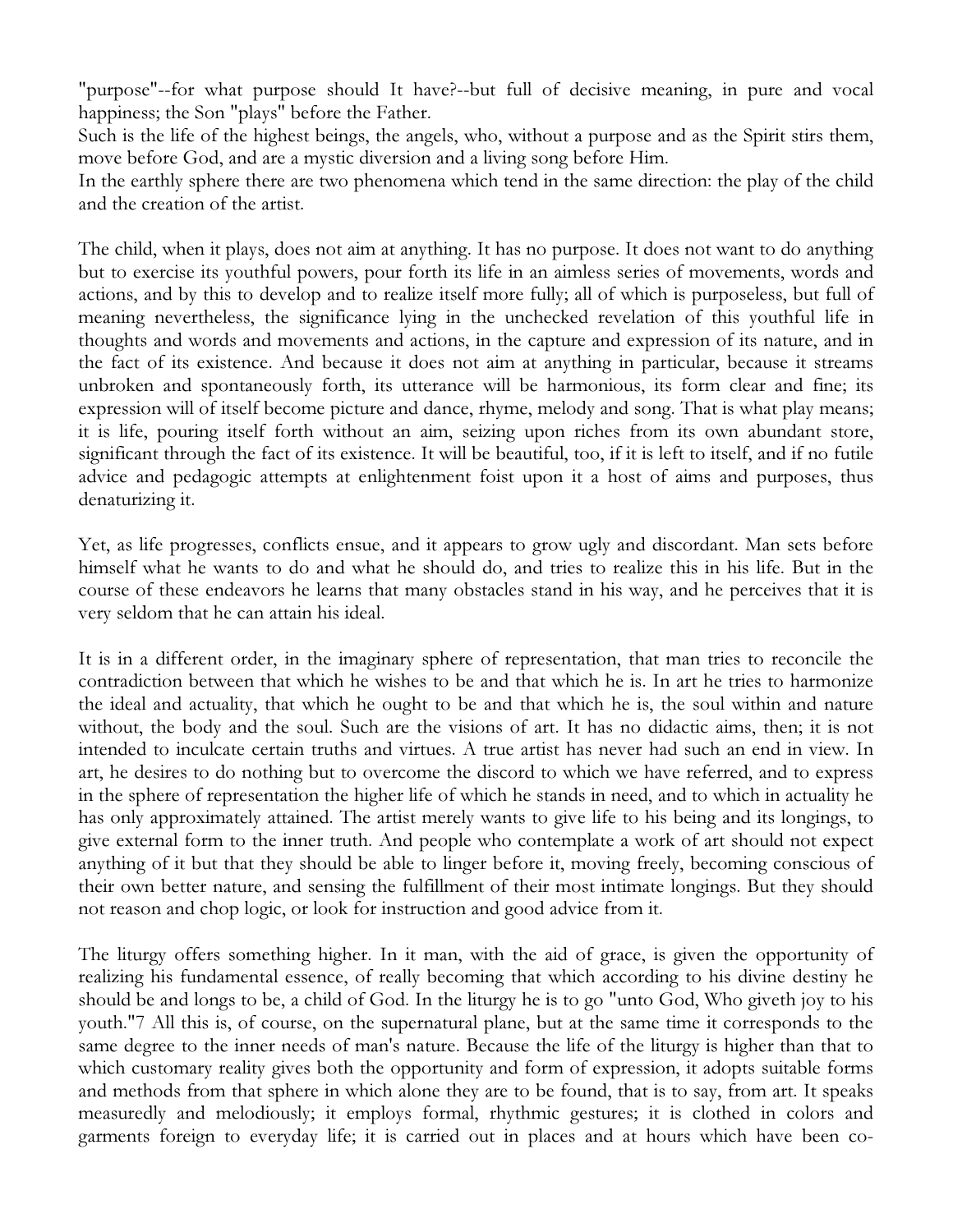ordinated and systematized according to sublimer laws than ours. It is in the highest sense the life of a child, in which everything is picture, melody and song.

Such is the wonderful fact which the liturgy demonstrates; it unites art and reality in a supernatural childhood before God. That which formerly existed in the world of unreality only, ant was rendered in art as the expression of mature human life, has here become reality. These forms are the vital expression of real and frankly supernatural life. But this has one thing in common with the play of the child and the life of art--it has no purpose, but it is full of profound meaning. It is not work, but play. To be at play, or to fashion a work of art in God's sight--not to create, but to exist--such is the essence of the liturgy. From this is derived its sublime mingling of profound earnestness and divine joyfulness. The fact that the liturgy gives a thousand strict and careful directions on the quality of the language, gestures, colors, garments and instruments which it employs, can only be understood by those who are able to take art and play seriously. Have you ever noticed how gravely children draw up the rules of their games, on the form of the melody, the position of the hands, the meaning of this stick and that tree? It is for the sake of the silly people who may not grasp their meaning and who will persist in seeing the justification of an action or object only in its obvious purpose. Have you ever read of or even experienced the deadly earnestness with which the artist-vassal labors for art, his lord? Of his sufferings on the score of language? Or of what an overweening mistress form is? And all this for something that has no aim or purpose! No, art does not bother about aims. Does anyone honestly believe that the artist would take upon himself the thousand anxieties and feverish perplexities incident to creation if he intended to do nothing with his work but to teach the spectator a lesson, which he could just as well express in a couple of facile phrases, or one or two historical examples, or a few well-taken photographs? The only answer to this can be an emphatic negative. Being an artist means wrestling with the expression of the hidden life of man, avowedly in order that it may be given existence; nothing more. It is the image of the Divine creation, of which it is said that it has made things "ut sint."

The liturgy does the same thing. It too, with endless care, with all the seriousness of the child and the strict conscientiousness of the great artist, has toiled to express in a thousand forms the sacred, Godgiven life of the soul to no other purpose than that the soul may therein have its existence and live its life. The liturgy has laid down the serious rules of the sacred game which the soul plays before God. And, if we are desirous of touching bottom in this mystery, it is the Spirit of fire and of holy discipline "Who has knowledge of the world"8--the Holy Ghost-Who has ordained the game which the Eternal Wisdom plays before the Heavenly Father in the Church, Its kingdom on earth. And "Its delight" is in this way" to be with the children of men."

Only those who are not scandalized by this understand what the liturgy means. From the very first every type of rationalism has turned against it. The practice of the liturgy means that by the help of grace, under the guidance of the Church, we grow into living works of art before God, with no other aim or purpose than that of living and existing in His sight; it means fulfilling God's Word and "becoming as little children"; it means foregoing maturity with all its purposefulness, and confining oneself to play, as David did when he danced before the Ark. It may, of course, happen that those extremely clever people, who merely from being grown-up have lost all spiritual youth and spontaneity, will misunderstand this and jibe at it. David probably had to face the derision of Michal.

It is in this very aspect of the liturgy that its didactic aim is to be found, that of teaching the soul not to see purposes everywhere, not to be too conscious of the end it wishes to attain, not to be desirous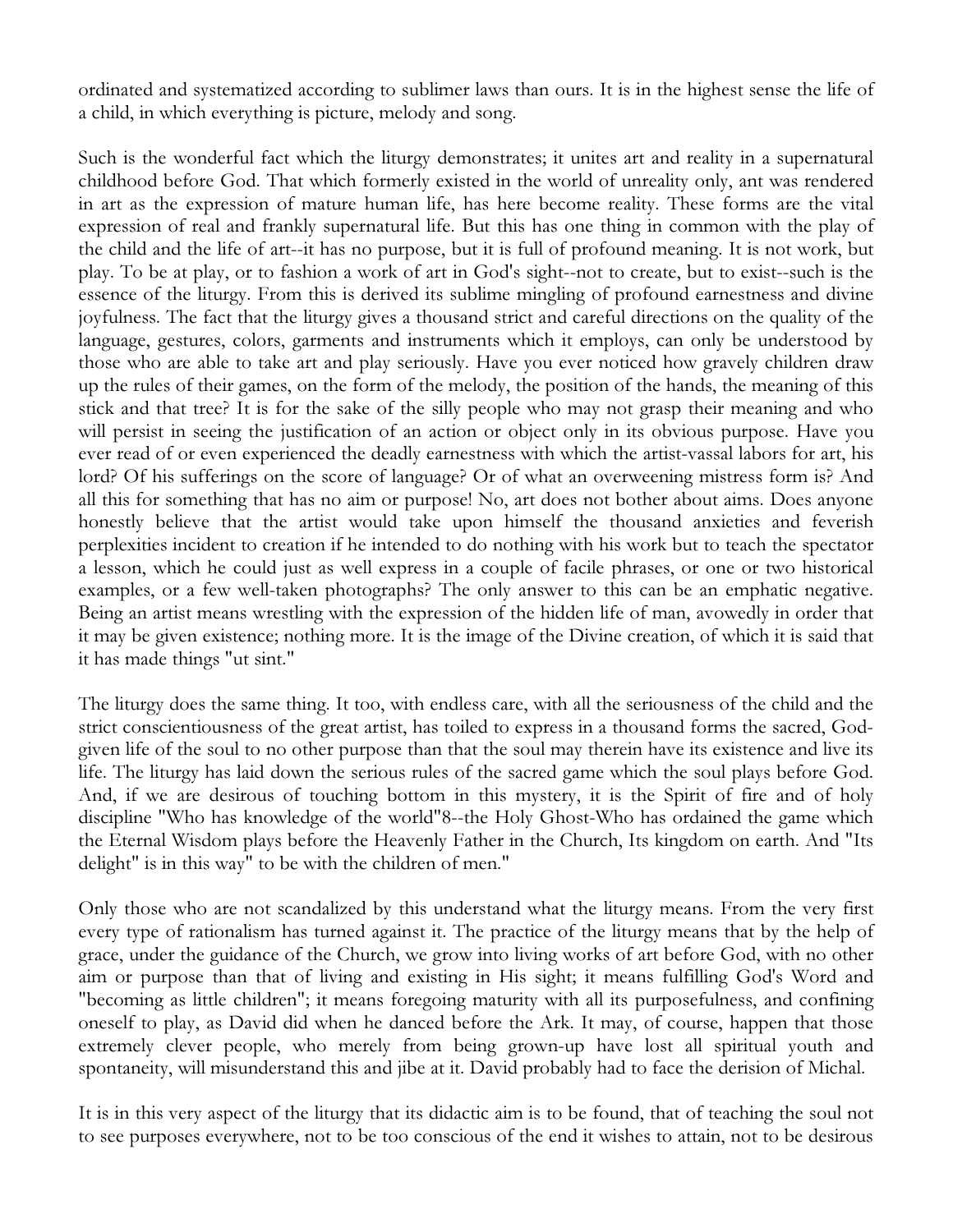of being over-clever and grown-up, but to understand simplicity in life. The soul must learn to abandon, at least in prayer, the restlessness of purposeful activity; it must learn to waste time for the sake of God, and to be prepared for the sacred game with sayings and thoughts and gestures, without always immediately asking "why?" and "wherefore?" It must learn not to be continually yearning to do something, to attack something, to accomplish something useful, but to play the divinely ordained game of the liturgy in liberty and beauty and holy joy before God.

In the end, eternal life will be its fulfillment. Will the people who do not understand the liturgy be pleased to find that the heavenly consummation is an eternal song of praise? Will they not rather associate themselves with those other industrious people who consider that such an eternity will be both boring and unprofitable?

# ENDNOTES

1. In what follows the writer must beg the reader not to weigh isolated words and phrases. The matter under consideration is vague and intangible, and not easy to put into words. The writer can only be sure of not being misunderstood if the reader considers the chapter and the general train of thought as a whole.

2. Even when the Church is considered from its other aspect, that of a Divine work of art. Yet the former conception is bound to recur in this connection.

3. The Benedictines give it one, but do so in an obviously different system of spiritual exercises to that conceived by St. Ignatius.

4. The fact that the liturgy moralizes so little is consistent with this conception. In the liturgy the soul forms itself, not by means of deliberate teaching and the exercise of virtue, but by the fact that it exists in the light of eternal Truth, and is naturally and supernaturally robust.

5. Ezekiel i. 4 et seq., especially 12, 17, 20, 24, and x. 9 et seq.

- 6. Proverbs viii. 30, 31.
- 7. Entrance prayer of the Mass.
- 8. Responsory at Terce, Pentecost.
- 6. THE SERIOUSNESS OF THE LITURGY

THE liturgy is art, translated into terms of life. Sensitive people clearly recognize its wealth of expression, its symmetry of form, and its delicate sense of proportion. As a result, such people are in danger of appreciating the Church's worship merely for the sake of its aesthetic value. It is on the whole understandable that poetic literature should apprehend the liturgy from its artistic side. It is a more serious matter when this is so emphatically stressed in writings which are particularly dedicated to liturgical worship. It is sufficient for our purpose to recall valuable works such as Staudenmaier's "Geist des Christentums," or many of J. K. Huysman's books, "L'Oblat," for instance. The present writer is anxious that this little work should not gravitate, however unconsciously, in the same direction. For this reason, in the chapter which has been begun, the question will be more closely examined.

It is an incontrovertible proposition that people who consider a work of art merely from the artistic point of view do it an injustice. Its significance as a composition can only be fully estimated when it is viewed in connection with the whole of life. A work of art is in less danger from the logician or the moral philosopher pure and simple, because they stand in no particular relation to it. Deadly destructive to the work of art, however, is the purely artistic perception of the aesthete--both work and matter being taken in the worst and most extreme sense which they have possessed since, for instance, Oscar Wilde.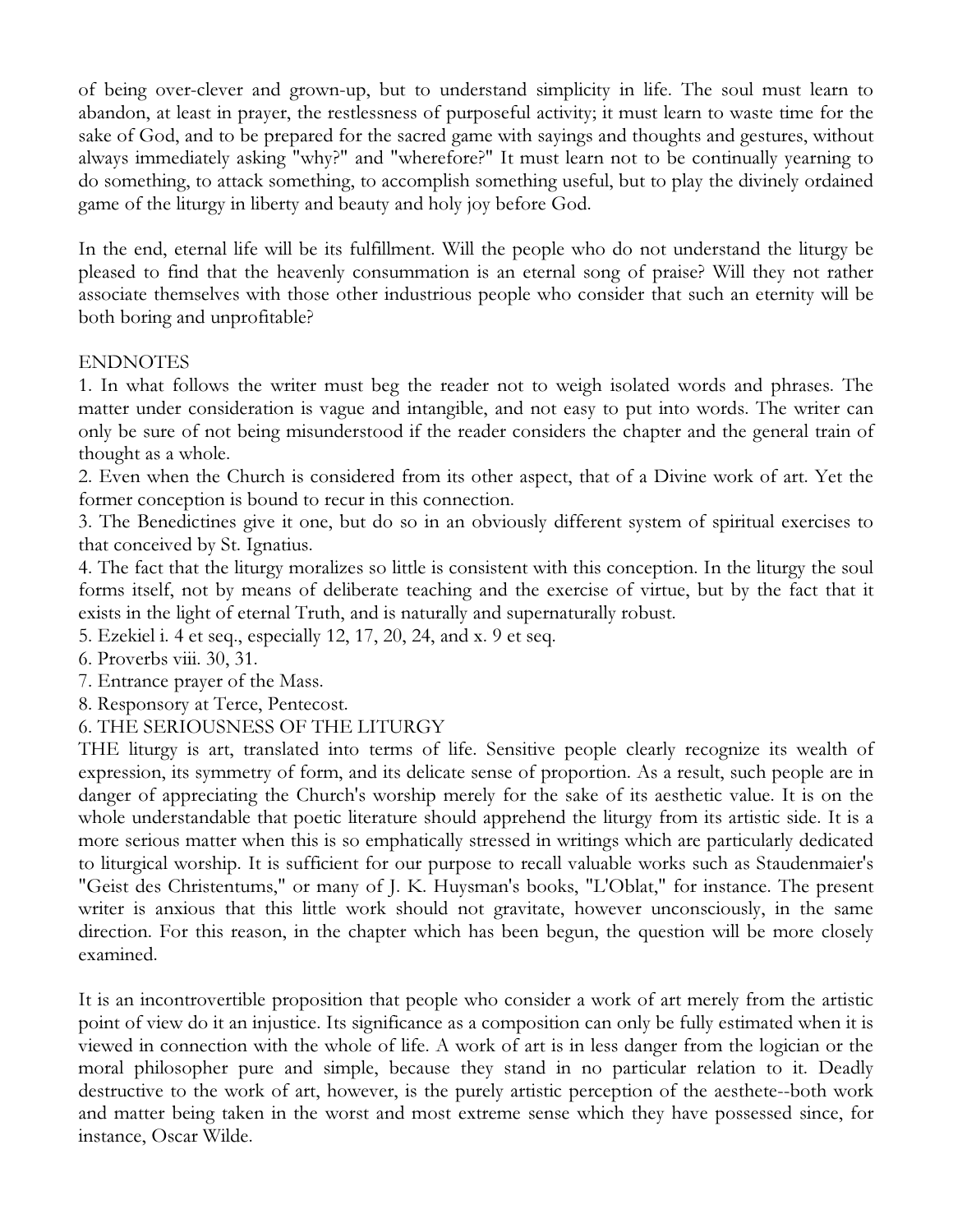Still more does this hold good when it is a question, not of the representation of a work of art, but of actual people, and even of that tremendous unity--the "Opus Dei," that is the liturgy--in which the Creator-Artist, the Holy Ghost, has garnered and expressed the whole fullness of reality and of creative art. Aesthetes are everywhere looked upon as unwelcome guests, as drones and as parasites sponging on life, but nowhere are they more deserving of anger and contempt than in the sphere of sacred things. The careworn man who seeks nothing at Mass but the fulfillment of the service which he owes to his God; the busy woman, who comes to be a little lightened of her burden; the many people who, barren of feeling and perceiving nothing of the beauty and splendor of word and sound which surrounds them, but merely seek strength for their daily toil--all these penetrate far more deeply into the essence of the liturgy than does the connoisseur who is busy savoring the contrast between the austere beauty of a Preface and the melodiousness of a Gradual.

All of which impels us to the fundamental question, what is the importance of beauty in relation to the entire liturgical scheme?

First, however, a slight but necessary digression. We have already seen that the Church's life functions in two directions. On the one side there exists an active communal life, a tremendous driving force of systematically directed activities, which, however, coalesce in the many-membered but strongly centralized organization. Such a unity alike presupposes and manifests power. But what is the purpose of power in the spiritual sphere?

This query deeply concerns every one of us, each according to his disposition. For the one, it is a question of satisfying himself as to the truth of the axiom that every type of society, including the spiritual, needs power if it is to subsist. The truth of this does not degrade the ideal, even if it ranks power next in order to doctrine, exhortation, and organization. This external power must not of course be allowed to usurp the place of truth and of justice, nor permitted to influence convictions. Where, however, a religion is concerned which does not confine itself to presenting ideals and opinions, but undertakes the molding and adapting of human entities on behalf of the Kingdom of God, there power is necessary. It is this which adapts a truth, or a spiritual or ethical system, to the needs of actual existence.

But if there are people who find it hard to bear that things like justice and power should be named in the same breath with such intimate matters as religious convictions and spiritual life, there are others who are entirely differently constituted. Upon such people a tremendous force like the Catholic Church produces so direct an effect that they easily forget the real significance of such power. It is merely a means to an end. It is a tool, used to carve the Kingdom of God from the raw material of the world; it is the servant of Divine truth and grace. If an attempt were to be made to constitute a form of spiritual society without a powerful discipline, it would inevitably dissolve into fleeting shadows. But if power, the servant, were to be promoted to the position of master, the means to that of the end, the tool to that of the guiding hand, religion would then be stifled by despotism and its consequence, slavery.

Somewhat analogous to the position of power in the Church's active life is that of beauty in relation to her contemplative side. The Church not only exists for a purpose, but she is of herself significant, viewed from her other aspect of art transformed into life--or, better still, in the process of transformation. For that is what the Church is in the liturgy.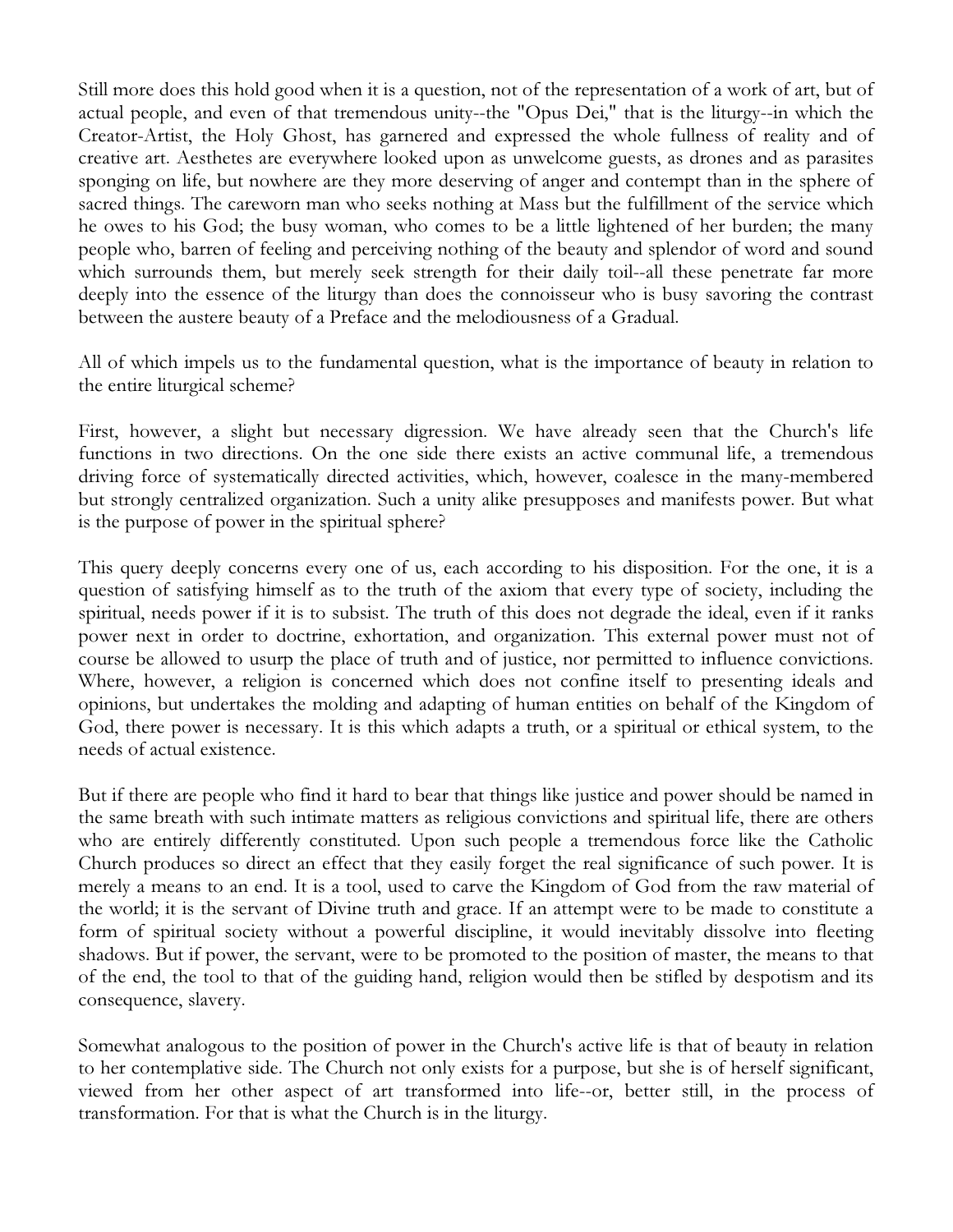The preceding chapter endeavored to demonstrate that artistic self-sufficiency is actually compatible with the liturgy. Only a sophist could argue that the justification of a form of life resides exclusively in its manifest purposes. On the other hand, one must not forget as well that artistic worth--beauty- is as dangerous to the susceptible person as is power in the corresponding sphere of active communal life. The danger inherent in the idea of power is only to be overcome by those who are clear about its nature and the method of employing it. Similarly, only those who force their way into perception of its import can break free from the illusive spell of beauty.

Apart from this stands the question, whence a spiritual value derives its currency, whether from itself or from an extraneous superior value? Associated with it, but entirely distinct, is the second question, as to the quality of the relation which exists between one value which is admittedly based upon itself and other independent values. The first question endeavors to trace one value back to another, e.g., the validity of the administration of justice to justice in the abstract. The second investigates the existence, between two values of equal validity, of a determinate order which may not be inverted.

Truth is of itself a value, because it is truth, justice because it is justice, and beauty because and in so far as it is beauty. No one of these qualities can derive its validity from another, but only from itself.1 The most profound and true thought does not make a work beautiful, and the best intentions of the artist avail as little, if his creation, in addition to a concrete, vivid and robust form, has not--in a word--beauty. Beauty as such is valid of itself, entirely independent of truth and other values. An object or a work of art is beautiful, when its inner essence and significance find perfect expression in its existence. This perfection of expression embraces the fact of beauty, and is its accepted form of currency. Beauty means that the essence of an object or action has, from the first moment of its existence and from the innermost depths of its being, formulated its relation to the universe and to the spiritual world; that this interior formation, from which has developed a phenomenon susceptible of expression, has resolved upon symbolic unity; that everything is said which should be said, and no more; that the essential form is attained, and no other; that in it there is nothing that is lifeless and empty, but everything that is vivid and animated; that every sound, every word, every surface, shade and movement, emanates from within, contributes to the expression of the whole, and is associated with the rest in a seamless, organic unity. Beauty is the full, clear and inevitable expression of the inner truth in the external manifestation. "Pulchritudo est splendor veritatis"--"est species boni," says ancient philosophy, "beauty is the splendid perfection which dwells in the revelation of essential truth and goodness."

Beauty, therefore, is an independent value; it is not truth and not goodness, nor can it be derived from them. And yet it stands in the closest relation to these other values. As we have already remarked, in order that beauty may be made manifest, something must exist which will reveal itself externally; there must be an essential truth which compels utterance, or an event which will out. Pride of place, therefore, though not of rank or worth, belongs, not to beauty, but to truth. Although this applies incontestably to life as a whole, and to the fundamentals of art as well, it will perhaps be difficult for the artist to accept without demur.

"Beauty is the splendor of truth," says scholastic philosophy. To us moderns this sounds somewhat frigid and superficially dogmatic. But if we remember that this axiom was held and taught by men who were incomparable constructive thinkers, who conceived ideas, framed syllogisms, and established systems, which still tower over others like vast cathedrals, we shall feel it incumbent upon us to penetrate more deeply into the meaning of these few words. Truth does not mean mere lifeless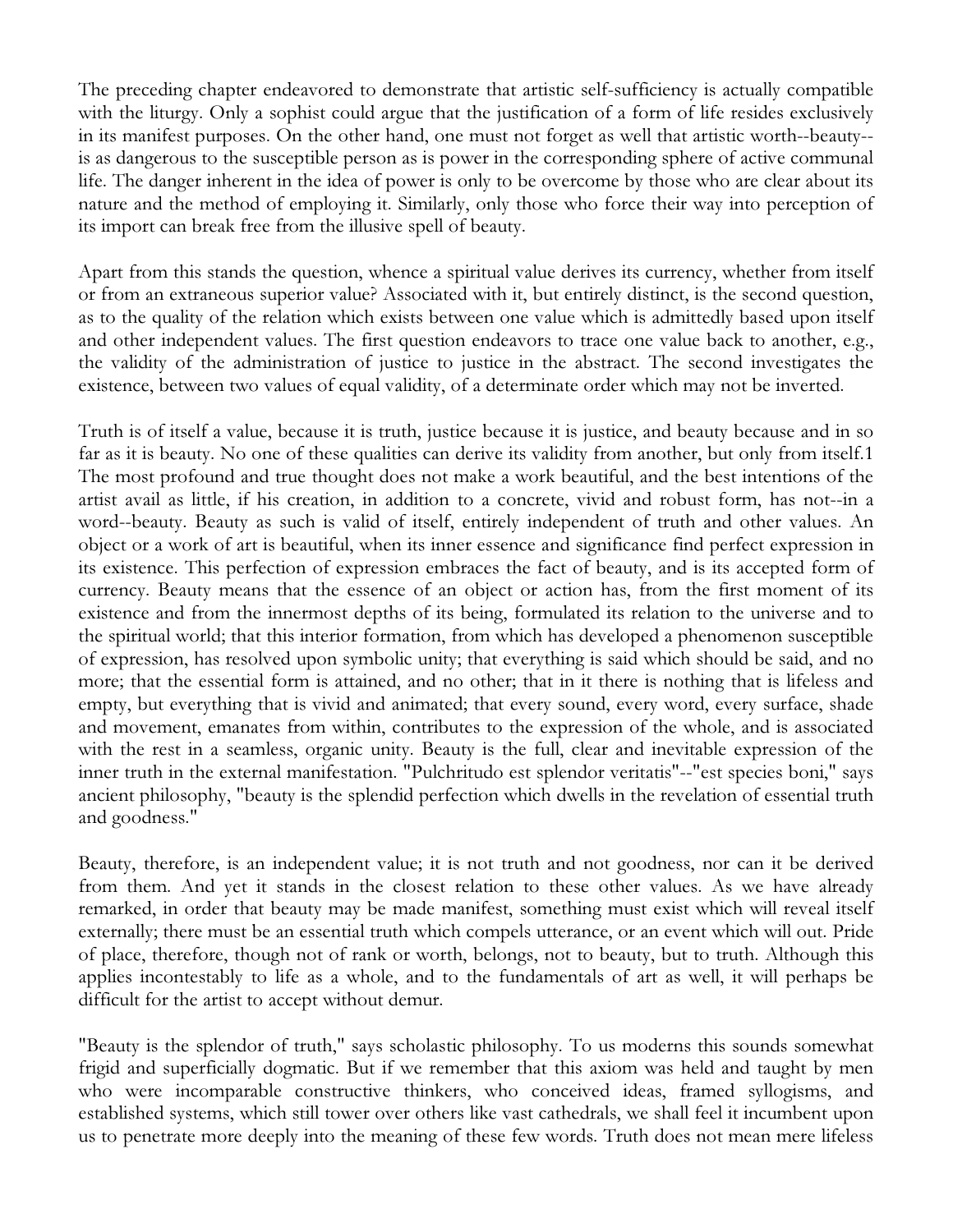accuracy of comprehension, but the right and appropriate regulation of life, a vital spiritual essence; it means the intrinsic value of existence in all its force and fullness. And beauty is the triumphant splendor which breaks forth when the hidden truth is revealed, when the external phenomenon is at all points the perfect expression of the inner essence. Perfection of expression, then, not merely superficial and external, but interior and contemporaneous with every step in the creation--can the essence of beauty be more profoundly and at the same time more briefly defined?

Beauty cannot be appreciated unless this fact is borne in mind, and it is apprehended as the splendor of perfectly expressed intrinsic truth.

But there is a grave risk, which many people do not escape, of this order being reversed, and of beauty being placed before truth, or treated as entirely separate from the latter, the perfection of form from the content, and the expression from its substance and meaning. Such is the danger incurred by the aesthetic conception of the world, which ultimately degenerates into nerveless aestheticism.

No investigation of the aesthetic mind and ideas can be undertaken here. But we may premise that its primary characteristic is a more or less swift withdrawal from discussion of the reason for a thing's existence to the manner of it, from the content to the method of presentation, from the intrinsic value of the object to its value as a form, from the austerity of truth and the inflexible demands of morality to the relaxing harmony and more or less consciously, until everything terminates finally in a frame of mind which no longer recognizes intrinsic truth, with its severe "thus and not otherwise," nor the moral idea with its unconditional "either--or," but which seeks for significance in form and expression alone. That which is objective, whether it is a natural object, a historical event, a man, a sorrow, a preference, a work, a legal transaction, knowledge, an idea, is merely viewed as a fact without significance. It serves as a pretext for expression, that is all.2 Thus originates the shadowy image of absolute form, a manner without a matter, a radiance without heat, a fact without force.3

People who think like this have lost the ability to grasp the profundity of a work of art, and the standard by which to measure its greatness. They no longer comprehend it as being what it is, as a victory and as an avowal. They do not even do justice to the form which is the exclusive object of their preoccupation; for form means the expression of a substance, or the mode of life of an existent being.

Truth is the soul of beauty. People who do not understand what the one and the other are really worth turn their joyful play into mere empty trifling. There is something heroic in every great and genuine creation, in which the interior essence has won through opposition to its true expression. A good fight has been fought, in which some essential substance, conscious of the best elements within itself, has set aside that which is extraneous to itself, submitted all disorder and confusion to a strict discipline, and obeyed the laws of its own nature. A tremendous ebullition takes place, and an inner substance gives external testimony to its essence and to the essential message which it holds. But the aesthete looks upon all this as pointless trifling.

Nay, more. Aestheticism is profoundly shameless. All true beauty is modest. This word is not used in a superficial sense. It has no relation as to the suitability of this or that for utterance, portrayal, or existence. What it means is that all expression has been impelled by an interior urge, justified by immutable standards, and permitted, even offered existence by the latter. This permission and obligation, however, only reside in the intrinsic truth of an entity or a genuine spiritual experience.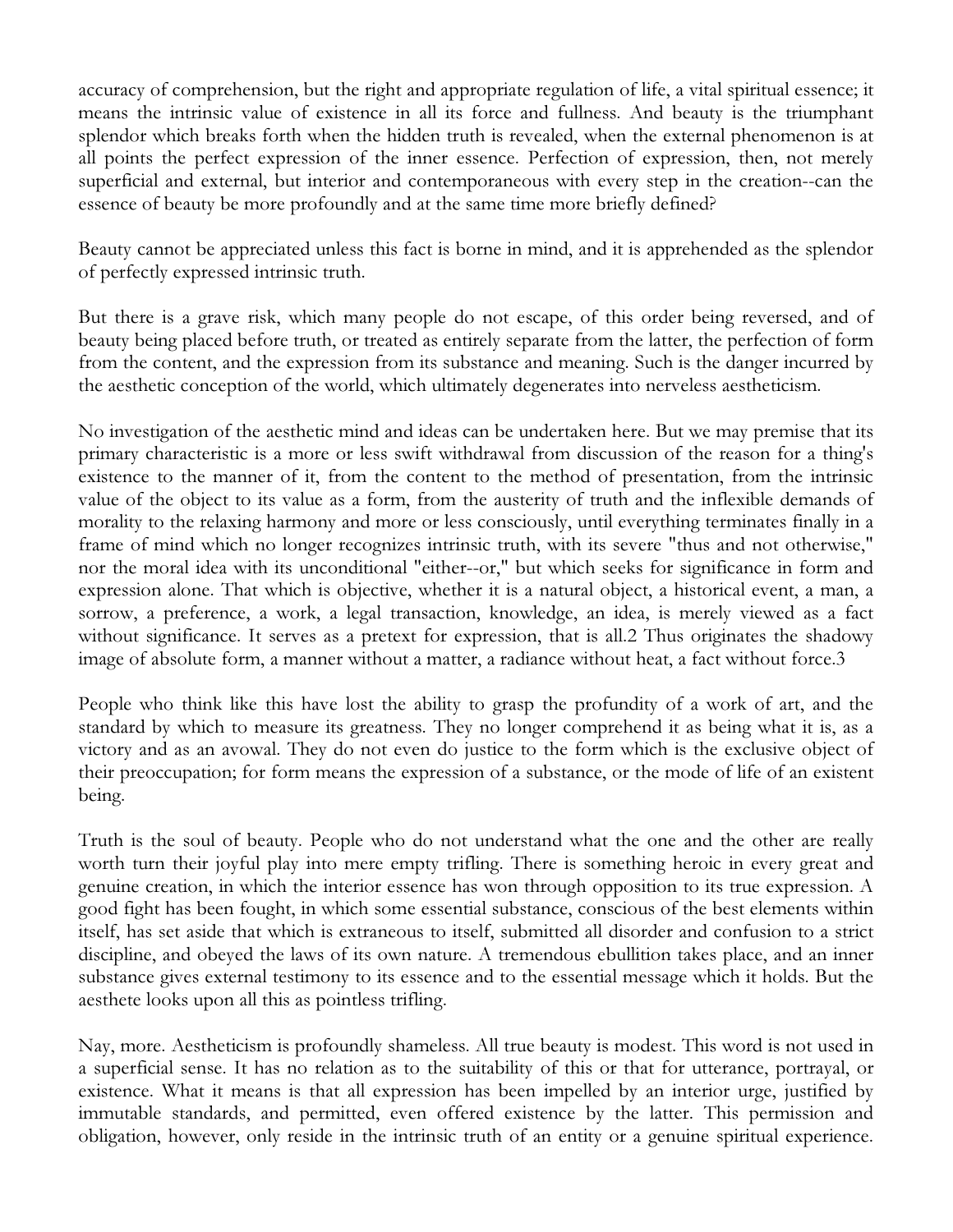Expression on the other hand for the sake of expression, self-elected as both matter and form, has no longer any value.

We are led yet further afield by these considerations. In spite of the most genuine impulse, and even when truth not only emphatically justifies the proceeding, but also imperatively demands it, all true inwardness still shrinks from self-revelation, just because it is full of all goodness. The desire for revelation, however, and the realization that it is only in articulation that it can obtain release from the tyranny of silence, compel the expression of an inwardness; yet it still shrinks from disclosure, because it fears that by this it will lose its noblest elements. The fulfillment of all inwardness lies in the instant when it discloses itself in a form appropriate to its nature. But it is immediately conscious of a painful reaction, of a sensation as of having irrevocably lost something inexpressibly precious.

This applies--or is it too sweeping a statement?--to all genuine creative art. It is like a blush after the word, readily enough spoken, but followed by a secret reproach, an often incomprehensible pain, arising from depths till now unexplored; it is like the quick compression of the lips which would give much to recall the hasty avowal. People who understand this are aware that further depths and modestly concealed riches still lie beyond that which, surrendering itself, has taken shape. This generosity, while at the same time the store remains undiminished, this advance, followed by withdrawal into resplendent fastnesses, this grappling with expression, triumphant expansion, and timid, dolorous contraction, together constitute the tenderest charm of beauty.

But ail this--the restrained yet youthful fullness of candor vanishes before the glance, at once disrespectful and obtuse, of those who seek after articulation for the sake of articulation, and after beauty for the sake of beauty.

Those who aspire to a life of beauty must, in the first place, strive to be truthful and good. If a life is true it will automatically become beautiful, just as light shines forth when flame is kindled. But if they seek after beauty in the first place, it will fare with them as it fared with Hedda Gabler, and in the end everything will become nauseating and loathsome.

In the same way--however strange it may sound--the creative artist must not seek after beauty in the abstract, not, that is, if he understands that beauty is something more than a certain grace of external form and a pleasing and elegant effect. He must, on the contrary, with all his strength endeavor to become true and just in himself, to apprehend truth and to live in and by it, and in this way fully realize both the internal and external world. And then the artist, as the enemy of all vanity and showiness, must express truth as it should be expressed, without the alteration of a single stroke or trait. It follows that his work, if he is an artist at all, will, and not only will, but must be beautiful. If, however, he tries to avoid the toilsome path of truth, and to distill form from form, that which he represents is merely empty illusion.

People who have not enjoyed--repulsive word, which puts beauty on a par with a titbit, and originates from the worthless conception which we have just now censured-human perfection or the beauty of a work of art, but desire closer familiarity with it, must take the inner essence for their starting-point. They will be well advised to ignore expression and harmony of form at first, but to endeavor to penetrate instead to the inner truth of the vital essence. Viewed from this standpoint, the whole process by which the matter transposes itself into its form becomes apparent, and the spectators witness a miraculous flowering. This means that they are familiar with beauty, although perhaps they may not consciously recognize it for what it is, but are merely aware of a sentiment of perfect satisfaction at the visible and adequate fulfillment of an object or of an existence.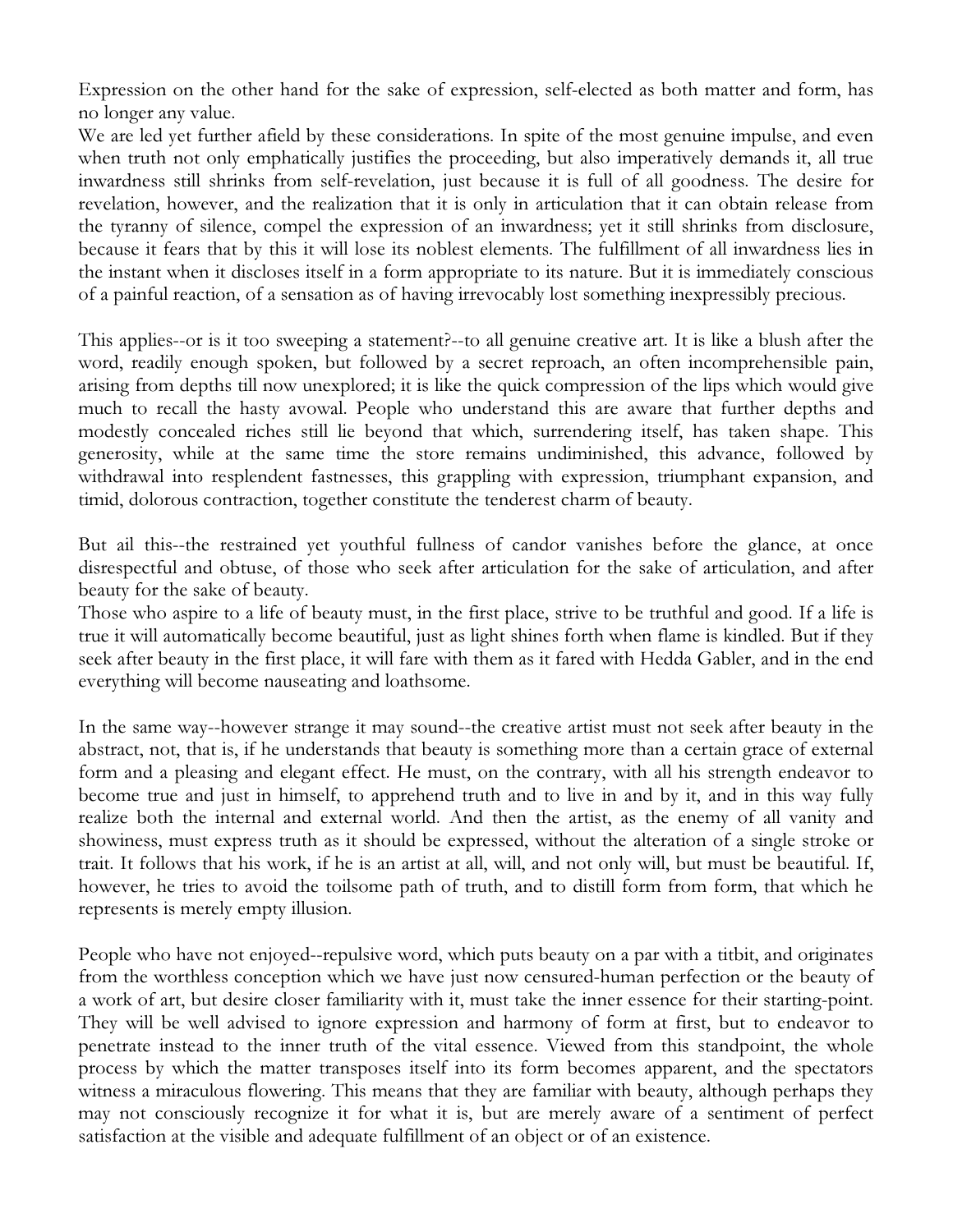Beauty eludes those who pursue it for its own sake, and their life and work are ruined because they have sinned against the fundamental order of values. If a man, however, desires to live for truth alone, to be truthful in himself and to speak the truth, and if he keeps his soul open, beauty--in the shape of richness, purity, and vitality of form--will come to meet him, unsought and unexpected.

What profound penetration and insight was shown by Plato, the master of aesthetics, in his warnings against the dangers of excessive worship of beauty! We need a new artist-seer to convince the young people of our day, who bend the knee in idolatrous homage before art and beauty, what must be the fruit of such perversion of the highest spiritual laws.

We must now refer what has already been propounded to the liturgy. There is a danger that in the liturgical sphere as well aestheticism may spread; that the liturgy will first be the subject of general eulogy, then gradually its various treasures will be estimated at their aesthetic value, until finally the sacred beauty of the House of God comes to provide a delicate morsel for the connoisseur. Until, that is, the "house of prayer" becomes once more, in a different way, a "den of thieves." But for the sake of Him who dwells there and for that of our own souls, this must not be tolerated.

The Church has not built up the "Opus Dei" for the pleasure of forming beautiful symbols, choice language, and graceful, stately gestures, but she has done it--in so far as it is not completely devoted to the worship of God--for the sake of our desperate spiritual need. It is to give expression to the events of the Christian's inner life: the assimilation, through the Holy Ghost, of the life of the creature to the life of God in Christ; the actual and genuine rebirth of the creature into a new existence; the development and nourishment of this life, its stretching forth from God in the Blessed Sacrament and the means of grace, towards God in prayer and sacrifice; and all this in the continual mystic renewal of Christ's life in the course of the ecclesiastical year. The fulfillment of all these processes by the set forms of language, gesture, and instruments, their revelation, teaching, accomplishment and acceptance by the faithful, together constitute the liturgy. We see, then, that it is primarily concerned with reality, with the approach of a real creature to a real God, and with the profoundly real and serious matter of redemption. There is here no question of creating beauty, but of finding salvation for sin-stricken humanity. Here truth is at stake, and the fate of the soul, and real- -yes, ultimately the only real--life. All this it is which must be revealed, expressed, sought after, found, and imparted by every possible means and method; and when this is accomplished, lo! it is turned into beauty.4

This is not a matter for amazement, since the principle here at work is the principle of truth and of mastery over form. The interior element has been expressed clearly and truthfully, the whole superabundance of life has found its utterance, and the fathomless profundities have been plainly mapped out. It is only to be expected that a gleam of the utmost splendor should shine forth at such a manifestation of truth.

For us, however, the liturgy must chiefly be regarded from the standpoint of salvation. We should steadfastly endeavor to convince ourselves of its truth and its importance in our lives. When we recite the prayers and psalms of the liturgy, we are to praise God, nothing more. When we assist at Holy Mass, we must know that we are close to the fount of all grace. When we are present at an ordination, the significance of the proceedings must lie for us in the fact that the grace of God has taken possession of a fragment of human life. We are not concerned here with the question of powerfully symbolic gestures, as if we were in a spiritual theater, but we have to see that our real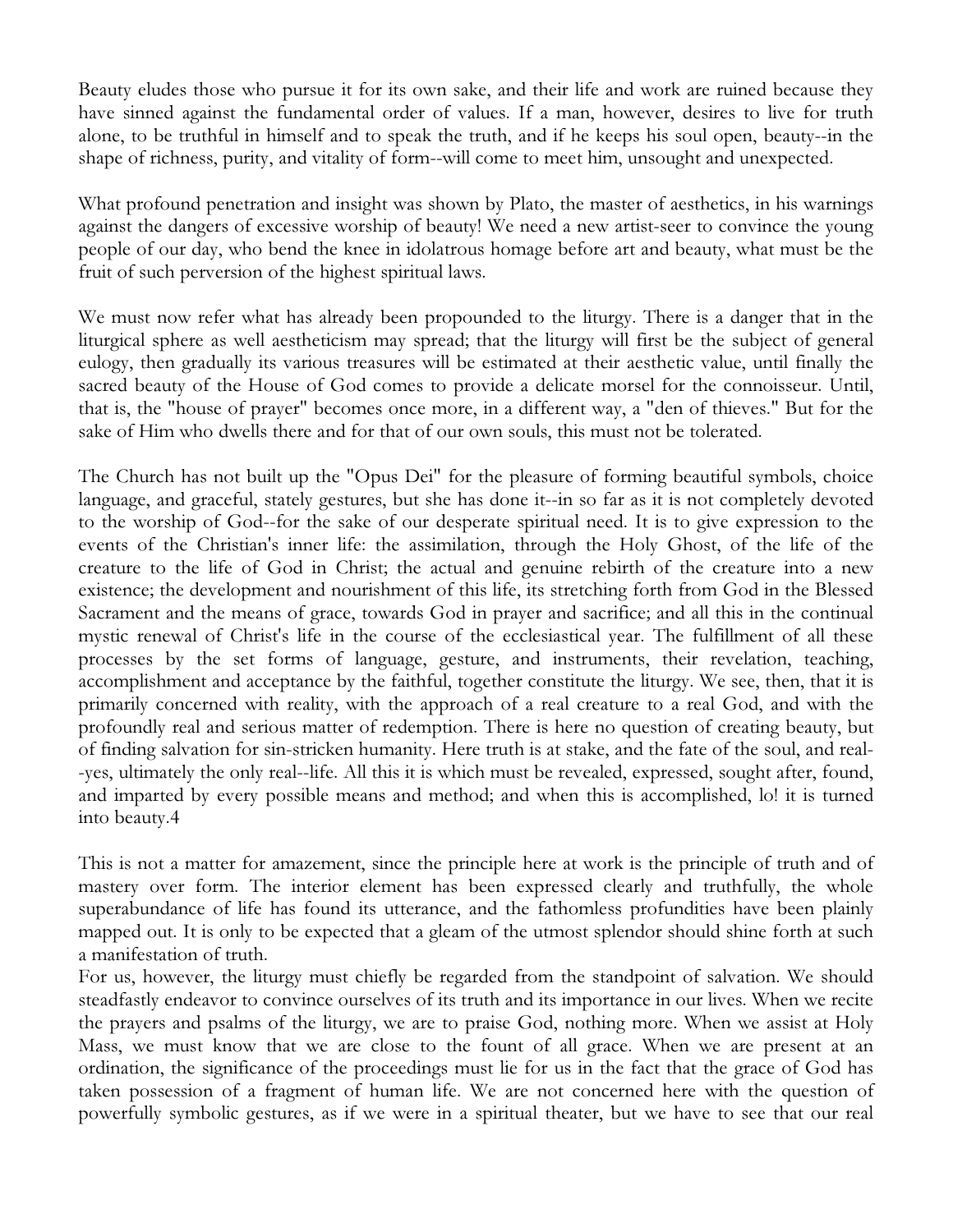souls should approach a little nearer to the real God, for the sake of all our most personal, profoundly serious affairs.

For it is only thus that perception of liturgical beauty will be vouchsafed to us. It is only when we participate in liturgical action with the earnestness begotten of deep personal interest that we become aware why, and in what perfection, this vital essence is revealed. It is only when we premise the truth of the liturgy that our eyes are opened to its beauty.

The degree of perception varies, according to our aesthetic sensitiveness. Perhaps it will merely be a pleasant feeling of which we are not even particularly conscious, of the profound appropriateness of both language and actions for the expression of spiritual realities, a sensation of quiet spontaneity, a consciousness that everything is right and exactly as it should be. Then perhaps an offertory suddenly flashes in upon us, so that it gleams before us like a jewel. Or bit by bit the whole sweep of the Mass is revealed, just as from out the vanishing mist the peaks and summits and slopes of a mountain chain stand out in relief, shining and clear, so that we imagine we are looking at them for the first time. Or it may be that in the midst of prayer the soul will be pervaded by that gentle, blithe gladness which rises into sheer rapture. Or else the book will sink from our hands, while, penetrated with awe, we taste the meaning of utter and blissful tranquillity, conscious that the final and eternal verities which satisfy all longing have here found their perfect expression.

But these moments are fleeting, and we must be content to accept them as they come or are sent.

On the whole, however, and as far as everyday life is concerned, this precept holds good, "Seek first the kingdom of God and His justice, and all else shall be added to you"--all else, even the glorious experience of beauty.

#### ENDNOTES

1. We are not concerned here with the question if and how all forms of validity ultimately go back to an ultimately valid Absolute, i.e., to God.

2. Oscar Wilde's "Intentions" are quite clear on this point.

3. The writer has been reproached with treating the subject too simply in this exposition. He has deliberately shortened it for the sake of the fundamental idea, and has neglected many of its ramifications which should actually have been discussed. Yet after careful testing he finds no reason for altering his method of procedure. In a profounder sense, that which he here says is nevertheless justified.

4. The Abbot of Marialaach rightly remarks in this connection, "I stress the point that the liturgy has developed into a work of art, it was not deliberately formed as such by the Church. The liturgy bore within itself so much of the seed of beauty that it was of itself bound to flower ultimately. But the internal principle which controlled the form of that flowering was the essence of Christianity." (Herwegen, "Das Kunstprinzip der Liturgie," p. 18, Paderborn, 1916.)

# 7. THE PRIMACY OF THE LOGOS OVER THE ETHOS

THE liturgy exhibits one peculiarity which strikes as very odd those natures in particular which are generously endowed with moral energy and earnestness--and that is its singular attitude towards the moral order.

People of the type instanced above chiefly regret one thing in the liturgy, that its moral system has few direct relations with everyday life. It does not offer any easily transposable motives, or ideas realizable at first hand, for the benefit of our daily conflicts and struggles. A certain isolation, a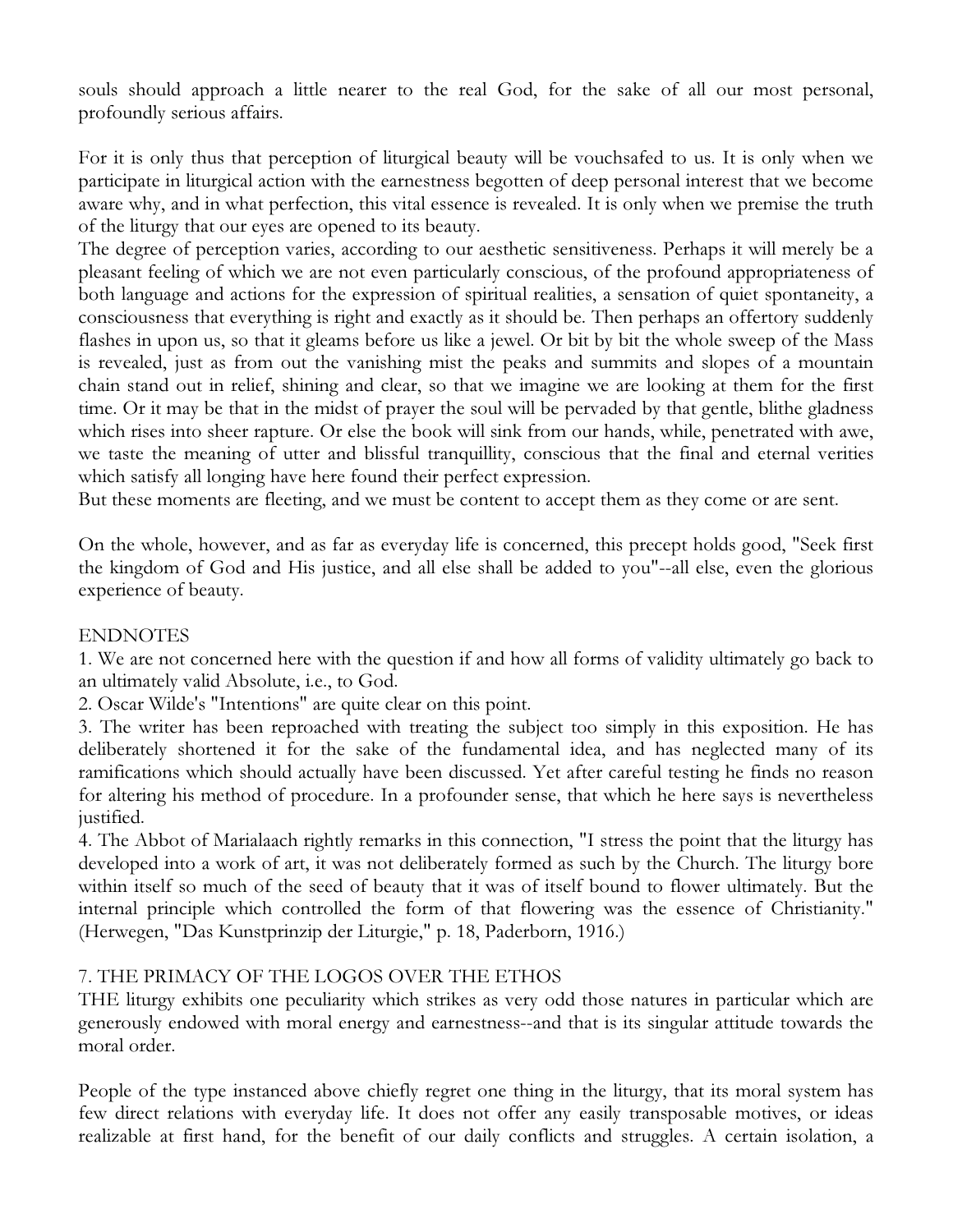certain remoteness from actual life characterize it; it is celebrated in the somewhat sequestered sphere of spiritual things. A contrast exists between the study, the factory, and the laboratory of to-day, between the arena of public and social life and the Holy Places of solemn, divine worship, between the intensely practical tendency of our time, which is opposed to life by its wholly material force and acrid harshness, and the lofty, measured domain of liturgical conceptions and determination, with its clearness and elevation of form.

From this it follows that we cannot directly translate into action that which the liturgy offers us. There will always be a constant need, then, for methods of devotion which have their origin in a close connection with modern life, and for the popular devotions by which the Church meets the special demands and requirements of actual existence, and which, since they directly affect the soul, are immediately productive of practical results.1 The liturgy, on the contrary, is primarily occupied in forming the fundamental Christian temper. By it man is to be induced to determine correctly his essential relation to God, and to put himself right in regard to reverence for God, love and faith, atonement and the desire for sacrifice. As a result of this spiritual disposition, it follows that when action is required of him he will do what is right.

The question, however, goes yet deeper. What is the position of the liturgy generally to the moral order? What is the quality of the relation in it of the will to knowledge, as of the value of truth to the value of goodness? Or, to put it in two words, what is the relation in it of the Logos to the Ethos? It will be necessary to go back somewhat in order to find the answer.

It is safe to affirm that the Middle Ages, in philosophy at least, answered the question as to the relation between these two fundamental principles by decisively ranking knowledge before will and the activity attendant upon the functioning of the latter. They gave the Logos precedence over the Ethos. That is proved by the way in which certain frequently discussed questions are answered,2 and by the absolute priority which was assigned to the contemplative life over the active3; this stands out as the fundamental attitude of the Middle Ages, which took the Hereafter as the constant and exclusive goal of all earthly striving.

Modern times brought about a great change. The great objective institutions of the Middle Ages- class solidarity, the municipalities, the Empire--broke up. The power of the Church was no longer, as formerly, absolute and temporal. In every direction individualism became more strongly pronounced and independent. This development was chiefly responsible for the growth of scientific criticism, and in a special manner the criticism of knowledge itself. The inquiry into the essence of knowledge, which formally followed a constructive method, now assumes, as a result of the profound spiritual changes which have taken place, its characteristic critical form. Knowledge itself becomes questionable, and as a result the center of gravity and the fulcrum of the spiritual life gradually shifts from knowledge to the will. The actions of the independent individual become increasingly important. In this way active life forces its way before the contemplative, the will before knowledge. Even in science, which after all is essentially dependent upon knowledge, a peculiar significance is assigned to the will. In place of the former penetration of guaranteed truth, of tranquil assimilation and discussion, there now develops a restless investigation of obscure, questionable truth. Instead of explanation and assimilation, education tends increasingly towards independent investigation. The entire scientific sphere exhibits an enterprising and aggressive tendency. It develops into a powerful, restlessly productive, laboring community.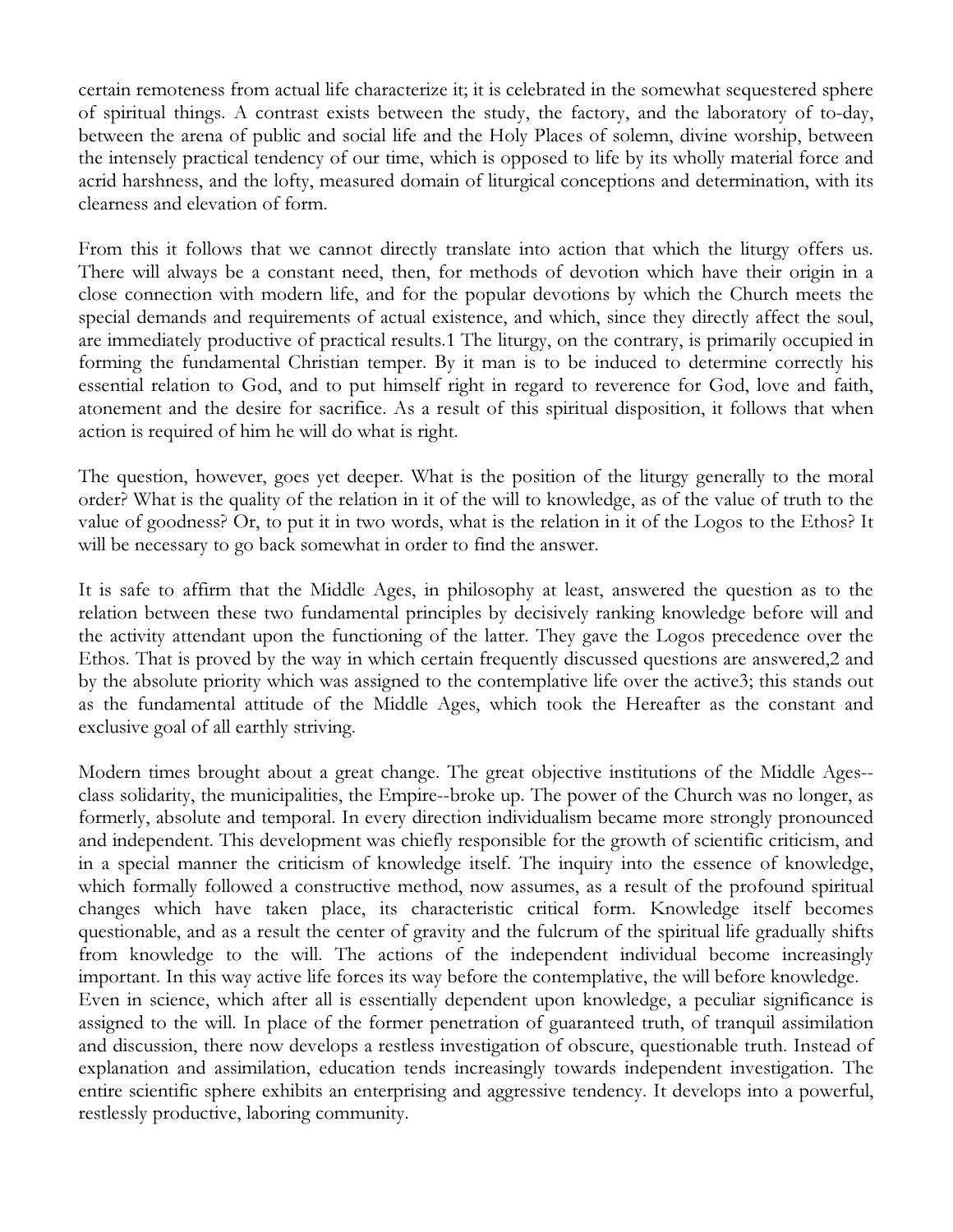This importance of the will has been scientifically formulated in the most conclusive manner by Kant. He recognized, side by side with the order of perception, of the world of things, in which the understanding alone is competent, the order of practicality, of freedom, in which the will functions. Arising out of the postulations of the will he admits the growth of a third order, the order of faith, as opposed to knowledge, the world of God and the soul. While the understanding is of itself incapable of asserting anything on these latter matters, because it is unable to verify them by the senses, it receives belief in their reality, and thus the final shaping of its conception of the world, from the postulations of the will which cannot exist and function without these highest data from which to proceed. This established the "primacy of the will." The will, together with the scale of moral values peculiar to it, has taken precedence of knowledge with its corresponding scale of values; the Ethos has obtained the primacy over the Logos.

The ice having been broken, there now follows the entire course of philosophic development which sets, in the place of the pure will logically conceived by Kant, the psychological will, constituting the latter the unique rule of life--a development due to Fichte, Schopenhauer, and von Hartmann--until it finds its clearest expression in Nietzsche. He proclaims the "will to power." For him, truth is that which makes life sound and noble, leading humanity further towards the goal of the "Superman." Such is the origin of pragmatism, by which truth is no longer viewed as an independent value in the case of a conception of the universe or in spiritual matters, but as the expression of the fact that a principle or a system benefits life and actual affairs, and elevates the character and stability of the will.4 Truth is fundamentally, if not entirely--though here we overstep the field marked out for our consideration--a moral, though hardly a vital fact.

This predominance of the will and of the idea of its value gives the present day its peculiar character. It is the reason for its restless pressing forward, the stringent limiting of its hours of labor, the precipitancy of its enjoyment; hence, too, the worship of success, of strength, of action; hence the striving after power, and generally the exaggerated opinion of the value of time, and the compulsion to exhaust oneself by activity till the end. This is the reason, too, why spiritual organizations such as the old contemplative orders, which formerly were automatically accepted by spiritual life everywhere and which were the darlings of the orthodox world, are not infrequently misunderstood even by Catholics, and have to be defended by their friends against the reproach of idle trifling. And if it is true that this attitude of mind has already become firmly established in Europe, whose culture is rooted in the distant past, it is doubly true where the New World is concerned. There it comes to light unconcealed and unalloyed. The practical will is everywhere the decisive factor, and the Ethos has complete precedence over the Logos, the active side of life over the contemplative.

What is the position of Catholicism in relation to this development? It must be premised that the best elements of every period and of every type of mind can and will find their fulfillment in this Religion, which is truly capable of being all things to all men. So it has been possible to adapt the tremendous development of power during the last five centuries in Catholic life, and to summon ever fresh aspects from its inexhaustible store. A long investigation would be needed if we were to point out how many highly valuable personalities, tendencies, activities and views have been called forth from Catholic life as a result of this responsiveness to the needs of all ages. But it must be pointed out that an extensive, biased, and lasting predominance of the will over knowledge is profoundly at variance with the Catholic spirit.

Protestantism presents, in its various forms, ranging from the strong tendency to the extreme of free speculation, the more or less Christian version of this spirit, and Kant has rightly been called its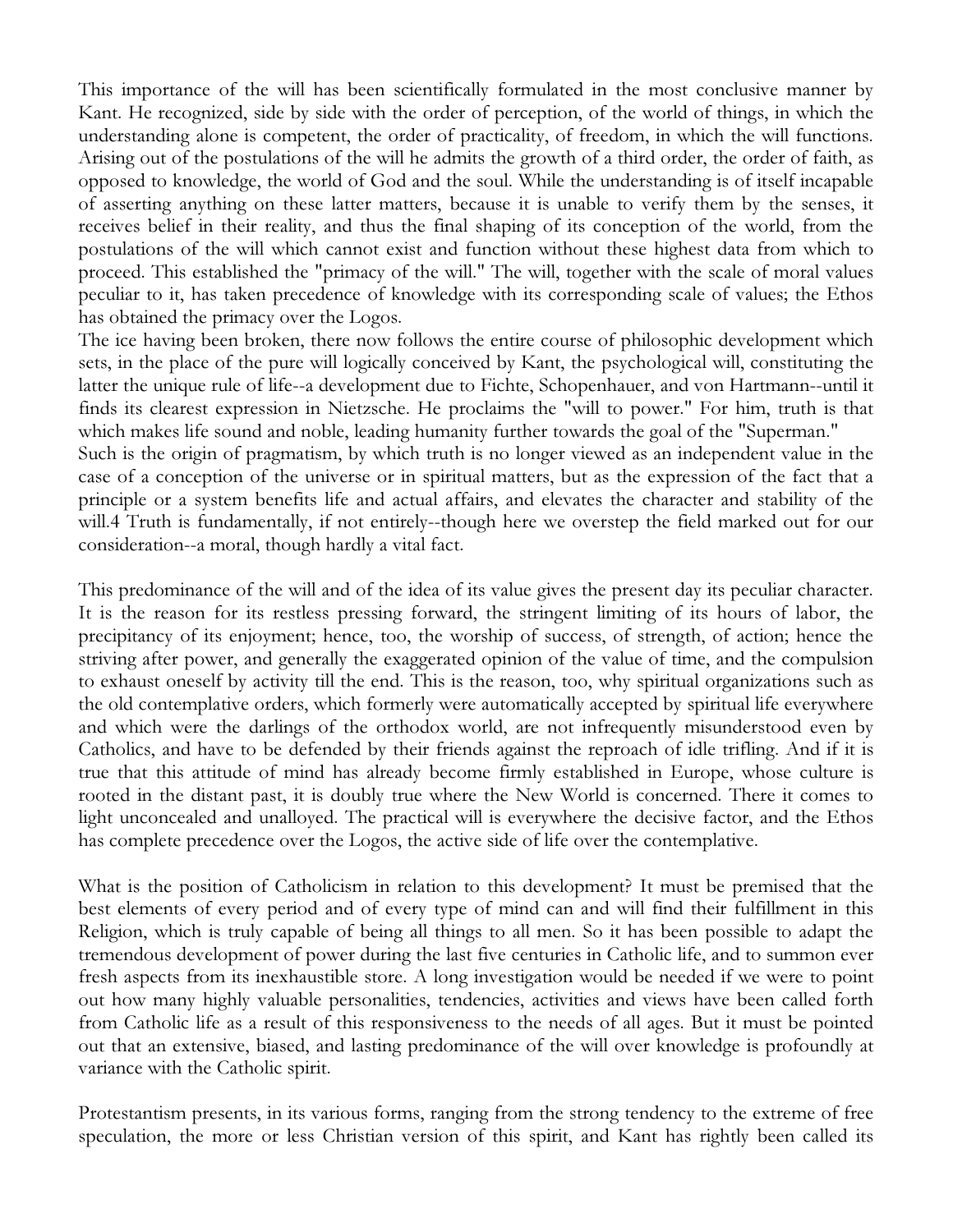philosopher. It is a spirit which has step by step abandoned objective religious truth, and has increasingly tended to make conviction a matter of personal judgment, feeling, and experience. In this way truth has fallen from the objective plane to the level of a relative and fluctuating value. As a result, the will has been obliged to assume the leadership. When the believer no longer possesses any fundamental principles, but only an experience of faith as it affects him personally, the one solid and recognizable fact is no longer a body of dogma which can be handed on in tradition, but the right action as a proof of the right spirit. In this connection there can be no talk of spiritual metaphysics in the real sense of the word. And when knowledge has nothing ultimately to seek in the Above, the roots of the will and of feeling are in their turn loosened from their adherence to knowledge. The relation with the super-temporal and eternal order is thereby broken. The believer no longer stands in eternity, but in time, and eternity is merely connected with time through the medium of conviction, but not in a direct manner. Religion becomes increasingly turned towards the world, and cheerfully secular. It develops more and more into a consecration of temporal human existence in its various aspects, into a sanctification of earthly activity, of vocational labor, of communal and family life, and so on.

Everyone, however, who has debated these matters at any considerable length clearly perceives the unwholesomeness of such a conception of spiritual life, and the flagrance of its contradiction of all fundamental spiritual principles. It is untrue, and therefore contrary to Nature in the deepest sense of the word. Here is the real source of the terrible misery of our day. It has perverted the sacred order of Nature. It was Goethe who really shook the latter when he made the doubting Faust write, not "In the beginning was the Word," but "In the beginning was the Deed."

While life's center of gravity was shifting from the Logos to the Ethos, life itself was growing increasingly unrestrained. Man's will was required to be responsible for him. Only one Will can do this, and that is creative in the absolute sense of the word, i.e., it is the Divine Will.5 Man, then, was endowed with a quality which presumes that he is God. And since he is not, he develops a spiritual cramp, a kind of weak fit of violence, which takes effect often in a tragic, and sometimes (in the case of lesser minds) even a ludicrous manner. This presumption is guilty of having put modern man into the position of a blind person groping his way in the dark, because the fundamental force upon which it has based life--the will-is blind. The will can function and produce, but cannot see. From this is derived the restlessness which nowhere finds tranquillity. Nothing is left, nothing stands firm, everything alters, life is in continual flux; it is a constant struggle, search, and wandering.

Catholicism opposes this attitude with all its strength. The Church forgives everything more readily than an attack on truth. She knows that if a man falls, but leaves truth unimpaired, he will find his way back again. But if he attacks the vital principle, then the sacred order of life is demolished. Moreover, the Church has constantly viewed with the deepest distrust every ethical conception of truth and of dogma. Any attempt to base the truth of a dogma merely on its practical value is essentially unCatholic.6 The Church represents truth--dogma--as an absolute fact, based upon itself, independent of all confirmation from the moral or even from the practical sphere. Truth is truth because it is truth. The attitude of the will to it, and its action towards it, is of itself a matter of indifference to truth. The will is not required to prove truth, nor is the latter obliged to give an account of itself to the will, but the will has to acknowledge itself as perfectly incompetent before truth. It does not create the latter, but it finds it. The will has to admit that it is blind and needs the light, the leadership, and the organizing formative power of truth. It must admit as a fundamental principle the primacy of knowledge over the will, of the Logos over the Ethos.7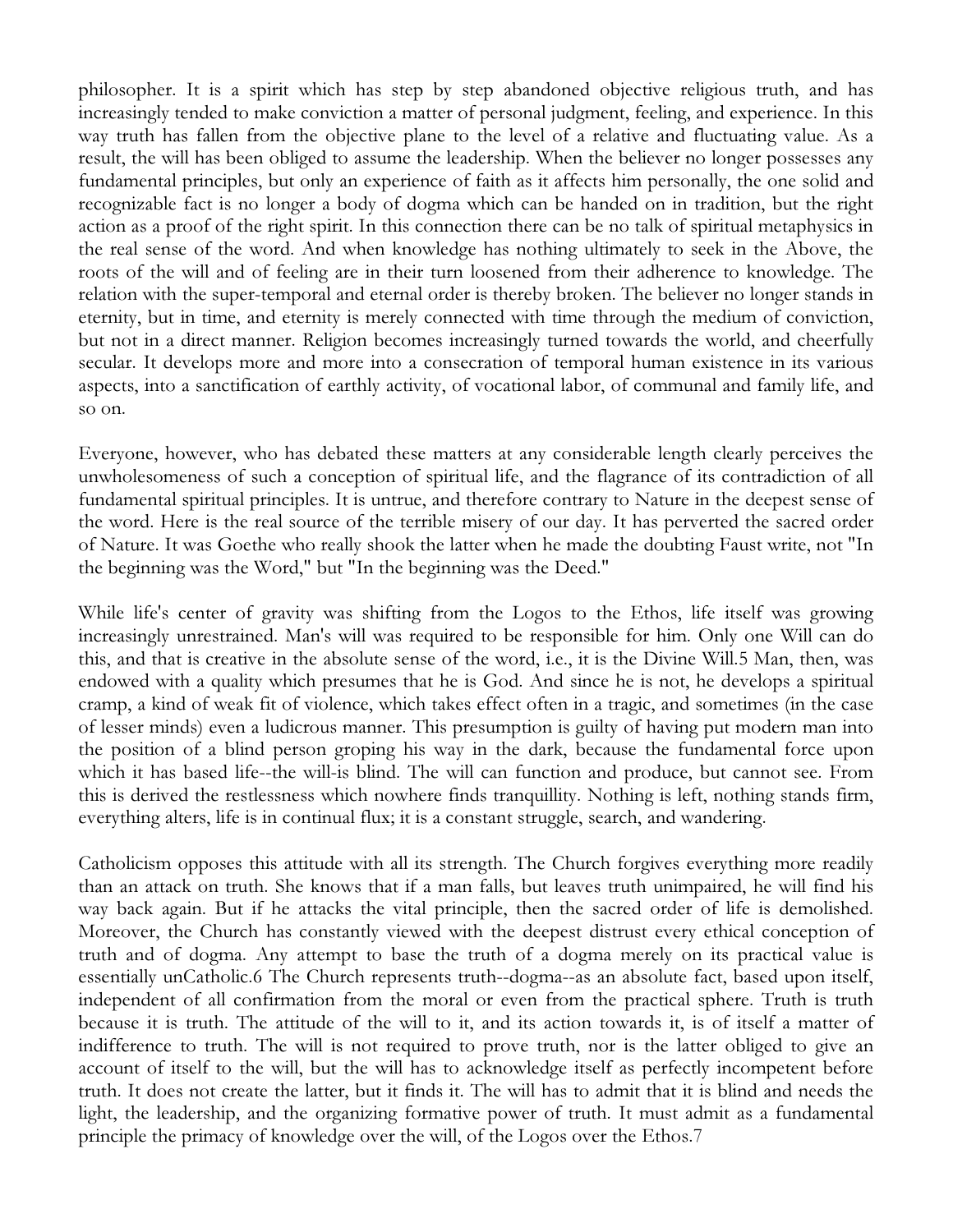This "primacy" has been misunderstood. It is not a question of a priority of value or of merit. Nor is there any suggestion that knowledge is more important than action in human life. Still less does a desire exist to direct people as to the advisability of setting about their affairs with prayer or with action. The one is just as valuable and meritorious as the other. It is partly a question of disposition; the tone of a man's life will accentuate either knowledge or action; and the one type of disposition is worth as much as the other. The "Primacy" is far rather a matter of culture--philosophy, and indeed it consists of the question as to which value in the whole of culture and of human life the leadership will be assigned, and which therefore will determine the decisive tendency; it is a precedence of order, therefore, of leadership, not of merit, significance, or even of frequency.

But if we concern ourselves further with the question, the idea occurs that the conception of the Primacy of the Logos over the Ethos could not be the final one. Perhaps it should be put thus: in life as a whole, precedence does not belong to action, but to existence. What ultimately matters is not activity, but development. The roots of and the perfection of everything lie, not in time, but in eternity. Finally, not the moral, but the metaphysical conception of the world is binding, not the worth-judgment, but the import-judgment, not struggle, but worship.

These trains of thought, however, trespass beyond the limits of this little book. The further question- -if a final precedence must not be allotted to love seems to be linked with a different chain of thought. Its solution perhaps lies within the possibilities we have already discussed. When one knows, for instance, that for a time truth is the decisive standard, it is still not quite established whether truth insists upon love or upon frigid majesty; the Ethos can be an obligation of the law, as with Kant, or the obligation of creative love. And even face to face with existence it is still an open question whether this obligation is a final rigid inevitability, or if it is love transcending all measure, in which the impossible itself becomes possible, to which hope can appeal against all hope. That is what is meant by the question whether love is not the greatest of these. Indeed, it is.

Nothing less than this was announced by the "good tidings." In this sense, too, as far as the primacy of truth--but "truth in love"--is concerned, the present question is to be resolved.

As soon as this is done the foundation of spiritual health is established. For the soul needs absolutely firm ground on which to stand. It needs a support by which it can raise itself, a sure external point beyond itself, and that can only be supplied by truth. The knowledge of pure truth is the fundamental factor of spiritual emancipation. "The truth shall make you free."8 The soul needs that spiritual relaxation in which the convulsions of the will are stilled, the restlessness of struggle quietened, and the shrieking of desire silenced; and that is fundamentally and primarily the act of intention by which thought perceives truth, and the spirit is silent before its splendid majesty.

In dogma, the fact of absolute truth, inflexible and eternal, entirely independent of a basis of practicality, we possess something which is inexpressibly great. When the soul becomes aware of it, it is overcome by a sensation as of having touched the mystic guarantee of universal sanity; it perceives dogma as the guardian of all existence, actually and really the rock upon which the universe rests. "In the beginning was the Word"--the Logos....

For this reason the basis of all genuine and healthy life is a contemplative one. No matter how great the energy of the volition and action and striving may be, it must rest on the tranquil contemplation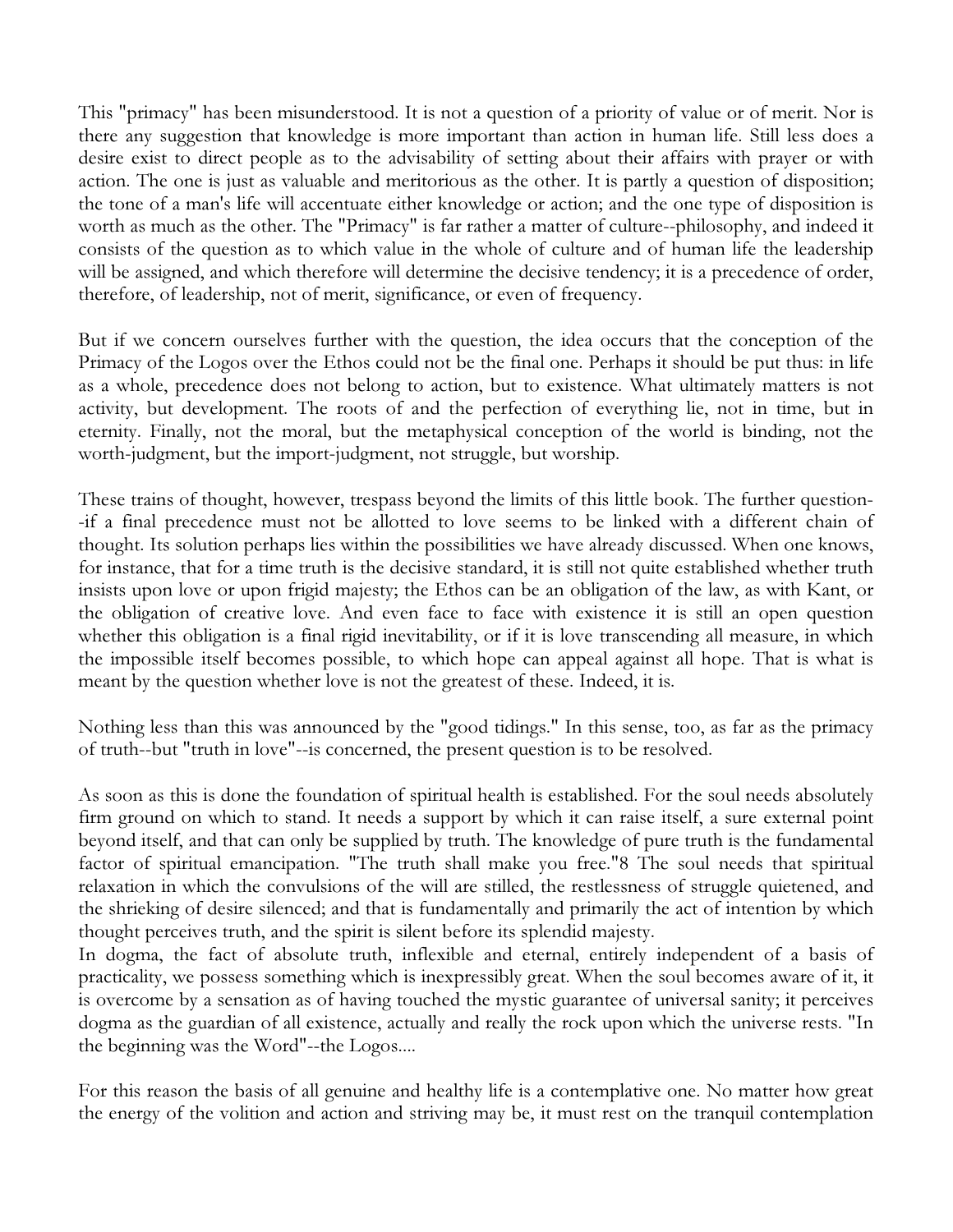of eternal, unchangeable truth. This attitude is rooted in eternity. It is peaceful, it has that interior restraint which is a victory over life.

It is not in a hurry, but has time. It can afford to wait and to develop. This spiritual attitude is really Catholic. And if it is also a fact, as some maintain, that Catholicism is in many aspects, as compared with the other denominations, "backward," by all means let it be. Catholicism could not join in the furious pursuit of the unchained will, torn from its fixed and eternal order. But it has in exchange preserved something that is irreplaceably precious, for which, if it were to recognize it, the non-Catholic spiritual world would willingly exchange all that it has; and this is the primacy of the Logos over the Ethos, and by this, harmony with the established and immutable laws of all existence.

Although as yet the liturgy has not been specifically mentioned, everything which has been said applies to it. In the liturgy the Logos has been assigned its fitting precedence over the will.9 Hence the wonderful power of relaxation proper to the liturgy, and its deep reposefulness. Hence its apparent consummation entirely in the contemplation, adoration and glorification of Divine Truth. This is also the explanation of the fact that the liturgy is apparently so little disturbed by the petty troubles and needs of everyday life. It also accounts for the comparative rareness of its attempts at direct teaching and direct inculcation of virtue. The liturgy has something in itself reminiscent of the stars, of their eternally fixed and even course, of their inflexible order, of their profound silence, and of the infinite space in which they are poised. It is only in appearance, however, that the liturgy is so detached and untroubled by the actions and strivings and moral position of men. For in reality it knows that those who live by it will be true and spiritually sound, and at peace to the depths of their being; and that when they leave its sacred confines to enter life they will be men of courage.

#### ENDNOTES

1. Both in this connection and in countless others we find demonstrated the absolute necessity of the extra-liturgical forms of spiritual exercise, the Rosary, the Stations of the Cross, popular devotions, meditation, etc. There could be no greater mistake than the attempt to build up liturgical life on an exclusively liturgical model. And it is equally mistaken merely to tolerate the other forms, because the "lower classes" need them, while setting the liturgy as the only possible pattern and guide before struggling humanity. Both are necessary. The one complements the other. Pride of place, however, belongs of course to the liturgy, because it is the official prayer of the Church.

(Cf. my book, "Der Kreuzweg unseres Hernn und Heilandes," Introduction, Mainz, 1921)

2. Cf. the discussions on the significance of theology as to whether it is a "pure" science or one with an aim, that of bettering humanity; upon the essence of eternal happiness, whether it ultimately consists in the contemplation of God or in the love of Him; on the dependence of the will upon knowledge, and so on.

3. It is significant that it was not until the seventeenth century, and then in the face of universal opposition, that active Orders for women were founded. The history of the Order of the Visitation is especially instructive in this connection.

4. This tendency has also influenced Catholic thought. A great deal of modernistic thought endeavors to make theological truth--dogma-dependent upon Christian life and to estimate its importance not as a standard of truth, but as a value in life.

5. Yet even here reason affirms that God is not merely an Absolute Will but, at the same time, truth and goodness. Revelation seals this, as it does every form of spiritual perception, by showing us that in the Blessed Trinity the "first thing" is the begetting of the Son through the recognition of the